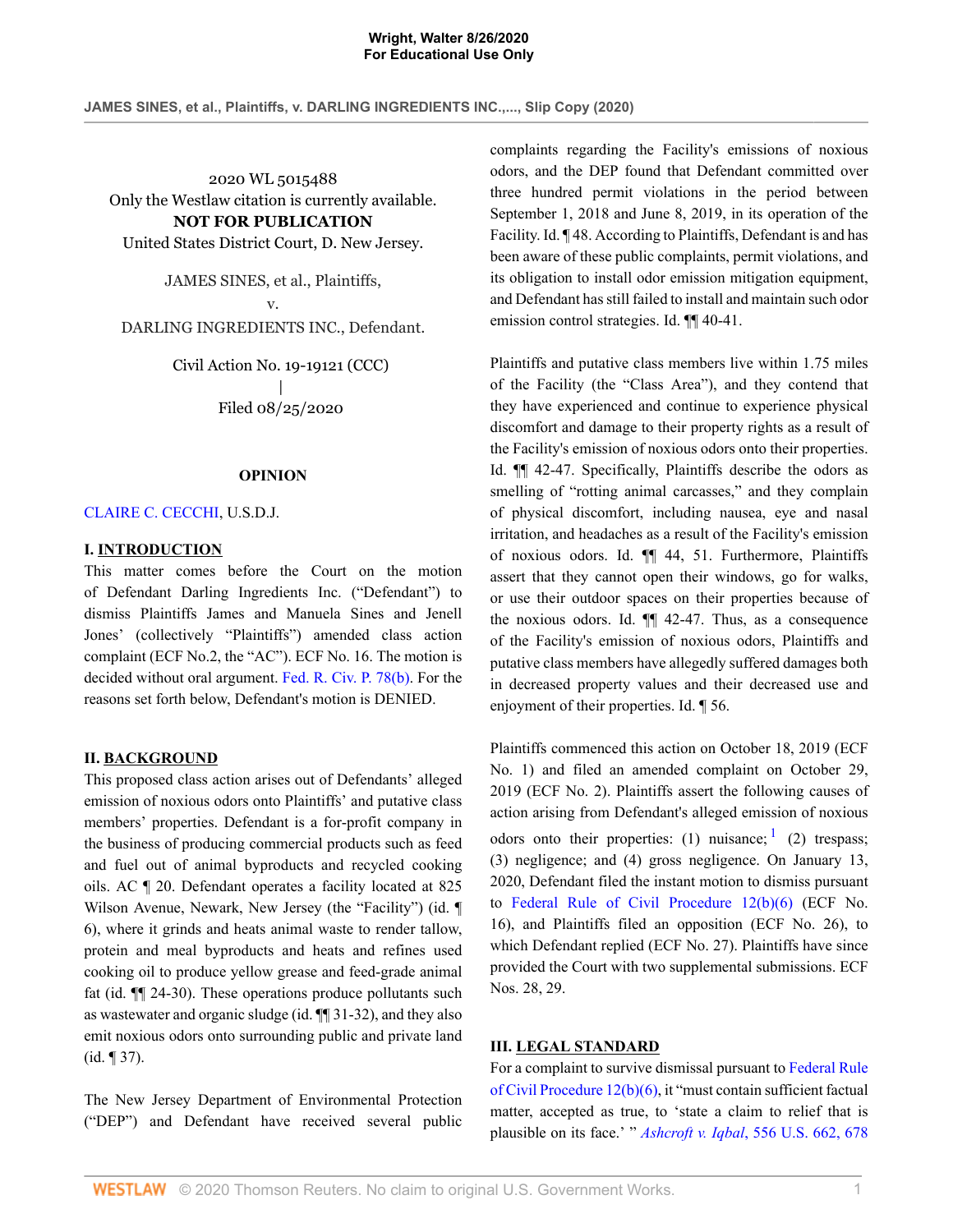**JAMES SINES, et al., Plaintiffs, v. DARLING INGREDIENTS INC.,..., Slip Copy (2020)**

[\(2009\)](http://www.westlaw.com/Link/Document/FullText?findType=Y&serNum=2018848474&pubNum=0000780&originatingDoc=I0cd53110e73611ea9bbab2e6212b6562&refType=RP&fi=co_pp_sp_780_678&originationContext=document&vr=3.0&rs=cblt1.0&transitionType=DocumentItem&contextData=(sc.AlertsClip)#co_pp_sp_780_678) (quoting *[Bell Atl. Corp. v. Twombly](http://www.westlaw.com/Link/Document/FullText?findType=Y&serNum=2012293296&pubNum=0000780&originatingDoc=I0cd53110e73611ea9bbab2e6212b6562&refType=RP&fi=co_pp_sp_780_570&originationContext=document&vr=3.0&rs=cblt1.0&transitionType=DocumentItem&contextData=(sc.AlertsClip)#co_pp_sp_780_570)*, 550 U.S. 544, [570 \(2007\)\)](http://www.westlaw.com/Link/Document/FullText?findType=Y&serNum=2012293296&pubNum=0000780&originatingDoc=I0cd53110e73611ea9bbab2e6212b6562&refType=RP&fi=co_pp_sp_780_570&originationContext=document&vr=3.0&rs=cblt1.0&transitionType=DocumentItem&contextData=(sc.AlertsClip)#co_pp_sp_780_570). In evaluating the sufficiency of a complaint, the court must accept all well-pleaded factual allegations in the complaint as true and draw all reasonable inferences in favor of the non-moving party. *[Phillips v. Cty. of Allegheny](http://www.westlaw.com/Link/Document/FullText?findType=Y&serNum=2015125207&pubNum=0000506&originatingDoc=I0cd53110e73611ea9bbab2e6212b6562&refType=RP&fi=co_pp_sp_506_234&originationContext=document&vr=3.0&rs=cblt1.0&transitionType=DocumentItem&contextData=(sc.AlertsClip)#co_pp_sp_506_234)*, [515 F.3d 224, 234 \(3d Cir. 2008\).](http://www.westlaw.com/Link/Document/FullText?findType=Y&serNum=2015125207&pubNum=0000506&originatingDoc=I0cd53110e73611ea9bbab2e6212b6562&refType=RP&fi=co_pp_sp_506_234&originationContext=document&vr=3.0&rs=cblt1.0&transitionType=DocumentItem&contextData=(sc.AlertsClip)#co_pp_sp_506_234) "Factual allegations must be enough to raise a right to relief above the speculative level." *Twombly*[, 550 U.S. at 555](http://www.westlaw.com/Link/Document/FullText?findType=Y&serNum=2012293296&pubNum=0000780&originatingDoc=I0cd53110e73611ea9bbab2e6212b6562&refType=RP&fi=co_pp_sp_780_555&originationContext=document&vr=3.0&rs=cblt1.0&transitionType=DocumentItem&contextData=(sc.AlertsClip)#co_pp_sp_780_555). Furthermore, "[a] pleading that offers 'labels and conclusions' ... will not do. Nor does a complaint suffice if it tenders 'naked assertion[s]' devoid of 'further factual enhancement.' " *Iqbal*[, 556 U.S. at 678](http://www.westlaw.com/Link/Document/FullText?findType=Y&serNum=2018848474&pubNum=0000780&originatingDoc=I0cd53110e73611ea9bbab2e6212b6562&refType=RP&fi=co_pp_sp_780_678&originationContext=document&vr=3.0&rs=cblt1.0&transitionType=DocumentItem&contextData=(sc.AlertsClip)#co_pp_sp_780_678) (citations omitted).

The party moving to dismiss under Rule  $12(b)(6)$  bears burden of proof to show that no claim has been stated. *See Hedges v. U.S.*[, 404 F.3d 744, 750 \(3d Cir. 2005\)](http://www.westlaw.com/Link/Document/FullText?findType=Y&serNum=2006469395&pubNum=0000506&originatingDoc=I0cd53110e73611ea9bbab2e6212b6562&refType=RP&fi=co_pp_sp_506_750&originationContext=document&vr=3.0&rs=cblt1.0&transitionType=DocumentItem&contextData=(sc.AlertsClip)#co_pp_sp_506_750) (citing *[Kehr](http://www.westlaw.com/Link/Document/FullText?findType=Y&serNum=1991048268&pubNum=0000350&originatingDoc=I0cd53110e73611ea9bbab2e6212b6562&refType=RP&fi=co_pp_sp_350_1409&originationContext=document&vr=3.0&rs=cblt1.0&transitionType=DocumentItem&contextData=(sc.AlertsClip)#co_pp_sp_350_1409) [Packages, Inc. v. Fidelcor, Inc.](http://www.westlaw.com/Link/Document/FullText?findType=Y&serNum=1991048268&pubNum=0000350&originatingDoc=I0cd53110e73611ea9bbab2e6212b6562&refType=RP&fi=co_pp_sp_350_1409&originationContext=document&vr=3.0&rs=cblt1.0&transitionType=DocumentItem&contextData=(sc.AlertsClip)#co_pp_sp_350_1409)*, 926 F.2d 1406, 1409 (3d Cir. [1991\)](http://www.westlaw.com/Link/Document/FullText?findType=Y&serNum=1991048268&pubNum=0000350&originatingDoc=I0cd53110e73611ea9bbab2e6212b6562&refType=RP&fi=co_pp_sp_350_1409&originationContext=document&vr=3.0&rs=cblt1.0&transitionType=DocumentItem&contextData=(sc.AlertsClip)#co_pp_sp_350_1409)). During a court's threshold review, "[t]he issue is not whether a plaintiff will ultimately prevail but whether the claimant is entitled to offer evidence to support the claims." *[In re Rockefeller Ctr. Props., Inc.](http://www.westlaw.com/Link/Document/FullText?findType=Y&serNum=2002712314&pubNum=0000506&originatingDoc=I0cd53110e73611ea9bbab2e6212b6562&refType=RP&fi=co_pp_sp_506_215&originationContext=document&vr=3.0&rs=cblt1.0&transitionType=DocumentItem&contextData=(sc.AlertsClip)#co_pp_sp_506_215)*, 311 F.3d 198, 215 (3d Cir. [2002\)](http://www.westlaw.com/Link/Document/FullText?findType=Y&serNum=2002712314&pubNum=0000506&originatingDoc=I0cd53110e73611ea9bbab2e6212b6562&refType=RP&fi=co_pp_sp_506_215&originationContext=document&vr=3.0&rs=cblt1.0&transitionType=DocumentItem&contextData=(sc.AlertsClip)#co_pp_sp_506_215). If a claim is dismissed pursuant to Rule  $12(b)(6)$ , the plaintiff may be granted leave to amend or reassert the claim. *[In re Burlington Coat Factory Litig.](http://www.westlaw.com/Link/Document/FullText?findType=Y&serNum=1997124449&pubNum=0000506&originatingDoc=I0cd53110e73611ea9bbab2e6212b6562&refType=RP&fi=co_pp_sp_506_1434&originationContext=document&vr=3.0&rs=cblt1.0&transitionType=DocumentItem&contextData=(sc.AlertsClip)#co_pp_sp_506_1434)*, 114 F.3d 1410, 1434 (3d [Cir. 1997\).](http://www.westlaw.com/Link/Document/FullText?findType=Y&serNum=1997124449&pubNum=0000506&originatingDoc=I0cd53110e73611ea9bbab2e6212b6562&refType=RP&fi=co_pp_sp_506_1434&originationContext=document&vr=3.0&rs=cblt1.0&transitionType=DocumentItem&contextData=(sc.AlertsClip)#co_pp_sp_506_1434)

### **IV. DISCUSSION**

### **i. Public Nuisance**

"Under New Jersey law, a public nuisance consists of an unreasonable interference with the exercise of a right common to the general public." *[Mayor & Council of Borough of](http://www.westlaw.com/Link/Document/FullText?findType=Y&serNum=1993037537&pubNum=0000345&originatingDoc=I0cd53110e73611ea9bbab2e6212b6562&refType=RP&fi=co_pp_sp_345_1056&originationContext=document&vr=3.0&rs=cblt1.0&transitionType=DocumentItem&contextData=(sc.AlertsClip)#co_pp_sp_345_1056) [Rockaway v. Klockner & Klockner](http://www.westlaw.com/Link/Document/FullText?findType=Y&serNum=1993037537&pubNum=0000345&originatingDoc=I0cd53110e73611ea9bbab2e6212b6562&refType=RP&fi=co_pp_sp_345_1056&originationContext=document&vr=3.0&rs=cblt1.0&transitionType=DocumentItem&contextData=(sc.AlertsClip)#co_pp_sp_345_1056)*, 811 F. Supp. 1039, 1056 [\(D.N.J. 1993\)](http://www.westlaw.com/Link/Document/FullText?findType=Y&serNum=1993037537&pubNum=0000345&originatingDoc=I0cd53110e73611ea9bbab2e6212b6562&refType=RP&fi=co_pp_sp_345_1056&originationContext=document&vr=3.0&rs=cblt1.0&transitionType=DocumentItem&contextData=(sc.AlertsClip)#co_pp_sp_345_1056). "[T]o sustain a private claim on a public nuisance theory, 'a plaintiff must have suffered a harm of a greater magnitude and of a different kind than that which the general public suffered.' " *[Baptiste v. Bethlehem](http://www.westlaw.com/Link/Document/FullText?findType=Y&serNum=2051442099&pubNum=0000506&originatingDoc=I0cd53110e73611ea9bbab2e6212b6562&refType=RP&fi=co_pp_sp_506_221&originationContext=document&vr=3.0&rs=cblt1.0&transitionType=DocumentItem&contextData=(sc.AlertsClip)#co_pp_sp_506_221) Landfill Co.*, [965 F.3d 214, 221 \(3d Cir. 2020\)](http://www.westlaw.com/Link/Document/FullText?findType=Y&serNum=2051442099&pubNum=0000506&originatingDoc=I0cd53110e73611ea9bbab2e6212b6562&refType=RP&fi=co_pp_sp_506_221&originationContext=document&vr=3.0&rs=cblt1.0&transitionType=DocumentItem&contextData=(sc.AlertsClip)#co_pp_sp_506_221) (citation omitted). Plaintiffs contend that Defendants' emission of noxious odors onto the land surrounding the Facility constitutes an unreasonable interference with the general public's right to uncontaminated and unpolluted air. AC ¶ 83. Furthermore, they assert their standing to bring a private cause of action based on the distinct harm to their rights as property owners within the Class Area. Id. ¶ 84.

Defendant raises several arguments for dismissal of Plaintiffs' public nuisance claim. First, it contends that Plaintiffs lack standing to bring a public nuisance claim because they fail to identify a special harm, distinct from the alleged harm to the general public. ECF No. 16-1 at 19. Specifically, they assert that because Plaintiffs and putative class members represent thousands of property owners who make up the entire community surrounding the Facility, they represent the general public and thus, do not have standing to bring a private action for public nuisance. Id. at 19-20.

Defendant improperly conflates the circumstances and alleged harm to Plaintiffs and the putative class with that of the general public. The fact that Plaintiffs and putative class members represent a large portion of the community surrounding the Facility does not render them unable to bring a public nuisance claim. When assessing a party's standing to bring a private cause of action for public nuisance, the number of people suffering the special injury alleged is not so significant as is the quality of that injury. *Baptiste*, 965 F.3d 222. Here, Plaintiffs and putative class members are property owners in the Class Area, and they suffer injury to their property interests there that are distinct from the injury to the general public (including those who may work or pass through the Class Area) and their right to unpolluted air. Thus, the Court finds that Plaintiffs have adequately pled a special harm and have standing to bring a public action claim. *See Id.*, 956 F.3d at 221 (citation omitted) ("[Plaintiffs] seek to vindicate their right to use and enjoy their home and obtain the full value of their property—personal rights that are qualitatively different ('of a different kind') than the general, non-possessory right to clean air held in common with the community at large."); *see also [Fresh Air for the Eastside,](http://www.westlaw.com/Link/Document/FullText?findType=Y&serNum=2049187496&pubNum=0007903&originatingDoc=I0cd53110e73611ea9bbab2e6212b6562&refType=RP&fi=co_pp_sp_7903_443&originationContext=document&vr=3.0&rs=cblt1.0&transitionType=DocumentItem&contextData=(sc.AlertsClip)#co_pp_sp_7903_443) [Inc. v. Waste Mgmt. of New York, L.L.C.](http://www.westlaw.com/Link/Document/FullText?findType=Y&serNum=2049187496&pubNum=0007903&originatingDoc=I0cd53110e73611ea9bbab2e6212b6562&refType=RP&fi=co_pp_sp_7903_443&originationContext=document&vr=3.0&rs=cblt1.0&transitionType=DocumentItem&contextData=(sc.AlertsClip)#co_pp_sp_7903_443)*, 405 F. Supp. 3d 408, [443 \(W.D.N.Y. 2019\).](http://www.westlaw.com/Link/Document/FullText?findType=Y&serNum=2049187496&pubNum=0007903&originatingDoc=I0cd53110e73611ea9bbab2e6212b6562&refType=RP&fi=co_pp_sp_7903_443&originationContext=document&vr=3.0&rs=cblt1.0&transitionType=DocumentItem&contextData=(sc.AlertsClip)#co_pp_sp_7903_443)

<span id="page-1-0"></span>Second, Defendant argues that Plaintiffs' public nuisance claim is also barred because the Facility's operations are already heavily regulated by the State. ECF No. 16-1 at 27-28. However, Defendant does not cite to any authority supporting this contention under these circumstances, where operations are not in compliance with the relevant regulations.<sup>[2](#page-5-1)</sup> Moreover, under the statute regulating Defendant's emission of noxious odors, the New Jersey Air Pollution Control Act ("APCA"), N.J.S.A. § 26: 2C-1, *et seq.,* there is a specific provision stating that no such regulation excludes the right for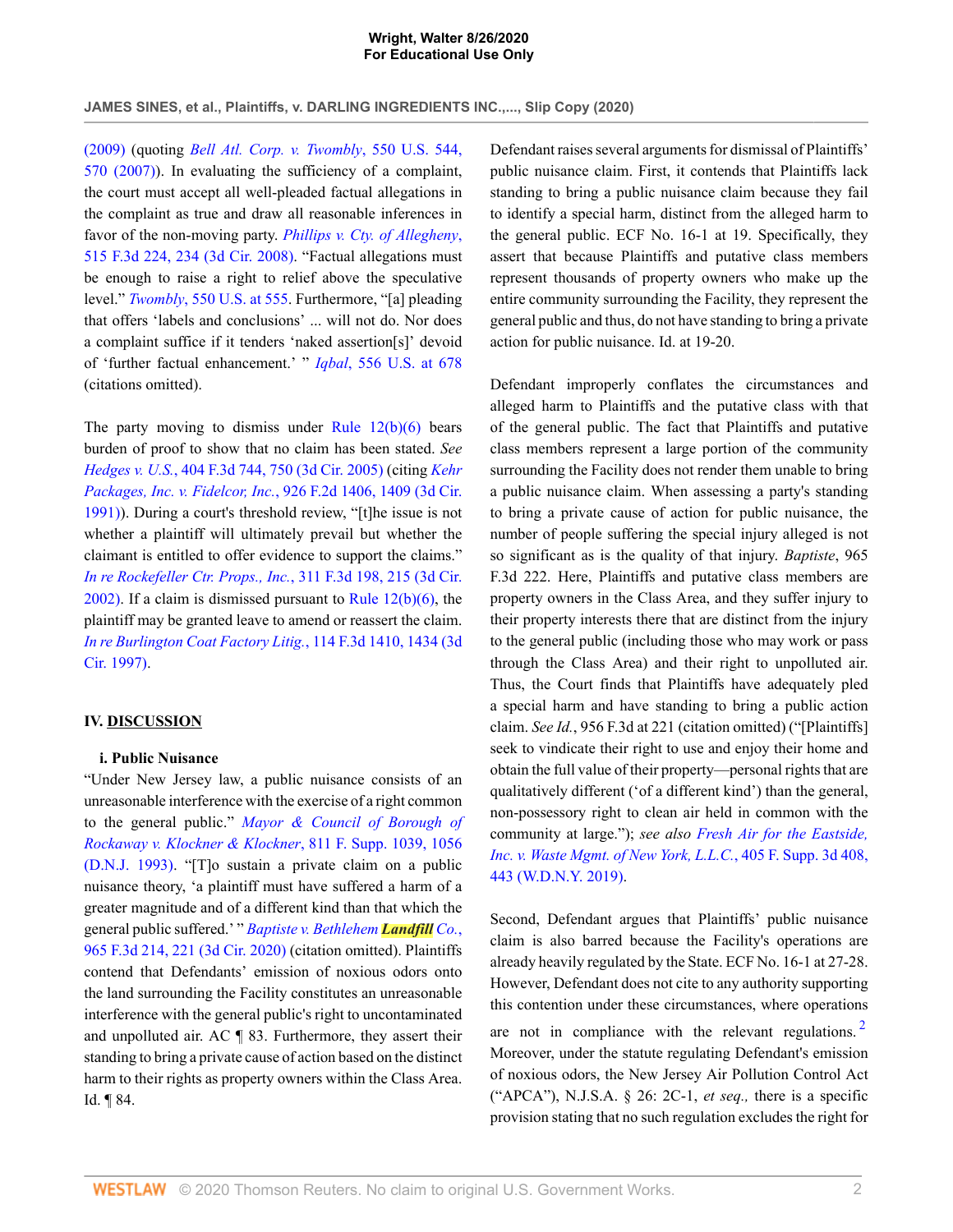**JAMES SINES, et al., Plaintiffs, v. DARLING INGREDIENTS INC.,..., Slip Copy (2020)**

a civil or criminal remedy for wrongful activity in violation of such regulation. *See* ECF No. 16 at 20 (citing N.J.S.A. § 26: 2C-21). Thus, while the State may have the means to enforce the control and mitigation of noxious odors from the Facility, the Court does not find this to be a basis for dismissal.

Third, Defendants' contention that Plaintiffs' public nuisance claim must be dismissed as duplicative of their negligence claim is without merit. "[T]he fact that the causes of action seek the same relief and involve the same factual predicate does not automatically make the causes of action duplicative." *[Mayor & Council of Borough of Rockaway v. Klockner &](http://www.westlaw.com/Link/Document/FullText?findType=Y&serNum=1993037537&pubNum=0000345&originatingDoc=I0cd53110e73611ea9bbab2e6212b6562&refType=RP&fi=co_pp_sp_345_1053&originationContext=document&vr=3.0&rs=cblt1.0&transitionType=DocumentItem&contextData=(sc.AlertsClip)#co_pp_sp_345_1053) Klockner*[, 811 F. Supp. 1039, 1053 \(D.N.J. 1993\)](http://www.westlaw.com/Link/Document/FullText?findType=Y&serNum=1993037537&pubNum=0000345&originatingDoc=I0cd53110e73611ea9bbab2e6212b6562&refType=RP&fi=co_pp_sp_345_1053&originationContext=document&vr=3.0&rs=cblt1.0&transitionType=DocumentItem&contextData=(sc.AlertsClip)#co_pp_sp_345_1053). Moreover, even if they are duplicative, plaintiffs may plead alternative claims at this early stage, and whether they are duplicative is an issue to be resolved once the factual record is further developed. *HUMB [Opco LLC v. United Benefit Fund](http://www.westlaw.com/Link/Document/FullText?findType=Y&serNum=2040276301&pubNum=0000999&originatingDoc=I0cd53110e73611ea9bbab2e6212b6562&refType=RP&originationContext=document&vr=3.0&rs=cblt1.0&transitionType=DocumentItem&contextData=(sc.AlertsClip))*, No. [16-168, 2016 WL 6634878, at \\*4 \(D.N.J. Nov. 7, 2016\)](http://www.westlaw.com/Link/Document/FullText?findType=Y&serNum=2040276301&pubNum=0000999&originatingDoc=I0cd53110e73611ea9bbab2e6212b6562&refType=RP&originationContext=document&vr=3.0&rs=cblt1.0&transitionType=DocumentItem&contextData=(sc.AlertsClip)). Thus, the Court need not determine whether Plaintiffs plead a duplicative claim warranting dismissal at this point in the litigation. *See Klockner*[, 811 F. Supp. at 1053](http://www.westlaw.com/Link/Document/FullText?findType=Y&serNum=1993037537&pubNum=0000345&originatingDoc=I0cd53110e73611ea9bbab2e6212b6562&refType=RP&fi=co_pp_sp_345_1053&originationContext=document&vr=3.0&rs=cblt1.0&transitionType=DocumentItem&contextData=(sc.AlertsClip)#co_pp_sp_345_1053) ("It would be inappropriate at this early stage in the litigation to deprive [plaintiff] of the opportunity to pursue common law claims."). Based on the foregoing, the Court denies Defendant's motion to dismiss Plaintiffs' public nuisance claim under Count One.

### **ii. Private Nuisance**

"Under New Jersey law, 'private nuisance involves an invasion of another's interest in the private use and enjoyment of land," and to state a claim, a plaintiff must demonstrate the following: "unreasonable use by the defendant and 2) significant harm to the plaintiff." *[Smith v. Honeywell Int'l](http://www.westlaw.com/Link/Document/FullText?findType=Y&serNum=2024752881&pubNum=0000999&originatingDoc=I0cd53110e73611ea9bbab2e6212b6562&refType=RP&originationContext=document&vr=3.0&rs=cblt1.0&transitionType=DocumentItem&contextData=(sc.AlertsClip)) Inc.*[, No. 10-03345, 2011 WL 810065, at \\*3 \(D.N.J. Feb. 28,](http://www.westlaw.com/Link/Document/FullText?findType=Y&serNum=2024752881&pubNum=0000999&originatingDoc=I0cd53110e73611ea9bbab2e6212b6562&refType=RP&originationContext=document&vr=3.0&rs=cblt1.0&transitionType=DocumentItem&contextData=(sc.AlertsClip)) [2011\)](http://www.westlaw.com/Link/Document/FullText?findType=Y&serNum=2024752881&pubNum=0000999&originatingDoc=I0cd53110e73611ea9bbab2e6212b6562&refType=RP&originationContext=document&vr=3.0&rs=cblt1.0&transitionType=DocumentItem&contextData=(sc.AlertsClip)) (internal quotation marks and citations omitted). "A harm is significant if 'normal persons living in the community would regard the invasion in question as definitely offensive, seriously annoying or intolerable.' " *Id.* (citation omitted). Plaintiffs contend that Defendant's operations at the Facility produce noxious odors, and by failing to reasonably maintain odor mitigation strategies, Defendant has caused those noxious odors to enter Plaintiffs' and putative class members' properties, unreasonably interfering with their use and enjoyment of their properties and their properties' values. AC ¶¶ 74-76.

Defendant argues that the alleged harm to Plaintiffs and putative members is too widespread to constitute the type actionable as private nuisance. ECF No. 27 at 12-13. Specifically, Defendant avers that private nuisance actions are only available to limited numbers of people where they claim that the defendant's conduct has interfered with their interests on a neighboring or adjoining land. Id. at 13. However, "[w]hen a private or public nuisance is so widespread that it affects both public and private rights, it may be actionable as either public or private 'or both public and private.' " *Baptiste*[, 965 F.3d at 223](http://www.westlaw.com/Link/Document/FullText?findType=Y&serNum=2051442099&pubNum=0000506&originatingDoc=I0cd53110e73611ea9bbab2e6212b6562&refType=RP&fi=co_pp_sp_506_223&originationContext=document&vr=3.0&rs=cblt1.0&transitionType=DocumentItem&contextData=(sc.AlertsClip)#co_pp_sp_506_223) (citation omitted). Therefore, a plaintiff may bring a private nuisance claim, even where the alleged harm is extensive enough to also constitute a public nuisance, and further, the injured properties need not be directly adjoining the defendant's property. *Id.* [at 224;](http://www.westlaw.com/Link/Document/FullText?findType=Y&serNum=2051442099&pubNum=0000506&originatingDoc=I0cd53110e73611ea9bbab2e6212b6562&refType=RP&fi=co_pp_sp_506_224&originationContext=document&vr=3.0&rs=cblt1.0&transitionType=DocumentItem&contextData=(sc.AlertsClip)#co_pp_sp_506_224) *see also [Smith v. Honeywell Int'l Inc.](http://www.westlaw.com/Link/Document/FullText?findType=Y&serNum=2024752881&pubNum=0000999&originatingDoc=I0cd53110e73611ea9bbab2e6212b6562&refType=RP&originationContext=document&vr=3.0&rs=cblt1.0&transitionType=DocumentItem&contextData=(sc.AlertsClip))*, No. 10-03345, 2011 WL [810065, at \\*4 \(D.N.J. Feb. 28, 2011\)](http://www.westlaw.com/Link/Document/FullText?findType=Y&serNum=2024752881&pubNum=0000999&originatingDoc=I0cd53110e73611ea9bbab2e6212b6562&refType=RP&originationContext=document&vr=3.0&rs=cblt1.0&transitionType=DocumentItem&contextData=(sc.AlertsClip)) (allowing plaintiffs' private nuisance claim to go forward on behalf of a class of Jersey City residents, not all of whom were neighboring the property allegedly causing the nuisance); *see, e.g., In re Methyl Tertiary Butyl Ether (MTBE) Prod. Liab. Litig.*, 379 F. Supp. 3d 348, 423 (S.D.N.Y. 2005). Therefore, the Court will not dismiss Plaintiffs' private nuisance claim based on the size of the putative class or the Class Area.

Finally, Defendant argues that Plaintiffs' private nuisance claim still fails, as Plaintiffs do not adequately plead Defendant's allegedly unreasonable conduct or how Defendant's conduct caused a nuisance. ECF No. 27 at 14. However, Plaintiffs allege that Defendant was aware of the fact that its emission of noxious odors caused public complaints and permit violations, and nevertheless, it did not take any of the required steps to mitigate some of that harm. AC ¶¶ 48, 57. Furthermore, Plaintiffs assert that because Defendant failed to act reasonably, namely by taking the necessary odor mitigation measures, the noxious odors entered their properties and putative class members' properties. Id. ¶ 58. These allegations are sufficient to raise Plaintiffs' private nuisance claim above a speculative level, and therefore, it survives dismissal at this time. *See [Baptiste](http://www.westlaw.com/Link/Document/FullText?findType=Y&serNum=2051442099&pubNum=0000506&originatingDoc=I0cd53110e73611ea9bbab2e6212b6562&refType=RP&fi=co_pp_sp_506_224&originationContext=document&vr=3.0&rs=cblt1.0&transitionType=DocumentItem&contextData=(sc.AlertsClip)#co_pp_sp_506_224)*, [965 F.3d at 224](http://www.westlaw.com/Link/Document/FullText?findType=Y&serNum=2051442099&pubNum=0000506&originatingDoc=I0cd53110e73611ea9bbab2e6212b6562&refType=RP&fi=co_pp_sp_506_224&originationContext=document&vr=3.0&rs=cblt1.0&transitionType=DocumentItem&contextData=(sc.AlertsClip)#co_pp_sp_506_224) ("[B]ecause [plaintiffs] have alleged that their private property rights are being significantly and unreasonably infringed by the presence of noxious odors and air contaminants released by the [defendant] **landfill**, they have state both a private claim for public nuisance and a private nuisance claim.").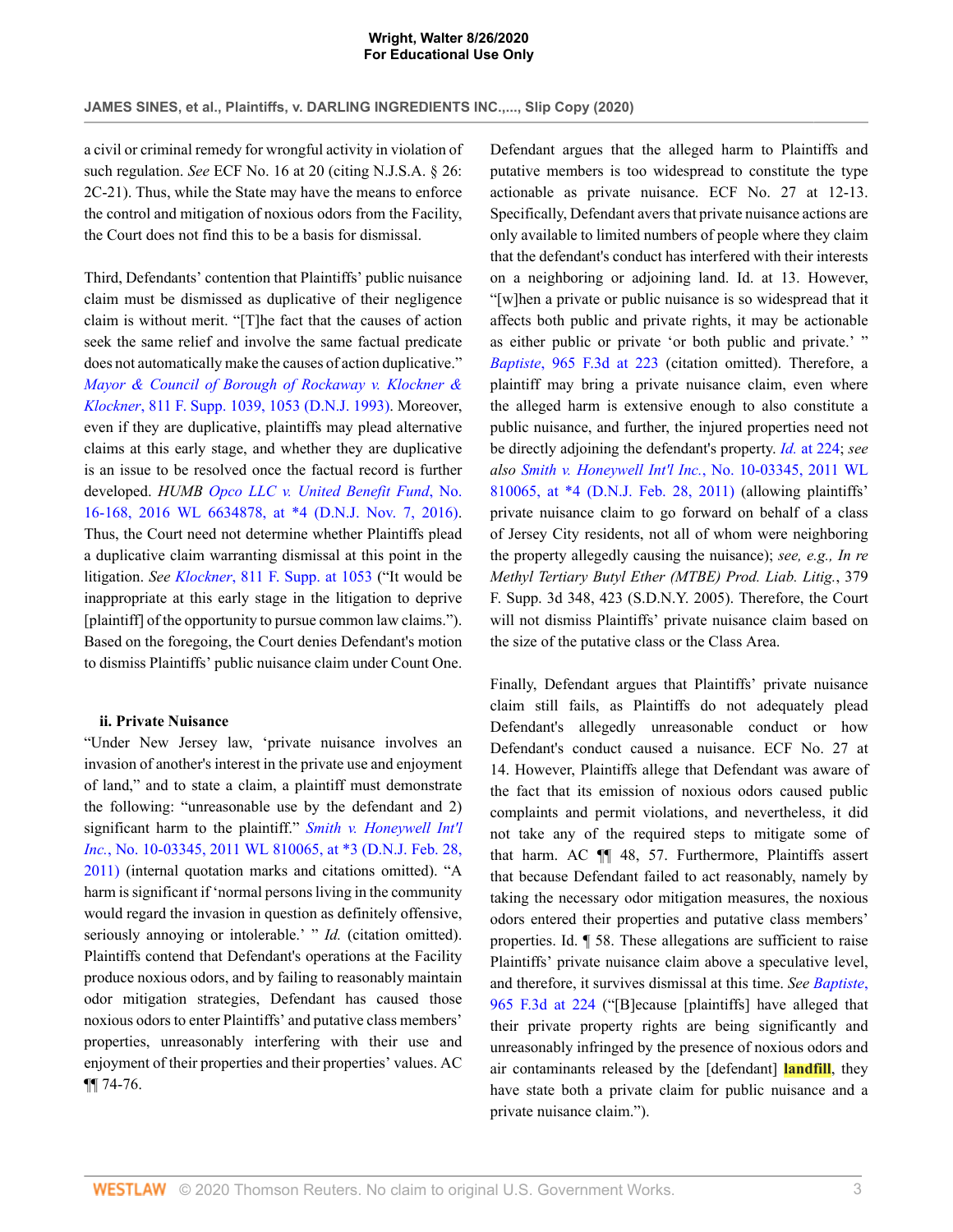### **iii. Negligence**

"To succeed on a negligence claim under New Jersey law, a plaintiff must show 'that there was a duty on the part of the defendants toward the plaintiff, a breach of that duty, and evidence that the breach was the proximate cause of the injury.' " *Rowe*[, 262 F.R.D. at 464](http://www.westlaw.com/Link/Document/FullText?findType=Y&serNum=2020093181&pubNum=0000344&originatingDoc=I0cd53110e73611ea9bbab2e6212b6562&refType=RP&fi=co_pp_sp_344_464&originationContext=document&vr=3.0&rs=cblt1.0&transitionType=DocumentItem&contextData=(sc.AlertsClip)#co_pp_sp_344_464) (citation omitted). Plaintiffs contend that Defendant owed a duty to Plaintiffs and putative class members to operate the Facility with care, and it breached that duty by failing to take the measures necessary to limit the Facility's emission of noxious odors, which have caused harm to Plaintiffs' and putative class members' property rights. AC ¶¶ 88-93.

In response, Defendant argues that Plaintiffs fail to adequately plead the existence of any duty, as Plaintiffs' and putative class members' properties are too physically distant from the Facility. ECF No. 16-1 at 31-31. However, the distance between Plaintiffs' property and the Facility is not dispositive on the issue of Defendant's duty of care. Rather, "[t]he question of whether a duty to exercise reasonable care to avoid the risk of harm to another exists is one of fairness that implicates many factors," including: "the relationship of the parties, the nature of the attendant risk, the opportunity and ability to exercise reasonable care, and the public interest in the proposed solution." *[Carvalho v. Toll Bros. & Developers](http://www.westlaw.com/Link/Document/FullText?findType=Y&serNum=1996108143&pubNum=0000583&originatingDoc=I0cd53110e73611ea9bbab2e6212b6562&refType=RP&fi=co_pp_sp_583_572&originationContext=document&vr=3.0&rs=cblt1.0&transitionType=DocumentItem&contextData=(sc.AlertsClip)#co_pp_sp_583_572)*, [143 N.J. 565, 572, 675 A.2d 209, 212 \(1996\).](http://www.westlaw.com/Link/Document/FullText?findType=Y&serNum=1996108143&pubNum=0000583&originatingDoc=I0cd53110e73611ea9bbab2e6212b6562&refType=RP&fi=co_pp_sp_583_572&originationContext=document&vr=3.0&rs=cblt1.0&transitionType=DocumentItem&contextData=(sc.AlertsClip)#co_pp_sp_583_572)

Here, the risks posed by the noxious odors alleged are great and extensive, as they may negatively impact the health and safety of Plaintiffs and putative class members and their private property rights. Moreover, Defendant has had opportunities to manage and limit the emission of noxious odors and has allegedly failed to take any such action. AC ¶¶ 33, 40, 48. Furthermore, there is a public interest in imposing a duty to avoid Defendant's infringement on the public's right to be free from polluted air (id. ¶ 83). *See also [Baptiste](http://www.westlaw.com/Link/Document/FullText?findType=Y&serNum=2051442099&pubNum=0000506&originatingDoc=I0cd53110e73611ea9bbab2e6212b6562&refType=RP&fi=co_pp_sp_506_228&originationContext=document&vr=3.0&rs=cblt1.0&transitionType=DocumentItem&contextData=(sc.AlertsClip)#co_pp_sp_506_228)*, 965 [F.3d at 228](http://www.westlaw.com/Link/Document/FullText?findType=Y&serNum=2051442099&pubNum=0000506&originatingDoc=I0cd53110e73611ea9bbab2e6212b6562&refType=RP&fi=co_pp_sp_506_228&originationContext=document&vr=3.0&rs=cblt1.0&transitionType=DocumentItem&contextData=(sc.AlertsClip)#co_pp_sp_506_228) ("[T]here is no longer any dispute that [defendant] has a common-law duty to operate the **landfill** in a manner that avoids any unreasonable risk of harm to the plaintiffs.").

Nevertheless, Defendant further argues that Plaintiffs fail to state how Defendant was negligent. ECF No. 16-1 at 34-36. The Court does not find this argument persuasive. As described above, Plaintiffs allege that Defendant knew of the harm caused by its odor emission (AC ¶ 48), and it failed to take reasonable measures to mitigate the emission of noxious odors onto Plaintiffs' and putative class members' properties (id. ¶¶ 33, 40). At the pleading stage, the Court finds these allegations sufficient to raise Plaintiff's negligence claim above a speculative level. *See [Smith v. Honeywell Int'l](http://www.westlaw.com/Link/Document/FullText?findType=Y&serNum=2024752881&pubNum=0000999&originatingDoc=I0cd53110e73611ea9bbab2e6212b6562&refType=RP&originationContext=document&vr=3.0&rs=cblt1.0&transitionType=DocumentItem&contextData=(sc.AlertsClip)) Inc.*[, No. 10-03345, 2011 WL 810065, at \\*4 \(D.N.J. Feb.](http://www.westlaw.com/Link/Document/FullText?findType=Y&serNum=2024752881&pubNum=0000999&originatingDoc=I0cd53110e73611ea9bbab2e6212b6562&refType=RP&originationContext=document&vr=3.0&rs=cblt1.0&transitionType=DocumentItem&contextData=(sc.AlertsClip)) [28, 2011\)](http://www.westlaw.com/Link/Document/FullText?findType=Y&serNum=2024752881&pubNum=0000999&originatingDoc=I0cd53110e73611ea9bbab2e6212b6562&refType=RP&originationContext=document&vr=3.0&rs=cblt1.0&transitionType=DocumentItem&contextData=(sc.AlertsClip)) (finding that plaintiff's negligence claim survived motion to dismiss where plaintiff alleged that defendant had a duty to abate plaintiff's exposure to toxic waste, and it breached the duty by failing to take such action). As for any remaining factual disputes regarding Defendant's specific means of operating the Facility, they may be resolved through further discovery. *See Custin v. Wirths*[, No. 12-910, 2016 WL](http://www.westlaw.com/Link/Document/FullText?findType=Y&serNum=2038522407&pubNum=0000999&originatingDoc=I0cd53110e73611ea9bbab2e6212b6562&refType=RP&originationContext=document&vr=3.0&rs=cblt1.0&transitionType=DocumentItem&contextData=(sc.AlertsClip)) [1157644, at \\*4 \(D.N.J. Mar. 22, 2016\)](http://www.westlaw.com/Link/Document/FullText?findType=Y&serNum=2038522407&pubNum=0000999&originatingDoc=I0cd53110e73611ea9bbab2e6212b6562&refType=RP&originationContext=document&vr=3.0&rs=cblt1.0&transitionType=DocumentItem&contextData=(sc.AlertsClip)) (denying defendants' motion to dismiss where it raised factual issues that could not be disposed of at the motion to dismiss stage).

### **iv. Gross Negligence**

Gross negligence and negligence claims consist of the same elements: duty, breach, causation, and injury. "Gross negligence differs from negligence in terms of 'degree rather than ... quality,' requiring proof" of 'wanton or reckless disregard for the safety of others.' " *[In re Paulsboro](http://www.westlaw.com/Link/Document/FullText?findType=Y&serNum=2036953431&pubNum=0000999&originatingDoc=I0cd53110e73611ea9bbab2e6212b6562&refType=RP&originationContext=document&vr=3.0&rs=cblt1.0&transitionType=DocumentItem&contextData=(sc.AlertsClip)) Derailment Cases*[, No. 12-7468, 2015 WL 5028301, at \\*8](http://www.westlaw.com/Link/Document/FullText?findType=Y&serNum=2036953431&pubNum=0000999&originatingDoc=I0cd53110e73611ea9bbab2e6212b6562&refType=RP&originationContext=document&vr=3.0&rs=cblt1.0&transitionType=DocumentItem&contextData=(sc.AlertsClip)) [\(D.N.J. Aug. 18, 2015\)](http://www.westlaw.com/Link/Document/FullText?findType=Y&serNum=2036953431&pubNum=0000999&originatingDoc=I0cd53110e73611ea9bbab2e6212b6562&refType=RP&originationContext=document&vr=3.0&rs=cblt1.0&transitionType=DocumentItem&contextData=(sc.AlertsClip)) (citations omitted). Plaintiffs contend that Defendant's continued emission of the noxious odors in spite of its knowledge of the complaints from the public and the reasonable steps that it should have taken to mitigate such emissions "constitutes gross negligence." AC ¶[ 97-100.

Defendant argues that Plaintiffs' gross negligence claim lacks any factual support and must be dismissed. ECF No. 16-1 at 36-37. However, the Court finds that Plaintiff's allegations regarding Defendant's knowledge of the harm caused by odor emission, its numerous permit violations, and Defendant's apparent inaction and thus apparent reckless disregard for the safety and well-being of Plaintiffs and putative class members raise this claim of gross negligence, above a speculative level and thus, the Court will allow this claim to go forward at this time. *See [Fresh Air for the Eastside, Inc. v. Waste](http://www.westlaw.com/Link/Document/FullText?findType=Y&serNum=2049187496&pubNum=0007903&originatingDoc=I0cd53110e73611ea9bbab2e6212b6562&refType=RP&fi=co_pp_sp_7903_449&originationContext=document&vr=3.0&rs=cblt1.0&transitionType=DocumentItem&contextData=(sc.AlertsClip)#co_pp_sp_7903_449) Mgmt. of New York, L.L.C.*[, 405 F. Supp. 3d 408, 449](http://www.westlaw.com/Link/Document/FullText?findType=Y&serNum=2049187496&pubNum=0007903&originatingDoc=I0cd53110e73611ea9bbab2e6212b6562&refType=RP&fi=co_pp_sp_7903_449&originationContext=document&vr=3.0&rs=cblt1.0&transitionType=DocumentItem&contextData=(sc.AlertsClip)#co_pp_sp_7903_449) [\(W.D.N.Y. 2019\)](http://www.westlaw.com/Link/Document/FullText?findType=Y&serNum=2049187496&pubNum=0007903&originatingDoc=I0cd53110e73611ea9bbab2e6212b6562&refType=RP&fi=co_pp_sp_7903_449&originationContext=document&vr=3.0&rs=cblt1.0&transitionType=DocumentItem&contextData=(sc.AlertsClip)#co_pp_sp_7903_449) (finding that because plaintiffs alleged that defendants removed a mechanism that could have helped with odor control and failed to take action to respond to public complaints regarding odor emissions, their gross negligence claim survived dismissal); *[Beck v. Stony Hollow](http://www.westlaw.com/Link/Document/FullText?findType=Y&serNum=2041549974&pubNum=0000999&originatingDoc=I0cd53110e73611ea9bbab2e6212b6562&refType=RP&originationContext=document&vr=3.0&rs=cblt1.0&transitionType=DocumentItem&contextData=(sc.AlertsClip)) Landfill, Inc.*[, No. 16-455, 2017 WL 1551216, at \\*5 \(S.D. Ohio May](http://www.westlaw.com/Link/Document/FullText?findType=Y&serNum=2041549974&pubNum=0000999&originatingDoc=I0cd53110e73611ea9bbab2e6212b6562&refType=RP&originationContext=document&vr=3.0&rs=cblt1.0&transitionType=DocumentItem&contextData=(sc.AlertsClip))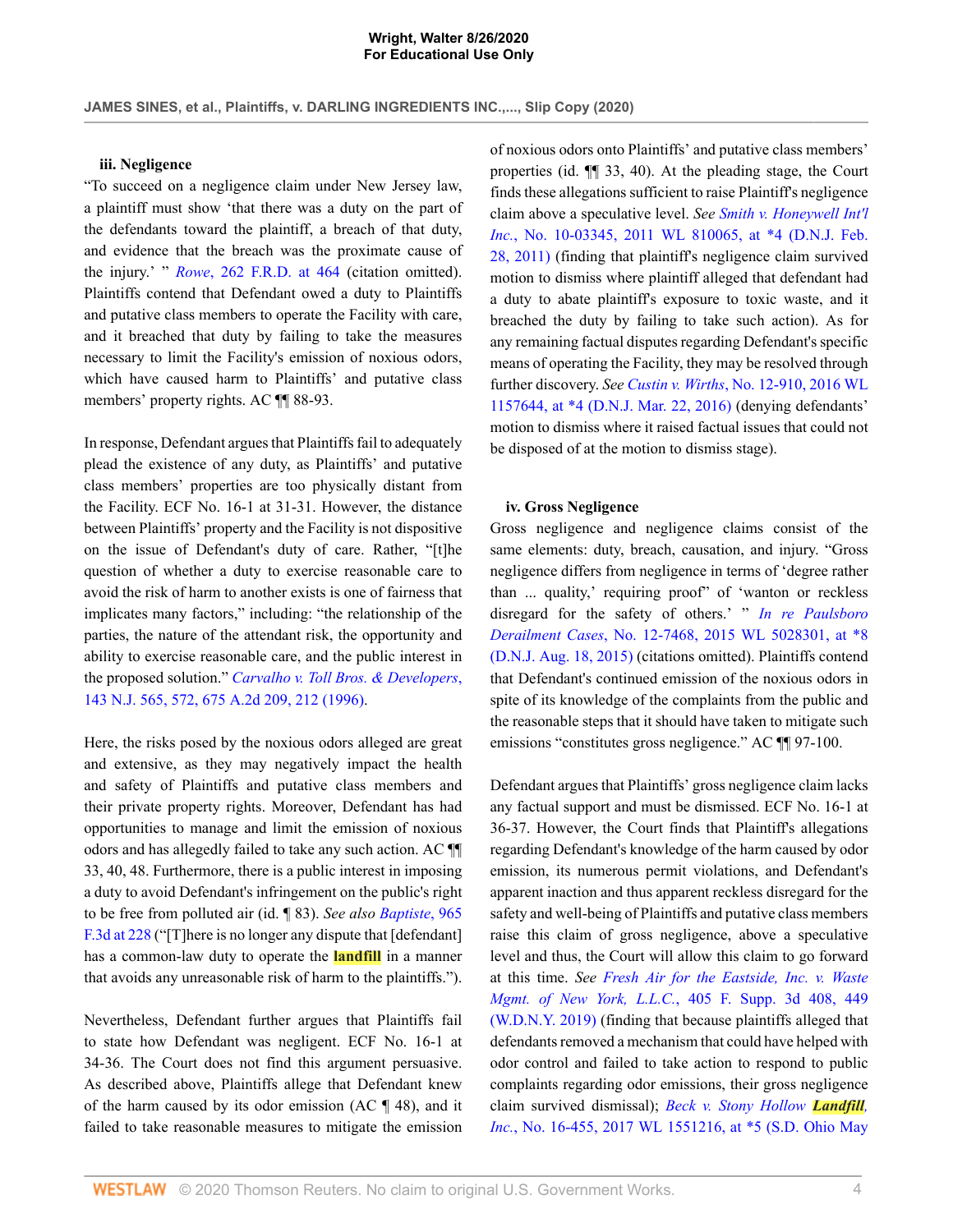[1, 2017\)](http://www.westlaw.com/Link/Document/FullText?findType=Y&serNum=2041549974&pubNum=0000999&originatingDoc=I0cd53110e73611ea9bbab2e6212b6562&refType=RP&originationContext=document&vr=3.0&rs=cblt1.0&transitionType=DocumentItem&contextData=(sc.AlertsClip)) (leaving the question of whether defendant's failure to take any action to reduce odor emission constituted gross negligence to the jury). Plaintiffs allege that Defendant failed to take any action to reduce the Facility's emission of noxious odors in spite of the fact that it was made aware of the harm caused and the steps that it could take to do so over many years. This alleged behavior rises to the level of "reckless disregard for the rights of others." *[Fresh Air for the East Side](http://www.westlaw.com/Link/Document/FullText?findType=Y&serNum=2049187496&pubNum=0007903&originatingDoc=I0cd53110e73611ea9bbab2e6212b6562&refType=RP&fi=co_pp_sp_7903_450&originationContext=document&vr=3.0&rs=cblt1.0&transitionType=DocumentItem&contextData=(sc.AlertsClip)#co_pp_sp_7903_450)*, [405 F. Supp. 3d at 450](http://www.westlaw.com/Link/Document/FullText?findType=Y&serNum=2049187496&pubNum=0007903&originatingDoc=I0cd53110e73611ea9bbab2e6212b6562&refType=RP&fi=co_pp_sp_7903_450&originationContext=document&vr=3.0&rs=cblt1.0&transitionType=DocumentItem&contextData=(sc.AlertsClip)#co_pp_sp_7903_450) (internal quotation marks and citation omitted). Therefore,Defendant's motion to dismiss Plaintiffs' gross negligence claim is denied.

## **v. Trespass**

Under New Jersey law, " '[t]respass constitutes the unauthorized entry (usually of tangible matter) onto the property of another.' Thus, there are two elements to this claim: 1) an entry onto another's property, and 2) the entry is unauthorized." *[Rowe v. E.I. Dupont De Nemours and Co.](http://www.westlaw.com/Link/Document/FullText?findType=Y&serNum=2020093181&pubNum=0000344&originatingDoc=I0cd53110e73611ea9bbab2e6212b6562&refType=RP&fi=co_pp_sp_344_462&originationContext=document&vr=3.0&rs=cblt1.0&transitionType=DocumentItem&contextData=(sc.AlertsClip)#co_pp_sp_344_462)*, 262 [F.R.D. 451, 462 \(D.N.J. 2009\)](http://www.westlaw.com/Link/Document/FullText?findType=Y&serNum=2020093181&pubNum=0000344&originatingDoc=I0cd53110e73611ea9bbab2e6212b6562&refType=RP&fi=co_pp_sp_344_462&originationContext=document&vr=3.0&rs=cblt1.0&transitionType=DocumentItem&contextData=(sc.AlertsClip)#co_pp_sp_344_462) (citation omitted). Plaintiffs allege that Defendant negligently failed to maintain proper odor mitigation at the Facility, and as a result, the noxious odors have continued to enter and damage Plaintiffs' and putative class members' properties. AC ¶¶ 101-108.

Defendant first argues that Plaintiffs' trespass claim fails as a matter of law because courts in this District have rejected common law trespass claims in the context of environmental pollution. ECF No. 16-1 at 14. However, when courts in this District have dismissed common law trespass claims in pollution cases, they have generally only done so where the plaintiff has also pled an alternative claim under a strict liability statute regulating pollution, which Plaintiffs have not done. *See [Pub. Serv. Elec. & Gas Co. v. Newport Assocs.](http://www.westlaw.com/Link/Document/FullText?findType=Y&serNum=2047427828&pubNum=0007903&originatingDoc=I0cd53110e73611ea9bbab2e6212b6562&refType=RP&fi=co_pp_sp_7903_522&originationContext=document&vr=3.0&rs=cblt1.0&transitionType=DocumentItem&contextData=(sc.AlertsClip)#co_pp_sp_7903_522) Dev. Co.*[, 365 F. Supp. 3d 506, 522 \(D.N.J. 2019\)](http://www.westlaw.com/Link/Document/FullText?findType=Y&serNum=2047427828&pubNum=0007903&originatingDoc=I0cd53110e73611ea9bbab2e6212b6562&refType=RP&fi=co_pp_sp_7903_522&originationContext=document&vr=3.0&rs=cblt1.0&transitionType=DocumentItem&contextData=(sc.AlertsClip)#co_pp_sp_7903_522) (dismissing plaintiff's common law trespass claim as superfluous where plaintiff had plausible strict liability claim against defendant for alleged pollution); *see, e.g., [Heller Urban Renewal, LLC v.](http://www.westlaw.com/Link/Document/FullText?findType=Y&serNum=2032592405&pubNum=0000999&originatingDoc=I0cd53110e73611ea9bbab2e6212b6562&refType=RP&originationContext=document&vr=3.0&rs=cblt1.0&transitionType=DocumentItem&contextData=(sc.AlertsClip)) FER Boulevard Realty Corp.*[, No. 13-431, 2014 WL 252106,](http://www.westlaw.com/Link/Document/FullText?findType=Y&serNum=2032592405&pubNum=0000999&originatingDoc=I0cd53110e73611ea9bbab2e6212b6562&refType=RP&originationContext=document&vr=3.0&rs=cblt1.0&transitionType=DocumentItem&contextData=(sc.AlertsClip)) [at \\*7 \(D.N.J. Jan. 23, 2014\).](http://www.westlaw.com/Link/Document/FullText?findType=Y&serNum=2032592405&pubNum=0000999&originatingDoc=I0cd53110e73611ea9bbab2e6212b6562&refType=RP&originationContext=document&vr=3.0&rs=cblt1.0&transitionType=DocumentItem&contextData=(sc.AlertsClip)) Therefore, the Court will not dismiss Plaintiffs' trespass claim at this time.

Defendant further argues that Plaintiffs' trespass claim fails on the merits, as a plaintiff may only bring a trespass claim based on the unauthorized entry of *tangible* matter onto his or her property, and as odors are not tangible, they do not give rise to an actionable trespass claim. ECF No. 16-1 at

15. However, courts have allowed for trespass claims to go forward based solely on the alleged invasion of "microscopic deposits onto the property of another without their consent," *[Smith v. Honeywell Int'l Inc.](http://www.westlaw.com/Link/Document/FullText?findType=Y&serNum=2024752881&pubNum=0000999&originatingDoc=I0cd53110e73611ea9bbab2e6212b6562&refType=RP&originationContext=document&vr=3.0&rs=cblt1.0&transitionType=DocumentItem&contextData=(sc.AlertsClip))*, No. 10-03345, 2011 WL [810065, at \\*4 \(D.N.J. Feb. 28, 2011\)](http://www.westlaw.com/Link/Document/FullText?findType=Y&serNum=2024752881&pubNum=0000999&originatingDoc=I0cd53110e73611ea9bbab2e6212b6562&refType=RP&originationContext=document&vr=3.0&rs=cblt1.0&transitionType=DocumentItem&contextData=(sc.AlertsClip)) (citing *[Ayers v. Jackson](http://www.westlaw.com/Link/Document/FullText?findType=Y&serNum=1987058388&pubNum=0000583&originatingDoc=I0cd53110e73611ea9bbab2e6212b6562&refType=RP&fi=co_pp_sp_583_618&originationContext=document&vr=3.0&rs=cblt1.0&transitionType=DocumentItem&contextData=(sc.AlertsClip)#co_pp_sp_583_618)*, [106 N.J. 557, 618, 525 A.2d 287 \(1987\)\)](http://www.westlaw.com/Link/Document/FullText?findType=Y&serNum=1987058388&pubNum=0000583&originatingDoc=I0cd53110e73611ea9bbab2e6212b6562&refType=RP&fi=co_pp_sp_583_618&originationContext=document&vr=3.0&rs=cblt1.0&transitionType=DocumentItem&contextData=(sc.AlertsClip)#co_pp_sp_583_618). Moreover, courts have also allowed for trespass claims to go forward based on plaintiffs' allegations that defendants emitted noxious odors onto their properties. *[Maroz v. Arcelormittal Monessen](http://www.westlaw.com/Link/Document/FullText?findType=Y&serNum=2037397904&pubNum=0000999&originatingDoc=I0cd53110e73611ea9bbab2e6212b6562&refType=RP&originationContext=document&vr=3.0&rs=cblt1.0&transitionType=DocumentItem&contextData=(sc.AlertsClip)) LLC*[, No. 15-0770, 2015 WL 6070172, at \\*5 \(W.D. Pa.](http://www.westlaw.com/Link/Document/FullText?findType=Y&serNum=2037397904&pubNum=0000999&originatingDoc=I0cd53110e73611ea9bbab2e6212b6562&refType=RP&originationContext=document&vr=3.0&rs=cblt1.0&transitionType=DocumentItem&contextData=(sc.AlertsClip)) [Oct. 15, 2015\),](http://www.westlaw.com/Link/Document/FullText?findType=Y&serNum=2037397904&pubNum=0000999&originatingDoc=I0cd53110e73611ea9bbab2e6212b6562&refType=RP&originationContext=document&vr=3.0&rs=cblt1.0&transitionType=DocumentItem&contextData=(sc.AlertsClip)) Therefore, the Court finds that the alleged invasion of the noxious odors in question onto Plaintiffs' and putative class members' properties may proceed as a claim for trespass.

Finally, Defendant argues that Plaintiffs' trespass claim also fails because they do not specify how the noxious odors entered their properties. ECF No. 16-1 at 16-17. However, to survive dismissal, a plaintiff need only plead unauthorized entry onto his or her property, and thus, the exact means by which the odors have entered Plaintiffs' and putative class members' property may be determined through further discovery. *See, e.g., Maroz*[, 2015 WL 6070172, at \\*5](http://www.westlaw.com/Link/Document/FullText?findType=Y&serNum=2037397904&pubNum=0000999&originatingDoc=I0cd53110e73611ea9bbab2e6212b6562&refType=RP&originationContext=document&vr=3.0&rs=cblt1.0&transitionType=DocumentItem&contextData=(sc.AlertsClip)).

### **vi. Punitive Damages and Attorney's Fees**

Plaintiffs seek punitive damages under Counts One and Two, and Defendant argues that Plaintiffs' allegations are insufficient to state a claim for punitive damages. ECF No. 16-1 at 38. The Court declines to dismiss Plaintiffs' claim for punitive damages under Count One at this time, as it is premature to do so at the pleadings stage, *[King v. Hyundai](http://www.westlaw.com/Link/Document/FullText?findType=Y&serNum=2047479518&pubNum=0000999&originatingDoc=I0cd53110e73611ea9bbab2e6212b6562&refType=RP&originationContext=document&vr=3.0&rs=cblt1.0&transitionType=DocumentItem&contextData=(sc.AlertsClip)) Motor Mfg. Am., et al.*[, No. 18-450, 2019 WL 458477, at \\*3](http://www.westlaw.com/Link/Document/FullText?findType=Y&serNum=2047479518&pubNum=0000999&originatingDoc=I0cd53110e73611ea9bbab2e6212b6562&refType=RP&originationContext=document&vr=3.0&rs=cblt1.0&transitionType=DocumentItem&contextData=(sc.AlertsClip)) [\(M.D. Pa. Jan. 3, 2019\)](http://www.westlaw.com/Link/Document/FullText?findType=Y&serNum=2047479518&pubNum=0000999&originatingDoc=I0cd53110e73611ea9bbab2e6212b6562&refType=RP&originationContext=document&vr=3.0&rs=cblt1.0&transitionType=DocumentItem&contextData=(sc.AlertsClip)). The Court also finds it premature to rule on Plaintiffs' request for attorney's fees under Count Three at this early stage in the litigation.

### **V. CONCLUSION**

For the reasons discussed above, Defendant's motion to dismiss (ECF No. 16) is denied. An appropriate Order accompanies this opinion.

## **All Citations**

Slip Copy, 2020 WL 5015488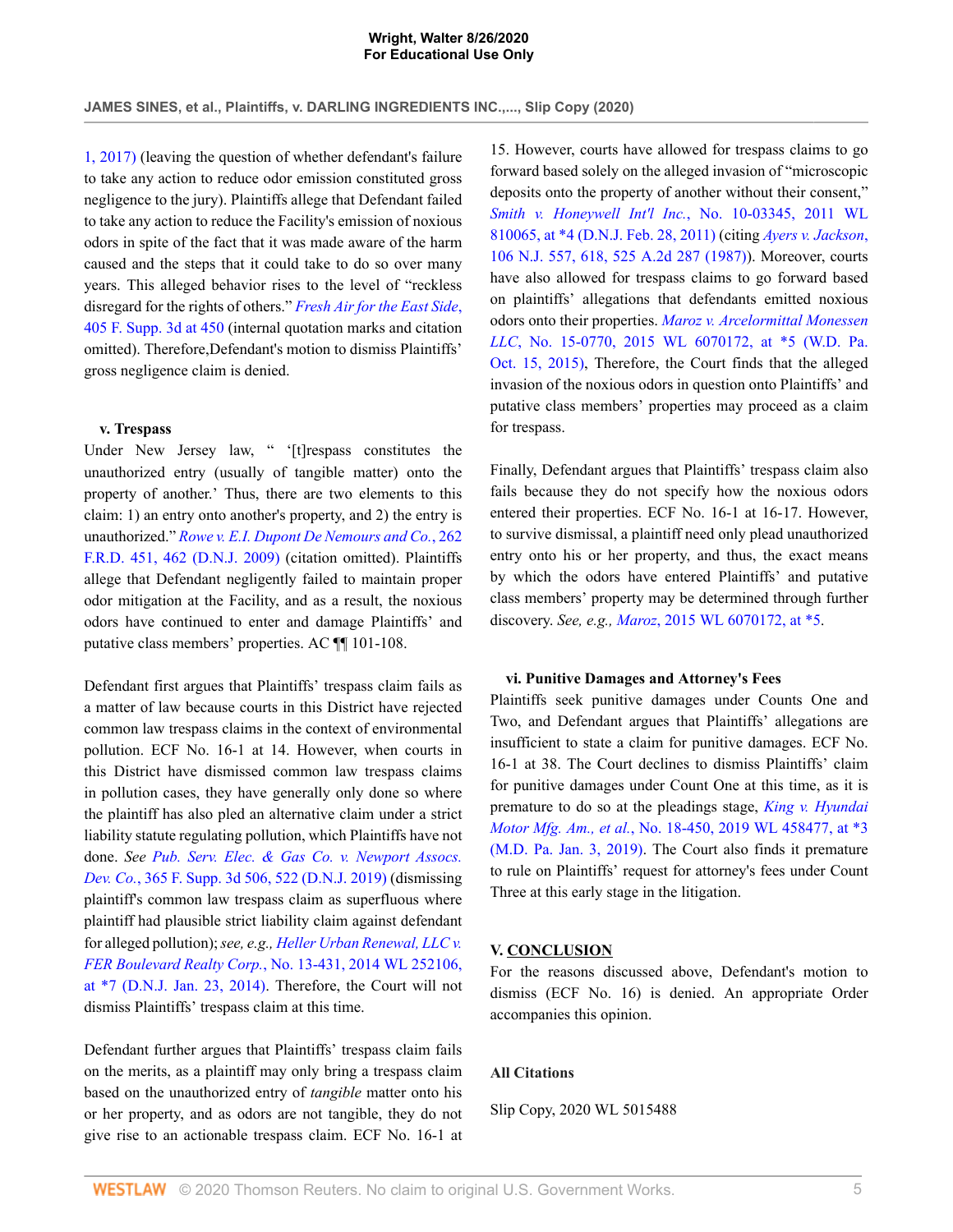**JAMES SINES, et al., Plaintiffs, v. DARLING INGREDIENTS INC.,..., Slip Copy (2020)**

# **Footnotes**

- <span id="page-5-0"></span>[1](#page-0-0) There are two types of nuisance under New Jersey law: public nuisance and private nuisance. [Rowe v. E.I.](http://www.westlaw.com/Link/Document/FullText?findType=Y&serNum=2020093181&pubNum=0000344&originatingDoc=I0cd53110e73611ea9bbab2e6212b6562&refType=RP&fi=co_pp_sp_344_458&originationContext=document&vr=3.0&rs=cblt1.0&transitionType=DocumentItem&contextData=(sc.AlertsClip)#co_pp_sp_344_458) [Dupont De Nemours and Co.](http://www.westlaw.com/Link/Document/FullText?findType=Y&serNum=2020093181&pubNum=0000344&originatingDoc=I0cd53110e73611ea9bbab2e6212b6562&refType=RP&fi=co_pp_sp_344_458&originationContext=document&vr=3.0&rs=cblt1.0&transitionType=DocumentItem&contextData=(sc.AlertsClip)#co_pp_sp_344_458), 262 F.R.D. 451, 458-63. Plaintiffs plead nuisance generally under Count One, but they clarify in their opposition that Count One includes causes of action for both types of nuisance. ECF No. 26 at 8, 13. The Court finds that Plaintiffs plead sufficient facts to put Defendants on notice as to the fact that they bring both private nuisance and public nuisance claims under Count One, and therefore, the Court will consider each of those claims in turn.
- <span id="page-5-1"></span>[2](#page-1-0) The Court notes that Defendant cites to [Township of Neptune v. State Department. of Environmental](http://www.westlaw.com/Link/Document/FullText?findType=Y&serNum=2027567135&pubNum=0007691&originatingDoc=I0cd53110e73611ea9bbab2e6212b6562&refType=RP&fi=co_pp_sp_7691_802&originationContext=document&vr=3.0&rs=cblt1.0&transitionType=DocumentItem&contextData=(sc.AlertsClip)#co_pp_sp_7691_802) Protection[, 41 A.3d 792, 802 \(N.J. Super. 2012\),](http://www.westlaw.com/Link/Document/FullText?findType=Y&serNum=2027567135&pubNum=0007691&originatingDoc=I0cd53110e73611ea9bbab2e6212b6562&refType=RP&fi=co_pp_sp_7691_802&originationContext=document&vr=3.0&rs=cblt1.0&transitionType=DocumentItem&contextData=(sc.AlertsClip)#co_pp_sp_7691_802) for the assertion that courts " 'will not declare an activity to be a public nuisance, when the activity is subject to a comprehensive legislative and regulatory scheme.' " ECF No. 16-1 at 27 (citing Neptune[, 41 A.3d at 802](http://www.westlaw.com/Link/Document/FullText?findType=Y&serNum=2027567135&pubNum=0007691&originatingDoc=I0cd53110e73611ea9bbab2e6212b6562&refType=RP&fi=co_pp_sp_7691_802&originationContext=document&vr=3.0&rs=cblt1.0&transitionType=DocumentItem&contextData=(sc.AlertsClip)#co_pp_sp_7691_802)). However, in Neptune, the plaintiffs argued that the DEP's failure to dredge certain navigational channels constituted a public nuisance, and thus, the plaintiffs were essentially asking that the court force the DEP, a state agency, to take certain action, where there was already a regulatory scheme in place dictating the DEP's responsibilities. Id. Although there may be regulations in place regarding Defendant's operation of the Facility, Defendant's numerous permit violations suggest that its alleged conduct in its operations of the Facility is not in compliance with any regulatory scheme, and therefore, the Court finds Neptune inapposite here.

**End of Document** © 2020 Thomson Reuters. No claim to original U.S. Government Works.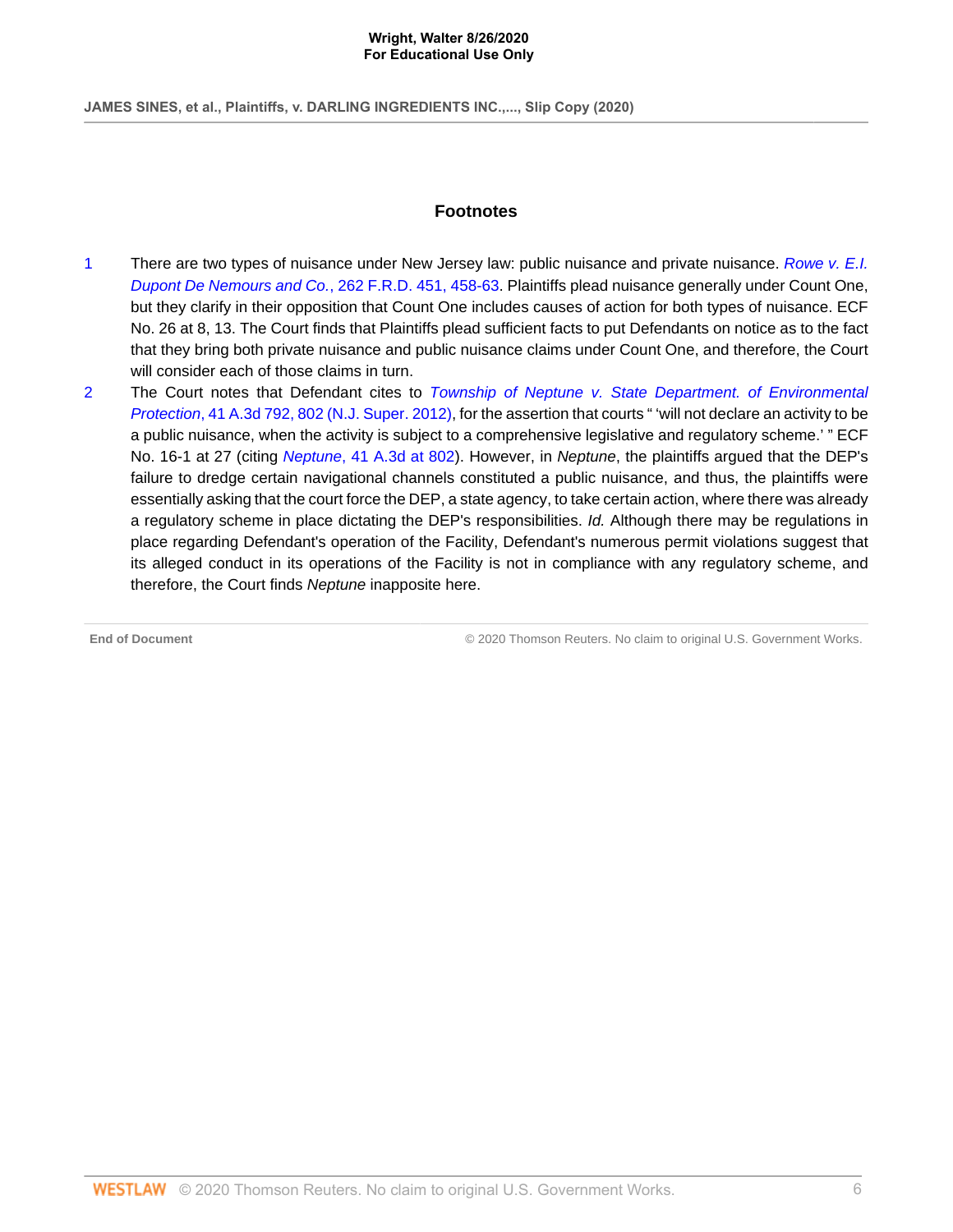2020 WL 4933499 Only the Westlaw citation is currently available.

NOTICE: THIS OPINION HAS NOT BEEN RELEASED FOR PUBLICATION IN THE PERMANENT LAW REPORTS. UNTIL RELEASED, IT IS SUBJECT TO REVISION OR WITHDRAWAL.

Court of Appeals of Maryland.

75-80 PROPERTIES, L.L.C., et al. v. [RALE, INC.](http://www.westlaw.com/Search/Results.html?query=advanced%3a+OAID(5032317272)&saveJuris=False&contentType=BUSINESS-INVESTIGATOR&startIndex=1&contextData=(sc.Default)&categoryPageUrl=Home%2fCompanyInvestigator&originationContext=document&vr=3.0&rs=cblt1.0&transitionType=DocumentItem), et al.

> No. 59, Sept. Term, 2019 | August 24, 2020

Circuit Court for Frederick County, Case No.: 10- C-14-001899, [William R. Nicklas, Jr.](http://www.westlaw.com/Link/Document/FullText?findType=h&pubNum=176284&cite=0137340501&originatingDoc=I876021f0e68311eabffee32622d22314&refType=RQ&originationContext=document&vr=3.0&rs=cblt1.0&transitionType=DocumentItem&contextData=(sc.AlertsClip)), Judge.

### **Attorneys and Law Firms**

Argued by [Louis J. Rouleau](http://www.westlaw.com/Link/Document/FullText?findType=h&pubNum=176284&cite=0198131301&originatingDoc=I876021f0e68311eabffee32622d22314&refType=RQ&originationContext=document&vr=3.0&rs=cblt1.0&transitionType=DocumentItem&contextData=(sc.AlertsClip)) ([Ana L. Jara,](http://www.westlaw.com/Link/Document/FullText?findType=h&pubNum=176284&cite=0502030299&originatingDoc=I876021f0e68311eabffee32622d22314&refType=RQ&originationContext=document&vr=3.0&rs=cblt1.0&transitionType=DocumentItem&contextData=(sc.AlertsClip)) Womble Bond Dickinson (US) LLP Washington, DC), on brief, for Petitioners.

Argued by [Michele McDaniel Rosenfeld](http://www.westlaw.com/Link/Document/FullText?findType=h&pubNum=176284&cite=0484638501&originatingDoc=I876021f0e68311eabffee32622d22314&refType=RQ&originationContext=document&vr=3.0&rs=cblt1.0&transitionType=DocumentItem&contextData=(sc.AlertsClip)) (The Law Office of Michele Rosenfeld, LLC Rockville, MD) and [Kurt J. Fischer](http://www.westlaw.com/Link/Document/FullText?findType=h&pubNum=176284&cite=0140370801&originatingDoc=I876021f0e68311eabffee32622d22314&refType=RQ&originationContext=document&vr=3.0&rs=cblt1.0&transitionType=DocumentItem&contextData=(sc.AlertsClip)) [\(Christine E. White](http://www.westlaw.com/Link/Document/FullText?findType=h&pubNum=176284&cite=0494942099&originatingDoc=I876021f0e68311eabffee32622d22314&refType=RQ&originationContext=document&vr=3.0&rs=cblt1.0&transitionType=DocumentItem&contextData=(sc.AlertsClip)), Venable LLP Baltimore, MD; [John S.](http://www.westlaw.com/Link/Document/FullText?findType=h&pubNum=176284&cite=0203163801&originatingDoc=I876021f0e68311eabffee32622d22314&refType=RQ&originationContext=document&vr=3.0&rs=cblt1.0&transitionType=DocumentItem&contextData=(sc.AlertsClip)) [Mathias](http://www.westlaw.com/Link/Document/FullText?findType=h&pubNum=176284&cite=0203163801&originatingDoc=I876021f0e68311eabffee32622d22314&refType=RQ&originationContext=document&vr=3.0&rs=cblt1.0&transitionType=DocumentItem&contextData=(sc.AlertsClip)), County Atty. and [Kathy L. Mitchell](http://www.westlaw.com/Link/Document/FullText?findType=h&pubNum=176284&cite=0106087901&originatingDoc=I876021f0e68311eabffee32622d22314&refType=RQ&originationContext=document&vr=3.0&rs=cblt1.0&transitionType=DocumentItem&contextData=(sc.AlertsClip)), Asst. County Atty. Frederick, MD), on briefs, for Respondents.

Argued before: [Barbera,](http://www.westlaw.com/Link/Document/FullText?findType=h&pubNum=176284&cite=0331192801&originatingDoc=I876021f0e68311eabffee32622d22314&refType=RQ&originationContext=document&vr=3.0&rs=cblt1.0&transitionType=DocumentItem&contextData=(sc.AlertsClip)) C.J., [McDonald,](http://www.westlaw.com/Link/Document/FullText?findType=h&pubNum=176284&cite=0108826601&originatingDoc=I876021f0e68311eabffee32622d22314&refType=RQ&originationContext=document&vr=3.0&rs=cblt1.0&transitionType=DocumentItem&contextData=(sc.AlertsClip)) [Watts](http://www.westlaw.com/Link/Document/FullText?findType=h&pubNum=176284&cite=0178591501&originatingDoc=I876021f0e68311eabffee32622d22314&refType=RQ&originationContext=document&vr=3.0&rs=cblt1.0&transitionType=DocumentItem&contextData=(sc.AlertsClip)), [Hotten](http://www.westlaw.com/Link/Document/FullText?findType=h&pubNum=176284&cite=0251702001&originatingDoc=I876021f0e68311eabffee32622d22314&refType=RQ&originationContext=document&vr=3.0&rs=cblt1.0&transitionType=DocumentItem&contextData=(sc.AlertsClip)), [Getty](http://www.westlaw.com/Link/Document/FullText?findType=h&pubNum=176284&cite=0497159799&originatingDoc=I876021f0e68311eabffee32622d22314&refType=RQ&originationContext=document&vr=3.0&rs=cblt1.0&transitionType=DocumentItem&contextData=(sc.AlertsClip)), [Booth,](http://www.westlaw.com/Link/Document/FullText?findType=h&pubNum=176284&cite=0515656001&originatingDoc=I876021f0e68311eabffee32622d22314&refType=RQ&originationContext=document&vr=3.0&rs=cblt1.0&transitionType=DocumentItem&contextData=(sc.AlertsClip)) [Biran,](http://www.westlaw.com/Link/Document/FullText?findType=h&pubNum=176284&cite=0519801901&originatingDoc=I876021f0e68311eabffee32622d22314&refType=RQ&originationContext=document&vr=3.0&rs=cblt1.0&transitionType=DocumentItem&contextData=(sc.AlertsClip)) JJ.

### **Opinion**

### [Booth](http://www.westlaw.com/Link/Document/FullText?findType=h&pubNum=176284&cite=0515656001&originatingDoc=I876021f0e68311eabffee32622d22314&refType=RQ&originationContext=document&vr=3.0&rs=cblt1.0&transitionType=DocumentItem&contextData=(sc.AlertsClip)), J.

**\*1** This case requires that we examine a special provision of the Maryland Public Ethics Law, codified in the General Provisions Article ("GP") of the Maryland Code at §§ 5-857 – 5-862, that applies when the Frederick County governing body is undertaking review of a zoning or development application. Under the statute, a member of the governing body must disclose ex parte communications with any individual concerning a pending zoning or development application during the pendency of the application. If a violation of the statute occurs, the Frederick County Ethics Commission or any aggrieved party of record has standing to raise the violation within a petition for judicial review by the circuit court. If the circuit court determines that a violation has occurred, the language of the statute mandates that the circuit court remand the proceeding to the Frederick County governing body for "reconsideration."

In this case, upon consideration of petitions for judicial review filed by a local citizens group that opposed the Developers' application, the Circuit Court for Frederick County found that a former member of the Frederick County Board of Commissioners had violated the ethics statute by engaging in an ex parte communication, during the pendency of a proceeding to apply a floating zone to an approximately 400-acre property. The circuit court remanded the case to the Frederick County Council for reconsideration. The Frederick County Council decided to reconsider the Developers' rezoning and development application in a *de novo* proceeding. Upset with the Council's decision that the application be considered anew, the Developers refused to participate. Having reached an impasse, the Frederick County Council requested that the circuit court enter an appropriate order which would allow the Council to proceed with a *de novo* reconsideration proceeding. As part of its remand, the circuit court vacated the original development approvals.

The Developers appealed to the Court of Special Appeals. In a reported opinion, the Court of Special Appeals affirmed the judgment of the circuit court. *[75-80 Props., LLC v. RALE,](http://www.westlaw.com/Link/Document/FullText?findType=Y&serNum=2049060801&pubNum=0007691&originatingDoc=I876021f0e68311eabffee32622d22314&refType=RP&fi=co_pp_sp_7691_416&originationContext=document&vr=3.0&rs=cblt1.0&transitionType=DocumentItem&contextData=(sc.AlertsClip)#co_pp_sp_7691_416) Inc.*[, 242 Md. App. 377, 416–17, 215 A.3d 448 \(2019\)](http://www.westlaw.com/Link/Document/FullText?findType=Y&serNum=2049060801&pubNum=0007691&originatingDoc=I876021f0e68311eabffee32622d22314&refType=RP&fi=co_pp_sp_7691_416&originationContext=document&vr=3.0&rs=cblt1.0&transitionType=DocumentItem&contextData=(sc.AlertsClip)#co_pp_sp_7691_416). For the reasons set forth in this opinion, we affirm the judgment of the Court of Special Appeals.

### **I.**

### **Background**

## *A. The Developers' Development Applications*

<span id="page-6-0"></span>In November 2012, Petitioners Payne Investments, LLC and 75-80 Properties, LLC (collectively "the Developers") filed an application to rezone approximately 450 acres of land in southeastern Frederick County from its current agricultural designation  $\frac{1}{1}$  $\frac{1}{1}$  $\frac{1}{1}$  to allow for a planned unit development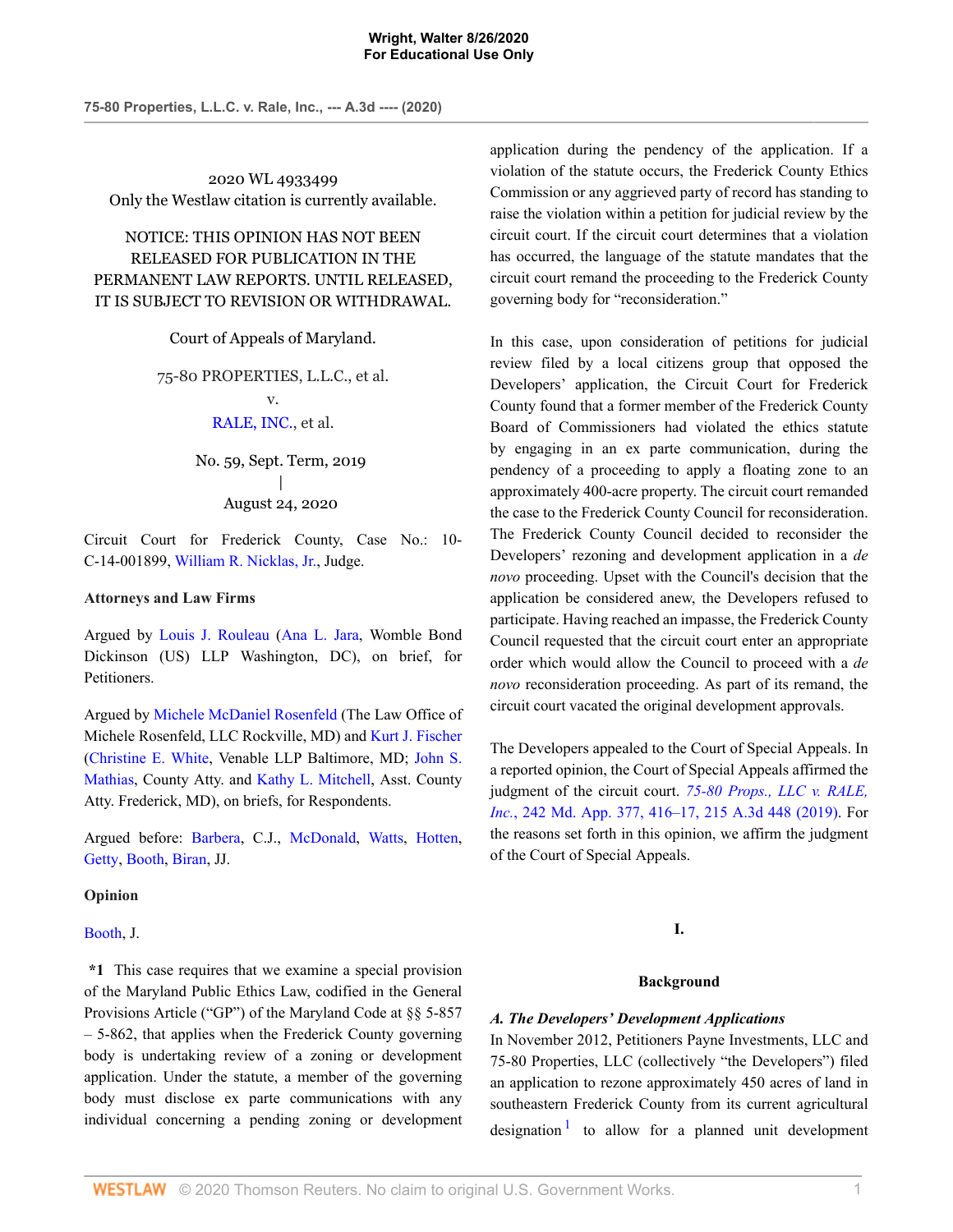**75-80 Properties, L.L.C. v. Rale, Inc., --- A.3d ---- (2020)**

<span id="page-7-0"></span>("PUD"), $^2$  $^2$  to be called the "Monrovia Town Center." The application sought approval for the construction of 1,510 residential units. Along with the PUD rezoning application, the Developers filed an application for a development rights and responsibilities agreement ("DRRA"), to contractually secure the zoning and development approvals for a term of years, pursuant to Maryland Code, Land Use Article ("LU") § 7-304(a). Additionally, the Developers requested an Adequate Public Facility Ordinance Letter of Understanding ("APFO LOU") which would define the public facilities (such as road improvements and sewer facilities) that would be required to be constructed to satisfy the County's Adequate Public Facilities Ordinance (the PUD, DRRA, and APFO LOU are sometimes collectively referred to as the "Development Approvals").

**\*2** In November 2013, the Frederick County Planning Commission ("the Planning Commission") voted to recommend that the Board of County Commissioners approve the PUD and found that the draft DRRA was consistent with the County's Comprehensive Plan.

After holding three public hearings in January 2014, the Board of County Commissioners approved the PUD, subject to a number of conditions. The Developers accepted the conditions. In March 2014, the Planning Commission recommended approval of a revised plan.

In April 2014, the Board of County Commissioners held a total of four public hearings concerning the Development Approvals for the Monrovia Town Center. The public hearings were well-attended, and there was considerable public opposition to the proposed development. Much of the public opposition focused on traffic safety and adequacy of public roads. Throughout the approval process, a local citizens opposition group, Residents Against Landsdale Expansion ("RALE"), actively participated in the public hearings.

## *B. The Ex Parte Communications: Commissioner Smith, the FACT Meeting, and FACT Letter*

On April 14, 2014, before the Board's final public meeting, Commissioner C. Paul Smith attended a public meeting of the Frederick Area Committee for Transportation ("FACT"). FACT is composed of representatives of the business community and the local government who have training or expertise in transportation issues. FACT's mission is to analyze the efficacy of and promote the development of transportation improvements in the County. Commissioner Smith was the Board of County Commissioners' representative on the FACT advisory board. FACT's advisory board also included Michael Smariga, a retired principal in the engineering firm engaged by the Developers to process the rezoning application. Michael Smariga's son, Christopher Smariga, was the lead engineer in creating and processing the application.

At the FACT meeting on April 14, 2014, Commissioner Smith spoke in favor of the proposed development, and argued that the improvements the Developers proposed to make to the nearby highways (MD Routes 75 and 80) would substantially upgrade the regional transportation network and benefit all the residents in that area of the County. The arguments that Commissioner Smith articulated in favor of the Developers' application ultimately were included in a letter purportedly from FACT to the Board of County Commissioners in support of the Developers' application. The FACT letter was sent to the Board of County Commissioners via electronic mail at 2:41 p.m. on April 23, 2014—a little more than three hours prior to the beginning of the final public hearing on the Developers' application. Although Commissioner Smith's arguments were included in the letter, the arguments were not attributed to Commissioner Smith.

# *C. Final Board of County Commissioners' Hearing on the Developers' Application*

At the public hearing on April 23, the Board of County Commissioners considered public comment from numerous witnesses, including the county staff, the Developers, RALE representatives, and the public. Like the other public hearings concerning the Developers' application, testimony from the public again focused overwhelmingly on traffic safety and road adequacy concerns. One of the witnesses was RALE's traffic consulting engineer, who testified that the Developers' traffic study was flawed.

**\*3** At the conclusion of all of the evidence, the Board of County Commissioners President, Blaine Young, introduced and read the entire FACT letter into the record, stating that the development of the Monrovia Town Center would provide "significant funding for improvements" in the Monrovia area, and that this "public-private partnership is the only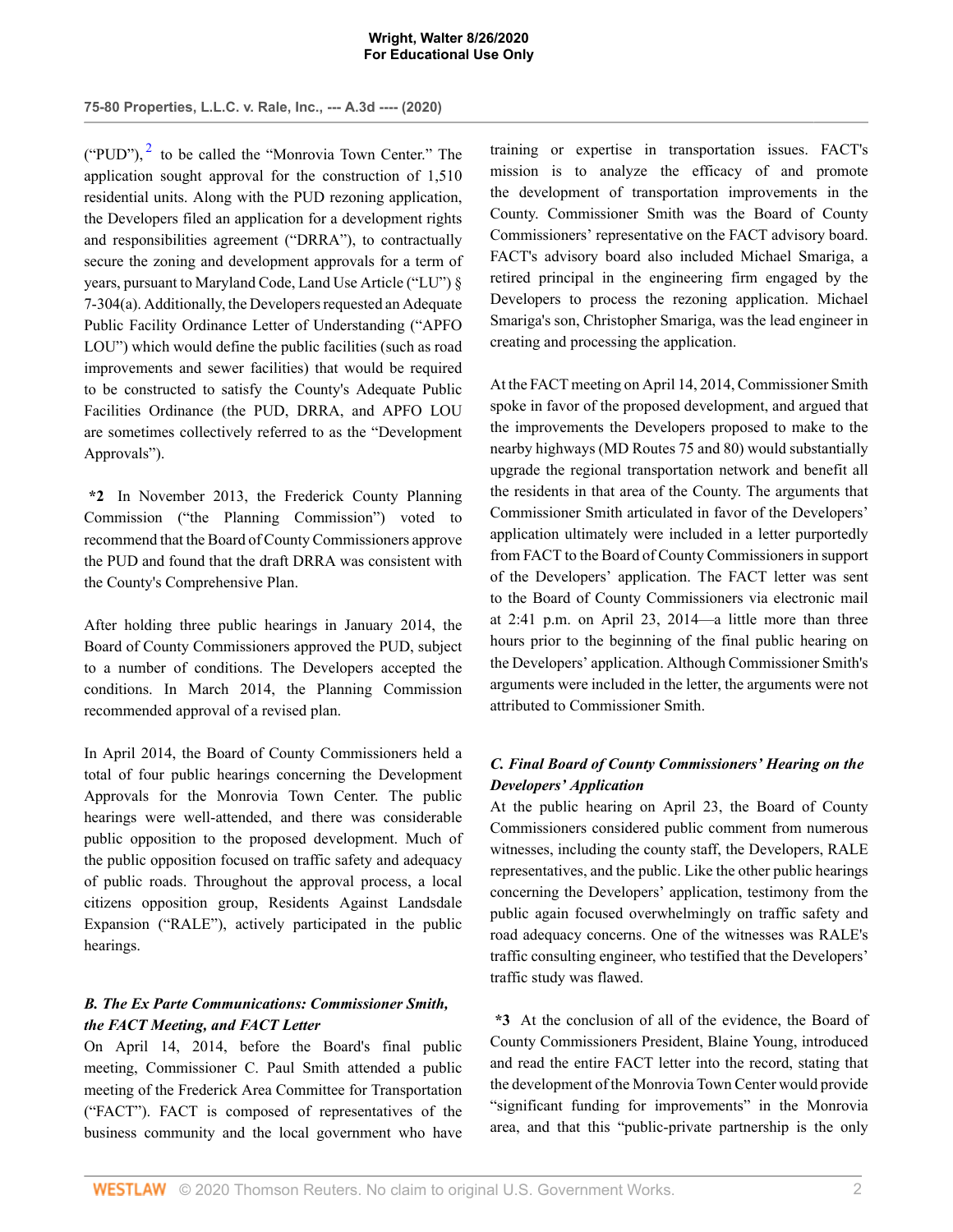likely scenario for any significant improvement at this point." After reading the FACT letter into the record and naming its signatory (FACT's secretary, Michael Proffitt), President Young then read the names of each of the FACT directors (though not the names of the advisory board members, which included Commissioner Smith). When Commissioner David Gray asked whether each of FACT's directors had signed the letter, President Young responded that they had not, but that they had given their authority for the letter to be signed.

Counsel for RALE asked for an opportunity to cross-examine a representative of FACT on the letter. President Young responded that FACT was submitting a letter, not testifying, and accepted the letter into evidence over RALE's objection. President Young then called upon the Developers to rebut RALE's case. Counsel for the Developers emphasized the importance of the FACT letter and its contents, stating that "FACT might be the most apolitical organization in Frederick County," that "FACT doesn't care where or when land gets developed," and that "FACT cares strictly and solely about funding for transportation."

At the end of the meeting, the Board voted to approve the PUD, the DRRA, and the APFO LOU by a vote of 4-1. The Commissioners signed the operative documents on May 29, 2014.

Even though the effect of the proposed Monrovia Town Center on regional transportation facilities, and in particular MD Route 75, was a hotly contested issue, Commissioner Smith did not disclose prior to the Board of County Commissioners' vote on April 23, 2014 that he attended the FACT meeting on April 14 and that he provided detailed arguments to FACT in support of the Developers' application, which were then included in the FACT letter.

On June 3, 2014, a few days after the PUD, the DRRA, and the APFO LOU took effect, a local newspaper reported that most of the FACT members, including its president, had not seen the letter before it was sent, nor had the members voted on the correspondence or discussed its contents as a group. The newspaper reported that two FACT directors, Michael Proffitt and Michael Smariga, collaborated to draft the letter at Commissioner Smith's request, and that Commissioner Smith had stayed after the FACT meeting to discuss his arguments with Mr. Smariga. Around the same time as the publication of the newspaper article, FACT submitted a second letter,

characterizing its first letter's contents as "public comment" and stating that it was "not to be considered evidence."

# **II.**

## **Proceedings Below**

## *A. Petition for Judicial Review*

RALE and certain neighboring landowners filed timely petitions in the Circuit Court for Frederick County, seeking judicial review of the approval of the PUD rezoning, the DRRA, and the APFO LOU. The circuit court scheduled a hearing on the petitions for January 26, 2015. Prior to the hearing, RALE learned of Commissioner Smith's discussions with FACT representatives about the Developers' application. On January 15, 2015, RALE issued trial subpoenas for Commissioner Smith, FACT's secretary, Michael Proffitt, and Ronald Burns (FACT member and County traffic engineer) to appear at the hearing. The County and the Developers filed motions to quash the subpoenas.

During the January 26, 2015 hearing, the circuit court heard arguments on the motions to quash the subpoenas. RALE argued that, under *[Public Service Commission v. Patuxent](http://www.westlaw.com/Link/Document/FullText?findType=Y&serNum=1984134392&pubNum=0000536&originatingDoc=I876021f0e68311eabffee32622d22314&refType=RP&fi=co_pp_sp_536_214&originationContext=document&vr=3.0&rs=cblt1.0&transitionType=DocumentItem&contextData=(sc.AlertsClip)#co_pp_sp_536_214) Valley Conservation League*[, 300 Md. 200, 214, 477 A.2d](http://www.westlaw.com/Link/Document/FullText?findType=Y&serNum=1984134392&pubNum=0000536&originatingDoc=I876021f0e68311eabffee32622d22314&refType=RP&fi=co_pp_sp_536_214&originationContext=document&vr=3.0&rs=cblt1.0&transitionType=DocumentItem&contextData=(sc.AlertsClip)#co_pp_sp_536_214) [759 \(1984\),](http://www.westlaw.com/Link/Document/FullText?findType=Y&serNum=1984134392&pubNum=0000536&originatingDoc=I876021f0e68311eabffee32622d22314&refType=RP&fi=co_pp_sp_536_214&originationContext=document&vr=3.0&rs=cblt1.0&transitionType=DocumentItem&contextData=(sc.AlertsClip)#co_pp_sp_536_214) it may take testimony about an administrative decisionmaker's mental process if it can make a strong showing of fraud or extreme circumstances that occurred outside the scope of the administrative record. RALE also argued, among other things, that Commissioner Smith had "orchestrated" the creation of the FACT letter, i.e., that he had participated in the creation of evidence in an administrative proceeding in which he was one of the quasi-judicial decisionmakers.

**\*4** The circuit court issued an order dated January 27, 2015, quashing the subpoenas issued to the two FACT representatives. The court denied the motion to quash the subpoena issued to Commissioner Smith and ruled that Commissioner Smith could be examined regarding fraud, arbitrariness, capriciousness, and exceptional circumstances in connection with the FACT letter.

The County, the Developers, and former Commissioner Smith all filed motions to reconsider the January 27 order. In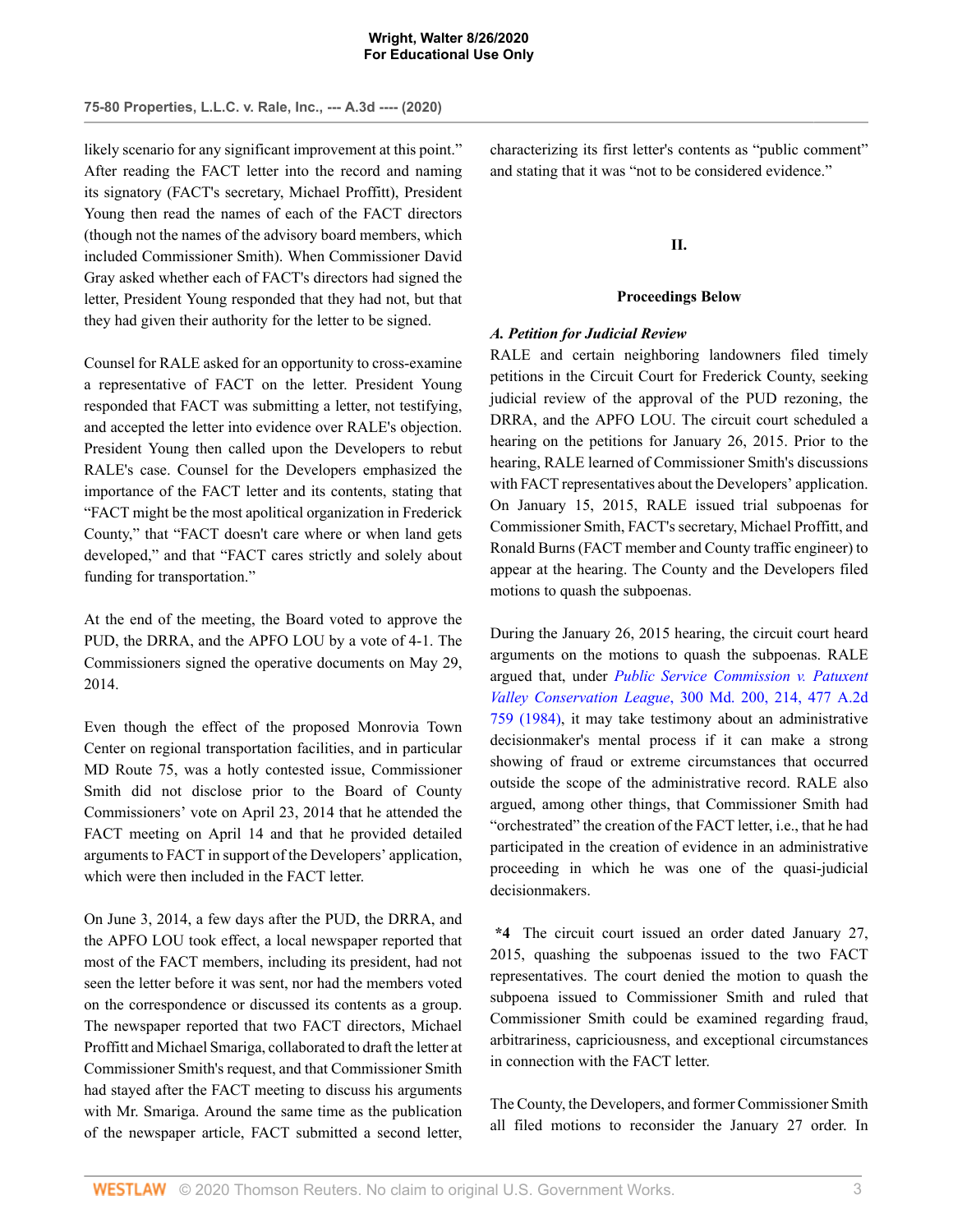addition, on February 23, 2015, RALE filed a motion to remand the Developers' PUD rezoning application to the newly constituted County Council.<sup>[3](#page-24-2)</sup> In support of its motion to remand, RALE relied upon the Frederick County Ethics Statute, GP §§ 5-857 – 5-862. Specifically, RALE argued that Commissioner Smith had engaged in undisclosed ex parte communications concerning the Developers' application, in violation of GP § 5-859(b). Consequently, RALE argued that the circuit court was required to "remand the case to the governing body for reconsideration" in accordance with the requirements set forth in GP  $\S$  5-862(a)(2).

## *1. Circuit Court's March 10, 2015 Remand Order*

On March 10, 2015, the circuit court held a hearing on the pending motions and issued an opinion and order remanding the PUD application, and related approvals, to the County Council. The court based its order on the following findings of fact:

- (1) That Commissioner Smith attended the April 14, 2014 FACT Committee meeting;
- (2) That Commissioner Smith commented on [the Developers'] pending zoning application, as reflected in the April 14, 2014 FACT Committee Meeting Minutes;
- (3) That  $[GP \S 5-859(b)]$  states: "A member of the governing body who communicates ex parte with an individual concerning a pending application during the pendency of the application shall file with the Chief Administrative Officer a separate disclosure for each communication within the later of 7 days after the communication was made or received," and therefore requires disclosure of such communications;
- (4) That pursuant to the Public Ethics 2014 Annual Report to the Frederick County Ethics Commission, wherein the [Board of County Commissioners] discloses ex parte communications, Commissioner Smith's comments were not disclosed;
- (5) That the FACT Committee incorporated the information from Commissioner Smith into its April 23, 2014 letter to the [Board of County Commissioners];
- <span id="page-9-0"></span>(6) That the FACT letter was presented to the Commissioners with the intent to influence the pending vote;
- (7) That the FACT letter was read into the record at the end of testimony by [the Board of County Commissioners] President, Blaine Young, which is highly suggestive that the [Board] relied upon it.

The court further stated that it could not make a judgment about whether the record supported the decision to approve the PUD because the FACT letter, its timing, and the potential that the Board members had relied on it "form[ed] an integral part of the record." Additionally, the circuit court "found the facts and circumstances to be extreme and [ ] therefore Petitioners have met their burden of making a strong showing as to an extreme circumstance." Based on these findings, the court ordered a remand "to the County for further proceedings, including testimony, to resolve the issues raised in [its] Opinion." At the same time, the circuit court quashed the subpoena served on Commissioner Smith, presumably because of the remand for further proceedings, including testimony. The court did not dismiss the case.

## *2. Remand Proceedings Before the Frederick County Council*

**\*5** In conformance with the circuit court's opinion and order, the County Council held public hearings on June 9 and 16, and September 1, 2015. The County Council requested affidavits from former Commissioners Smith, Young, and Gray regarding "their position on the significance of the FACT correspondence on the case." Commissioner Gray, the sole vote against the application, stated that the letter had no effect on his vote and that "[i]ts source was suspect and its validity in question." Commissioner Young, who had voted in favor of the application, stated that he would have voted to approve even if the FACT letter had not been introduced. Similarly, two councilmembers who had been County Commissioners in 2014 told their new colleagues that the FACT letter did not affect their decision.

<span id="page-9-1"></span>Commissioner Smith declined to submit an affidavit. Citing the threat of criminal prosecution, <sup>[4](#page-24-3)</sup> Commissioner Smith submitted a five-page letter in which he did not deny that the discussion with FACT representatives had occurred or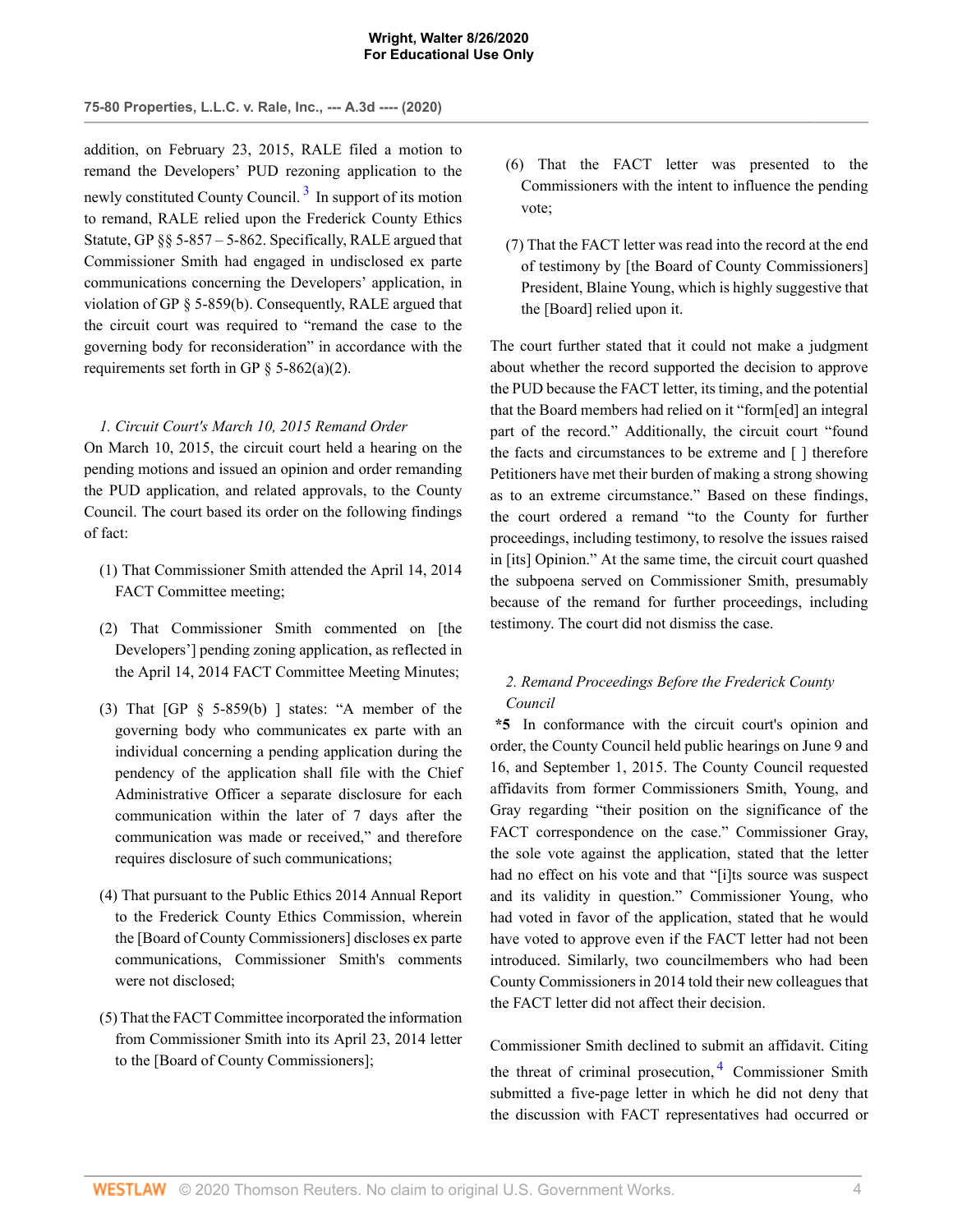that he had participated in drafting the FACT letter. Instead, he argued, among other things, that the prohibition on undisclosed ex parte communications by a quasi-judicial decisionmaker would violate his First Amendment right to freedom of speech.

In connection with the hearing, the Council received lengthy written submissions from RALE and from attorneys for the Developers. Additionally, the Council heard from members of the public, some of whom repeated what they had read in the newspaper that former Commissioner Smith had asked one or more of the FACT board members to submit a letter on FACT's behalf and that the directors of FACT had not authorized the letter. Perhaps because of the limitations on the Council's subpoena power,  $5$  it did not compel testimony from former Commissioner Smith, Mr. Smariga, Mr. Proffitt, FACT's president, or other persons who may have had personal knowledge concerning the FACT letter. No one testified concerning how Commissioner Smith's arguments made at the April 14 FACT meeting ended up in the FACT letter as FACT's opinion or provided an explanation as to why FACT appeared to distance itself from the first letter after the PUD was approved by sending a second letter in which FACT attempted to qualify its first letter as "public comment" and not as "evidence."

At the conclusion of the September 1 hearing, the County Council approved a motion, which found that as a result of the undisclosed ex parte communications, reconsideration by the County Council should be *de novo*, starting with a new hearing before the Planning Commission on the Developers' PUD rezoning application. The motion approved by the Council was as follows:

> Council Member Keegan-Ayer moved to send the entire matter back to the Frederick County Planning Commission (FcPc) to begin again, because at this time it is not possible to reconcile the affidavits and statements made and submitted to the Council with respect to this letter and its alleged influence on the previous Board of County Commissioners['] decision with the actions, statements,

and behavior surrounding the letter; its inception; its creation; its phraseology; its timing and its introduction and handling once it was introduced[.]

**\*6** The motion also contemplated that the Planning Commission would report back in six months or less, and that if possible, the Developers' fees would be waived. The motion passed by a vote of 4-3.

<span id="page-10-0"></span>Following the Council's directive, Frederick County proceeded to send the matter to the Frederick County Planning Commission. However, the Developers informed the County that they would not return to the Planning Commission, contending that they had vested rights in the prior approvals. Without the applicant present for consideration of the application, the Planning Commission and the Council were unable to proceed.

The County Council subsequently adopted formal findings of fact in connection with the remand proceeding in Resolution 17-04, titled "County Council Post Remand Conclusions," effective on February 7, 2017 ("Remand Conclusions"). Based upon the testimony and other evidence presented at the remand hearings, the Council concurred with the circuit court's findings of fact that Commissioner Smith had engaged in undisclosed ex parte communications by consulting with FACT about the Developers' PUD rezoning application and providing input culminating in the creation of the FACT letter. The Council found:

> Other than the statements submitted by the former County Commissioners, the testimony and exhibits presented to the County Council during the hearings were consistent with [the circuit court's] findings regarding former Commissioner Smith's ex parte activities: attending the April 14, 2014, Frederick Area Committee for Transportation (FACT) Committee meeting; commenting during that meeting about the [Monrovia Town Center] pending applications; [and]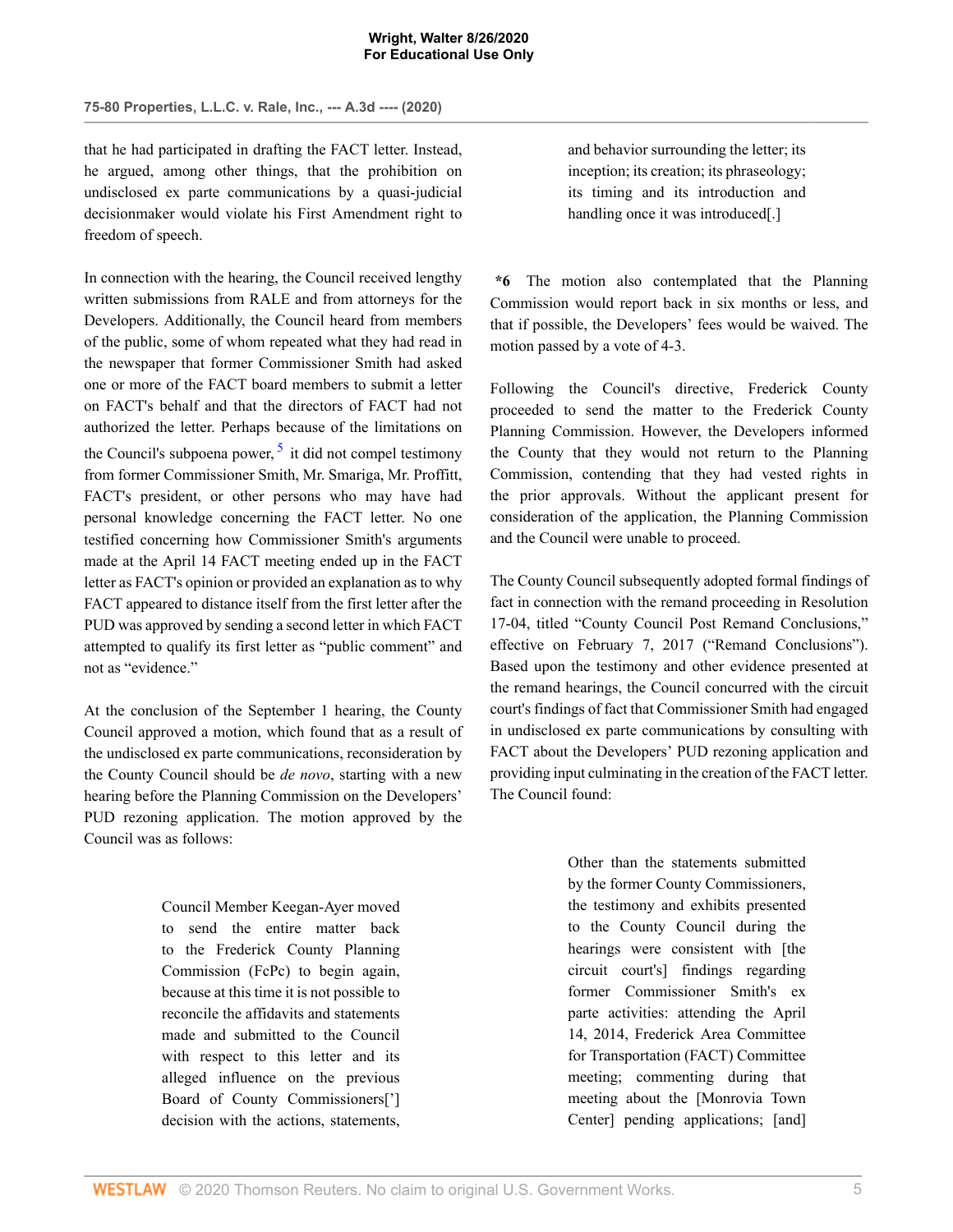failing to disclose those ex parte communications as required by law; which led to the preparation of the FACT letter dated April 23, 2014, and its presentation to the Board of County Commissioners (BOCC) near the conclusion of its hearing with the intent to influence the upcoming vote; [and] the reading into the record of the letter by the then Board President at the end of the testimony.

In the Remand Conclusions, the Council determined that "[t]he aggregate of the information reveals extreme irregularity surrounding the FACT letter, including the timing of its presentation, handling by the [Board] President during the hearing, and the emphasis placed on this 'last minute' document during the applicant's rebuttal were extremely irregular." The Council commented on what it viewed as inconsistencies between comments by the Board President at the hearing, and the information that it later discovered. Specifically, the Council pointed out that the Board President represented that the entire FACT board had approved the letter, when in fact, testimony and documentation later revealed that only two FACT members generated the letter. Additionally, one of the FACT members generating the letter was a retired principal of the engineering firm representing the Developers and the father of an individual who had been a lead engineer for the Developers before and during the approval process. The Council also observed that Commissioner Smith "did not testify during the Council hearings nor did he submit sworn testimony," as he had been requested to do.

**\*7** Because the Developers declined to return to the Planning Commission and said they would oppose any effort to reconsider the PUD, DRRA, and the APFO LOU, the Council recognized that they were at an impasse, concluding that it had "done what it can to fully comply with the Remand Order." In its Remand Conclusions, the County Council requested "that the Court take such action as it deems necessary and appropriate so that the County Council may rehear the [Monrovia Town Center] application."

<span id="page-11-0"></span>*3. Circuit Court's September 29, 2017 Opinion and Order* After hearing legal arguments, the circuit court issued an opinion and order on September 29, 2017, in which it vacated the approval of the PUD, DRRA, and APFO LOU (the latter two documents being dependent upon the Developers successfully obtaining PUD zoning approval). <sup>[6](#page-24-5)</sup> In its opinion, the circuit court found, again, that Commissioner Smith had engaged in an undisclosed ex parte communication, in violation of GP § 5-859(b). The court also found that "because of its timing," the ex parte communication was "deceitful to the Government as well as the public." The court stated under these circumstances, Commissioner Smith's "breach of ethics" could "not be overlooked."

The court also determined that the FACT letter, which was generated as a result of Commissioner Smith's ex parte communications, was a "substantial factor" in the Board of Commissioners' approval of the Developers' PUD rezoning application:

In analyzing the FACT letter's significance, it is necessary to discuss the mission of FACT as well as the contents and timing of the letter. FACT is devoted to advocating for major transportation issues in Frederick County. FACT's opinion is relied upon by various governing bodies in Frederick County, including the Board of Commissioners as a neutral, unbiased entity. Commissioner Smith inserted his opinion into FACT's decision[-]making process and subsequently failed to disclose his involvement. FACT's use of Commissioner Smith's opinion without attribution tainted its assessment. Furthermore, transportation concerns remained a major issue during various meetings pending approval of the [PUD]. The FACT letter, as read into the Board of Commissioners' hearing record, addresses the potential traffic issues. The letter also argues [for] the "large benefits from the approval of the [PUD]." By citing only positive outcomes of approval of the project, the FACT letter was introduced to sway the Commissioners' votes toward approval of the project and to dissuade the community's fears of the pending project."

The court also concluded that the timing of the letter "increase[d] its propensity to influence a Commissioner's vote." The court stated that "the lack of attribution in the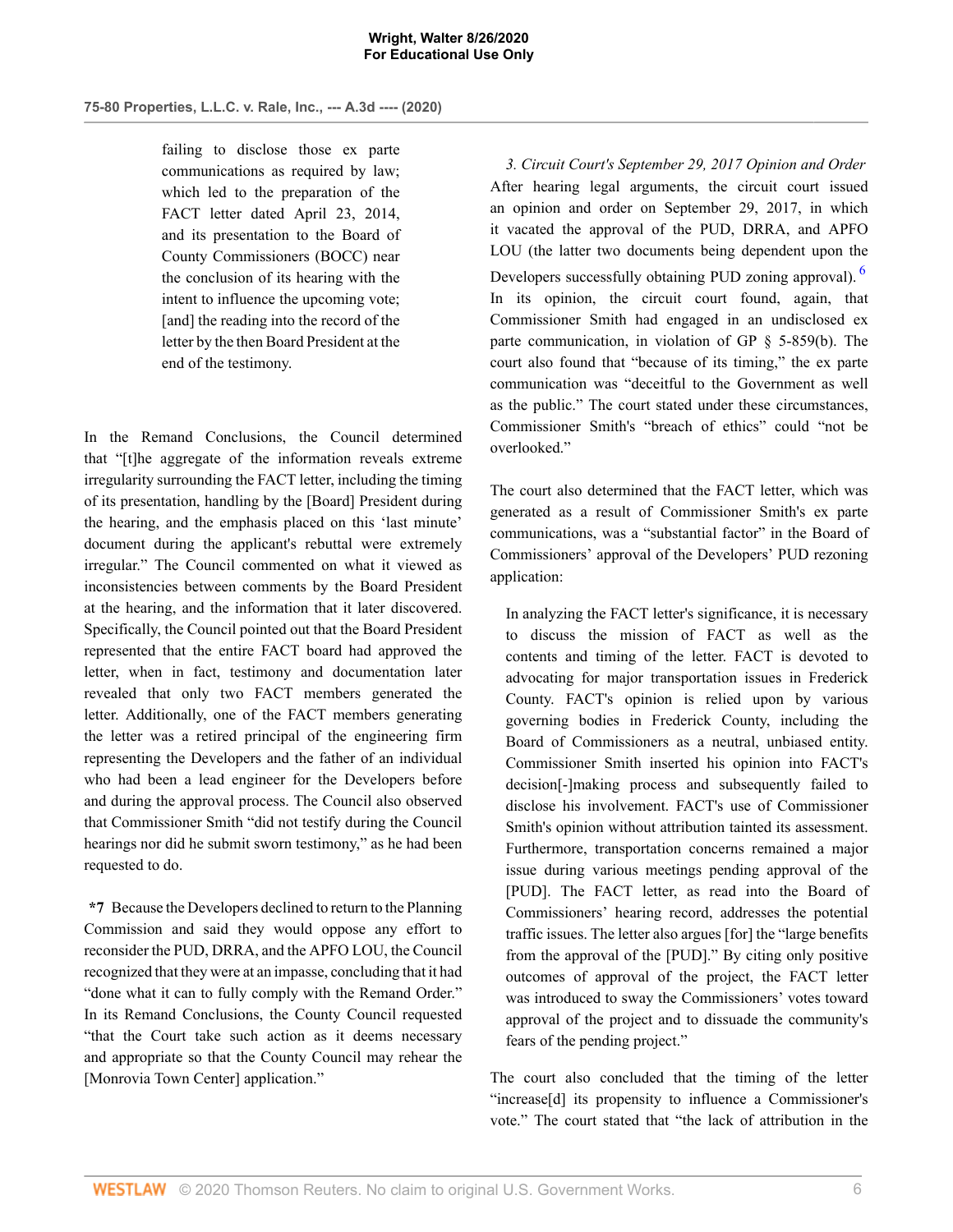FACT letter was intended to deceive not only members of the Board, but the public at large."

Because the court concluded that it was unable to determine whether the Commissioners acted properly in approving the PUD, the court relied upon *[People's Counsel for Baltimore](http://www.westlaw.com/Link/Document/FullText?findType=Y&serNum=2002339796&pubNum=0000537&originatingDoc=I876021f0e68311eabffee32622d22314&refType=RP&fi=co_pp_sp_537_593&originationContext=document&vr=3.0&rs=cblt1.0&transitionType=DocumentItem&contextData=(sc.AlertsClip)#co_pp_sp_537_593) [County v. Country Ridge Shopping Center](http://www.westlaw.com/Link/Document/FullText?findType=Y&serNum=2002339796&pubNum=0000537&originatingDoc=I876021f0e68311eabffee32622d22314&refType=RP&fi=co_pp_sp_537_593&originationContext=document&vr=3.0&rs=cblt1.0&transitionType=DocumentItem&contextData=(sc.AlertsClip)#co_pp_sp_537_593)*, 144 Md. App. 580, [593, 799 A.2d 425 \(2002\)](http://www.westlaw.com/Link/Document/FullText?findType=Y&serNum=2002339796&pubNum=0000537&originatingDoc=I876021f0e68311eabffee32622d22314&refType=RP&fi=co_pp_sp_537_593&originationContext=document&vr=3.0&rs=cblt1.0&transitionType=DocumentItem&contextData=(sc.AlertsClip)#co_pp_sp_537_593), for the proposition that it "should remand to the agency for further proceedings."

**\*8** The court rejected the Developers' argument that they had vested rights in the DRRA which prevented a remand, reasoning that the governing body's violation of the ethics provisions set forth in GP § 5-859 "prevents the enforcement of the DRRA<sup>"</sup>

<span id="page-12-0"></span>In a separate order, the circuit court remanded the case to the County Council and vacated the PUD, the DRRA, and the APFO LOU. The Developers and Commissioner Smith appealed.<sup>[7](#page-24-6)</sup>

## *B. he Court of Special Appeals*

In a reported opinion, the Court of Special Appeals affirmed the judgment of the circuit court. *[75-80 Props., LLC, v.](http://www.westlaw.com/Link/Document/FullText?findType=Y&serNum=2049060801&pubNum=0007691&originatingDoc=I876021f0e68311eabffee32622d22314&refType=RP&fi=co_pp_sp_7691_416&originationContext=document&vr=3.0&rs=cblt1.0&transitionType=DocumentItem&contextData=(sc.AlertsClip)#co_pp_sp_7691_416) RALE, Inc.*[, 242 Md. App. 377, 416–17, 215 A.3d 448](http://www.westlaw.com/Link/Document/FullText?findType=Y&serNum=2049060801&pubNum=0007691&originatingDoc=I876021f0e68311eabffee32622d22314&refType=RP&fi=co_pp_sp_7691_416&originationContext=document&vr=3.0&rs=cblt1.0&transitionType=DocumentItem&contextData=(sc.AlertsClip)#co_pp_sp_7691_416) [\(2019\).](http://www.westlaw.com/Link/Document/FullText?findType=Y&serNum=2049060801&pubNum=0007691&originatingDoc=I876021f0e68311eabffee32622d22314&refType=RP&fi=co_pp_sp_7691_416&originationContext=document&vr=3.0&rs=cblt1.0&transitionType=DocumentItem&contextData=(sc.AlertsClip)#co_pp_sp_7691_416) The Developers and Commissioner Smith argued that Commissioner Smith's communications were not ex parte communications under GP § 5-859. *Id.* [at 397, 215 A.3d](http://www.westlaw.com/Link/Document/FullText?findType=Y&serNum=2049060801&pubNum=0007691&originatingDoc=I876021f0e68311eabffee32622d22314&refType=RP&fi=co_pp_sp_7691_397&originationContext=document&vr=3.0&rs=cblt1.0&transitionType=DocumentItem&contextData=(sc.AlertsClip)#co_pp_sp_7691_397) [448](http://www.westlaw.com/Link/Document/FullText?findType=Y&serNum=2049060801&pubNum=0007691&originatingDoc=I876021f0e68311eabffee32622d22314&refType=RP&fi=co_pp_sp_7691_397&originationContext=document&vr=3.0&rs=cblt1.0&transitionType=DocumentItem&contextData=(sc.AlertsClip)#co_pp_sp_7691_397). The Court of Special Appeals rejected this argument, concluding that by its plain terms, the statute requires the disclosure of ex parte communications "with an *individual* concerning a pending application." *Id.* [at 400, 215 A.3d](http://www.westlaw.com/Link/Document/FullText?findType=Y&serNum=2049060801&pubNum=0007691&originatingDoc=I876021f0e68311eabffee32622d22314&refType=RP&fi=co_pp_sp_7691_400&originationContext=document&vr=3.0&rs=cblt1.0&transitionType=DocumentItem&contextData=(sc.AlertsClip)#co_pp_sp_7691_400) [448](http://www.westlaw.com/Link/Document/FullText?findType=Y&serNum=2049060801&pubNum=0007691&originatingDoc=I876021f0e68311eabffee32622d22314&refType=RP&fi=co_pp_sp_7691_400&originationContext=document&vr=3.0&rs=cblt1.0&transitionType=DocumentItem&contextData=(sc.AlertsClip)#co_pp_sp_7691_400) (emphasis in original). The intermediate appellate court reasoned that if the General Assembly "intended to confine the statute's scope to communications with an 'applicant' or a 'party' " (the interpretation taken by the Developers and Commissioner Smith), "it could have done so ...." *[Id.](http://www.westlaw.com/Link/Document/FullText?findType=Y&serNum=2049060801&pubNum=0000537&originatingDoc=I876021f0e68311eabffee32622d22314&refType=RP&originationContext=document&vr=3.0&rs=cblt1.0&transitionType=DocumentItem&contextData=(sc.AlertsClip))* Accordingly, the Court of Special Appeals held that the circuit court correctly found that the Ethics Statute applied to Commissioner Smith's communications with FACT. *[Id.](http://www.westlaw.com/Link/Document/FullText?findType=Y&serNum=2049060801&pubNum=0007691&originatingDoc=I876021f0e68311eabffee32622d22314&refType=RP&fi=co_pp_sp_7691_403&originationContext=document&vr=3.0&rs=cblt1.0&transitionType=DocumentItem&contextData=(sc.AlertsClip)#co_pp_sp_7691_403)* at [403, 215 A.3d 448.](http://www.westlaw.com/Link/Document/FullText?findType=Y&serNum=2049060801&pubNum=0007691&originatingDoc=I876021f0e68311eabffee32622d22314&refType=RP&fi=co_pp_sp_7691_403&originationContext=document&vr=3.0&rs=cblt1.0&transitionType=DocumentItem&contextData=(sc.AlertsClip)#co_pp_sp_7691_403)

Additionally, the Developers argued that the record did not support the circuit court's findings and subsequent vacatur. *Id.* [at 408, 215 A.3d 448.](http://www.westlaw.com/Link/Document/FullText?findType=Y&serNum=2049060801&pubNum=0007691&originatingDoc=I876021f0e68311eabffee32622d22314&refType=RP&fi=co_pp_sp_7691_408&originationContext=document&vr=3.0&rs=cblt1.0&transitionType=DocumentItem&contextData=(sc.AlertsClip)#co_pp_sp_7691_408) The intermediate appellate court disagreed, finding that there was adequate factual basis for the circuit court to conclude "that Commissioner Smith had procured evidence in a proceeding that was pending before him as a quasi-judicial decisionmaker." *Id.* [at 407, 215 A.3d](http://www.westlaw.com/Link/Document/FullText?findType=Y&serNum=2049060801&pubNum=0007691&originatingDoc=I876021f0e68311eabffee32622d22314&refType=RP&fi=co_pp_sp_7691_407&originationContext=document&vr=3.0&rs=cblt1.0&transitionType=DocumentItem&contextData=(sc.AlertsClip)#co_pp_sp_7691_407) [448](http://www.westlaw.com/Link/Document/FullText?findType=Y&serNum=2049060801&pubNum=0007691&originatingDoc=I876021f0e68311eabffee32622d22314&refType=RP&fi=co_pp_sp_7691_407&originationContext=document&vr=3.0&rs=cblt1.0&transitionType=DocumentItem&contextData=(sc.AlertsClip)#co_pp_sp_7691_407). Because there was support in the record for this finding, it was not unreasonable for the court to find a violation of the ethics law. *[Id.](http://www.westlaw.com/Link/Document/FullText?findType=Y&serNum=2049060801&pubNum=0000537&originatingDoc=I876021f0e68311eabffee32622d22314&refType=RP&originationContext=document&vr=3.0&rs=cblt1.0&transitionType=DocumentItem&contextData=(sc.AlertsClip))* The Court of Special Appeals held that under the plain and mandatory terms of GP  $\S$  5-862(a)(2), the circuit court was required to remand the case after concluding that the ethics law was violated. *Id.* [at 409, 215 A.3d 448](http://www.westlaw.com/Link/Document/FullText?findType=Y&serNum=2049060801&pubNum=0007691&originatingDoc=I876021f0e68311eabffee32622d22314&refType=RP&fi=co_pp_sp_7691_409&originationContext=document&vr=3.0&rs=cblt1.0&transitionType=DocumentItem&contextData=(sc.AlertsClip)#co_pp_sp_7691_409). Accordingly, the court affirmed the judgment of the circuit court. *Id.* [at 416–17, 215 A.3d 448](http://www.westlaw.com/Link/Document/FullText?findType=Y&serNum=2049060801&pubNum=0007691&originatingDoc=I876021f0e68311eabffee32622d22314&refType=RP&fi=co_pp_sp_7691_416&originationContext=document&vr=3.0&rs=cblt1.0&transitionType=DocumentItem&contextData=(sc.AlertsClip)#co_pp_sp_7691_416).

**\*9** The Developers petitioned for a writ of *certiorari*, which we granted to consider the following questions, which we have rephrased: <sup>[8](#page-25-0)</sup>

- <span id="page-12-1"></span>1. When a circuit court considers whether a member of the Frederick County governing body violated the Frederick County Ethics Statute during the pendency of a zoning approval, does the Ethics Statute, GP § 5-862, require that the court determine that the petitioner suffered a procedural due process violation prior to remanding the matter to the Frederick County governing body for reconsideration?
- 2. Did the circuit court err in entering an order vacating the development approvals obtained by the Developers after making a factual determination that a member of the Frederick County governing body violated the Ethics Statute, and after the County Council determined on remand that it would conduct a *de novo* review of the development application, but the Developers refused to participate in the reconsideration proceeding?
- 3. Whether zoning estoppel should be applied under the facts of this case?

For the reasons set forth below, we answer each of these questions in the negative and affirm the judgment of the Court of Special Appeals.

**III.**

### **Discussion**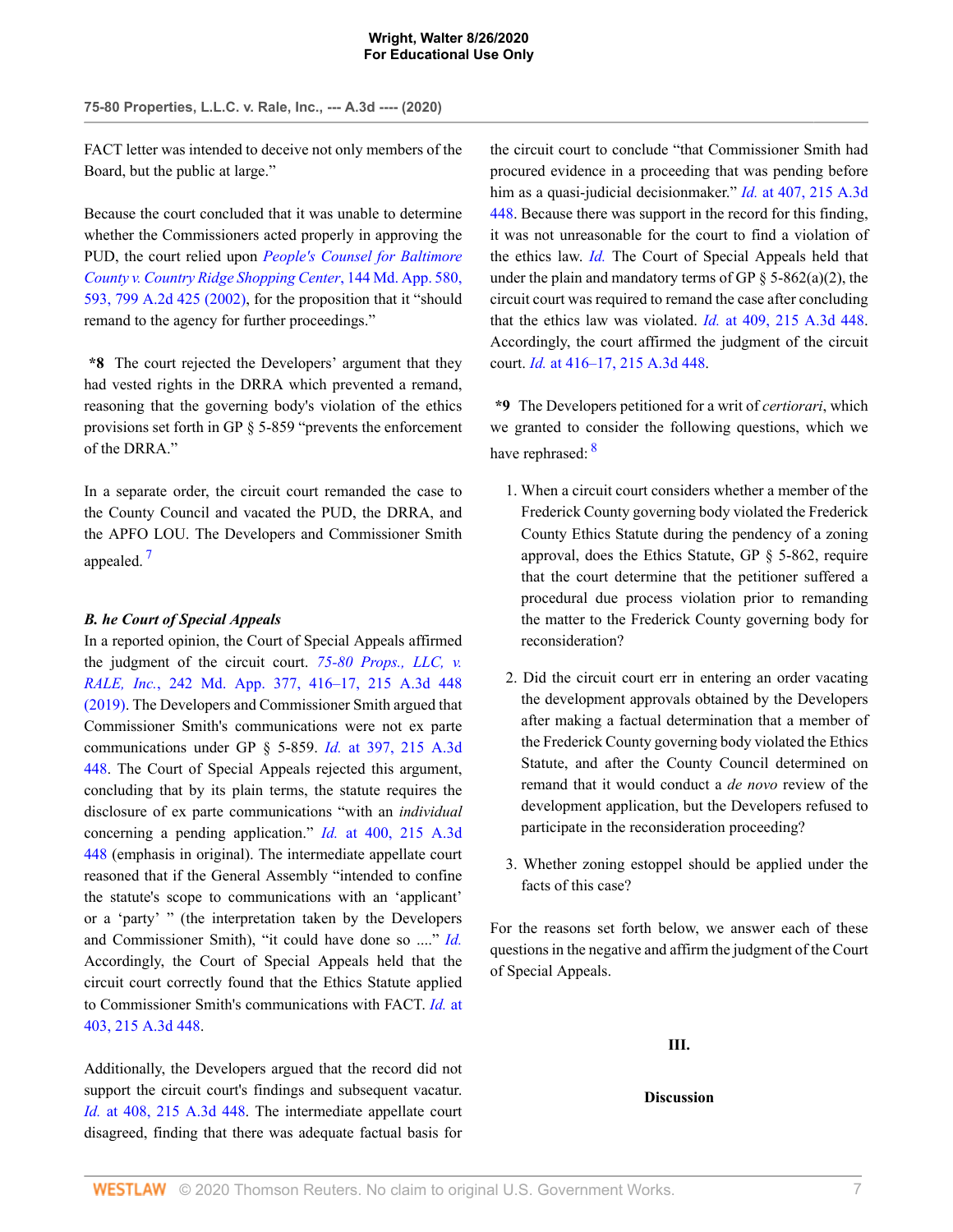**75-80 Properties, L.L.C. v. Rale, Inc., --- A.3d ---- (2020)**

In this case, we are being asked to determine whether the circuit court correctly interpreted and applied the Ethics Statute. This Court reviews issues of statutory interpretation *de novo*. *[Bd. of Cty. Comm'rs of Washington Cty. v. Perennial](http://www.westlaw.com/Link/Document/FullText?findType=Y&serNum=2048699216&pubNum=0000536&originatingDoc=I876021f0e68311eabffee32622d22314&refType=RP&fi=co_pp_sp_536_617&originationContext=document&vr=3.0&rs=cblt1.0&transitionType=DocumentItem&contextData=(sc.AlertsClip)#co_pp_sp_536_617) Solar, LLC*[, 464 Md. 610, 617, 212 A.3d 868 \(2019\)](http://www.westlaw.com/Link/Document/FullText?findType=Y&serNum=2048699216&pubNum=0000536&originatingDoc=I876021f0e68311eabffee32622d22314&refType=RP&fi=co_pp_sp_536_617&originationContext=document&vr=3.0&rs=cblt1.0&transitionType=DocumentItem&contextData=(sc.AlertsClip)#co_pp_sp_536_617) (quoting *Koste v. Town of Oxford*[, 431 Md. 14, 25, 63 A.3d 582 \(2013\)](http://www.westlaw.com/Link/Document/FullText?findType=Y&serNum=2030214423&pubNum=0000536&originatingDoc=I876021f0e68311eabffee32622d22314&refType=RP&fi=co_pp_sp_536_25&originationContext=document&vr=3.0&rs=cblt1.0&transitionType=DocumentItem&contextData=(sc.AlertsClip)#co_pp_sp_536_25) ("When an issue involves an interpretation and application of Maryland constitutional, statutory, or case law, an appellate court must determine whether the trial court's conclusions are legally correct under a *de novo* standard of review.")) (internal citations omitted). To the extent that the circuit court made findings of fact in connection with the application of the Ethics Statute, we review those findings under a clearly erroneous standard. *See* [Md. Rule 8-131\(c\)](http://www.westlaw.com/Link/Document/FullText?findType=L&pubNum=1007687&cite=MDRCTSPAR8-131&originatingDoc=I876021f0e68311eabffee32622d22314&refType=LQ&originationContext=document&vr=3.0&rs=cblt1.0&transitionType=DocumentItem&contextData=(sc.AlertsClip)). "If there is any competent material evidence to support the factual findings of the [circuit] court, those findings cannot be held to be clearly erroneous." *[YIVO Inst. for Jewish Research v. Zaleski](http://www.westlaw.com/Link/Document/FullText?findType=Y&serNum=2006584943&pubNum=0000536&originatingDoc=I876021f0e68311eabffee32622d22314&refType=RP&fi=co_pp_sp_536_663&originationContext=document&vr=3.0&rs=cblt1.0&transitionType=DocumentItem&contextData=(sc.AlertsClip)#co_pp_sp_536_663)*, 386 [Md. 654, 663, 874 A.2d 411 \(2005\)](http://www.westlaw.com/Link/Document/FullText?findType=Y&serNum=2006584943&pubNum=0000536&originatingDoc=I876021f0e68311eabffee32622d22314&refType=RP&fi=co_pp_sp_536_663&originationContext=document&vr=3.0&rs=cblt1.0&transitionType=DocumentItem&contextData=(sc.AlertsClip)#co_pp_sp_536_663) (citations omitted). In determining whether the findings are supported by substantial evidence, we view the evidence in the light most favorable to the prevailing party. *[Gen. Motors Corp. v. Schmitz](http://www.westlaw.com/Link/Document/FullText?findType=Y&serNum=2001045825&pubNum=0000536&originatingDoc=I876021f0e68311eabffee32622d22314&refType=RP&fi=co_pp_sp_536_233&originationContext=document&vr=3.0&rs=cblt1.0&transitionType=DocumentItem&contextData=(sc.AlertsClip)#co_pp_sp_536_233)*, 362 Md. [229, 233–34, 764 A.2d 838 \(2001\)](http://www.westlaw.com/Link/Document/FullText?findType=Y&serNum=2001045825&pubNum=0000536&originatingDoc=I876021f0e68311eabffee32622d22314&refType=RP&fi=co_pp_sp_536_233&originationContext=document&vr=3.0&rs=cblt1.0&transitionType=DocumentItem&contextData=(sc.AlertsClip)#co_pp_sp_536_233) (citations omitted).

**\*10** The Developers argue that the circuit court incorrectly interpreted and misapplied the Ethics Statute, GP [§ 5-862](http://www.westlaw.com/Link/Document/FullText?findType=L&pubNum=1095368&cite=MDGPRS5-862&originatingDoc=I876021f0e68311eabffee32622d22314&refType=LQ&originationContext=document&vr=3.0&rs=cblt1.0&transitionType=DocumentItem&contextData=(sc.AlertsClip)). They contend that the statute requires that the circuit court undertake a procedural due process analysis when considering an ethics violation arising under the statute. Specifically, the Developers posit that the circuit court was required to determine whether RALE had notice and an opportunity to cross-examine or rebut the FACT letter. The Developers argue that under the facts of this case, RALE suffered no procedural due process violation and therefore, the circuit court erred in remanding the matter to the Frederick County Council for reconsideration. The Developers also assert that the circuit court exceeded its authority to vacate the Development Approvals. The Developers contend that under the language of GP  $\S$  5-862, the circuit court's only remedy upon finding a violation of the Ethics Statute was to remand the matter to the Frederick County Council. Finally, the Developers argue that the Court should recognize and apply the doctrine of zoning estoppel under the facts of this case.

In response, RALE and Frederick County ("Respondents") contend that the Developers misconstrue the plain language of GP [§ 5-862](http://www.westlaw.com/Link/Document/FullText?findType=L&pubNum=1095368&cite=MDGPRS5-862&originatingDoc=I876021f0e68311eabffee32622d22314&refType=LQ&originationContext=document&vr=3.0&rs=cblt1.0&transitionType=DocumentItem&contextData=(sc.AlertsClip)), which is devoid of any requirement that the circuit court undertake a procedural due process analysis. Respondents argue that under the plain language of the statute, the court is simply required to determine whether an ethics violation occurred. If the court makes that factual determination, Respondents assert that under the plain language of the statute, the court is required to remand the matter back to the Frederick County governing body for reconsideration. Respondents argue that the circuit court did not err in vacating the approvals in the context of its order remanding the case to Frederick County, given the Developers' refusal to participate in the reconsideration proceeding established by the Frederick County Council. With respect to zoning estoppel, Respondents assert that, assuming that this Court recognizes the doctrine, its application is not warranted under the facts of this case.

# *A. The Developers' Contentions Concerning the Interpretation and Application of the Frederick County Ethics Statute*

## *1. Principles of Statutory Construction*

Despite the somewhat unusual and complex procedure recited above, the legal issues presented in this case require that the Court undertake a straightforward analysis of the language of a statute. In matters involving statutory construction, the canons applied by this Court are well-settled and have been oft repeated. The predominant goal of statutory construction is to "ascertain and effectuate the intention of the legislature." *[Md.-Nat'l Capital Park & Planning Comm'n v. Anderson](http://www.westlaw.com/Link/Document/FullText?findType=Y&serNum=2010483721&pubNum=0000162&originatingDoc=I876021f0e68311eabffee32622d22314&refType=RP&fi=co_pp_sp_162_182&originationContext=document&vr=3.0&rs=cblt1.0&transitionType=DocumentItem&contextData=(sc.AlertsClip)#co_pp_sp_162_182)*, 395 [Md. 172, 182, 909 A.2d 694 \(2006\)](http://www.westlaw.com/Link/Document/FullText?findType=Y&serNum=2010483721&pubNum=0000162&originatingDoc=I876021f0e68311eabffee32622d22314&refType=RP&fi=co_pp_sp_162_182&originationContext=document&vr=3.0&rs=cblt1.0&transitionType=DocumentItem&contextData=(sc.AlertsClip)#co_pp_sp_162_182) (citations and quotations omitted). As we have explained, "to determine that purpose or policy, we look first to the language of the statute, giving it its natural and ordinary meaning." *[Id.](http://www.westlaw.com/Link/Document/FullText?findType=Y&serNum=2010483721&pubNum=0000536&originatingDoc=I876021f0e68311eabffee32622d22314&refType=RP&originationContext=document&vr=3.0&rs=cblt1.0&transitionType=DocumentItem&contextData=(sc.AlertsClip))* (citations and quotations omitted); *see also Chow v. State*[, 393 Md. 431, 443, 903](http://www.westlaw.com/Link/Document/FullText?findType=Y&serNum=2009620646&pubNum=0000536&originatingDoc=I876021f0e68311eabffee32622d22314&refType=RP&fi=co_pp_sp_536_443&originationContext=document&vr=3.0&rs=cblt1.0&transitionType=DocumentItem&contextData=(sc.AlertsClip)#co_pp_sp_536_443) [A.2d 388 \(2006\)](http://www.westlaw.com/Link/Document/FullText?findType=Y&serNum=2009620646&pubNum=0000536&originatingDoc=I876021f0e68311eabffee32622d22314&refType=RP&fi=co_pp_sp_536_443&originationContext=document&vr=3.0&rs=cblt1.0&transitionType=DocumentItem&contextData=(sc.AlertsClip)#co_pp_sp_536_443) (stating that "[s]tatutory construction begins with the plain language of the statute, and the ordinary, popular understanding of the English language dictates the interpretation of its terminology") (citations omitted). "We do so on the tacit theory that the General Assembly is presumed to have meant what it said and said what it meant." *[Lillian C.](http://www.westlaw.com/Link/Document/FullText?findType=Y&serNum=2043207014&pubNum=0000536&originatingDoc=I876021f0e68311eabffee32622d22314&refType=RP&fi=co_pp_sp_536_294&originationContext=document&vr=3.0&rs=cblt1.0&transitionType=DocumentItem&contextData=(sc.AlertsClip)#co_pp_sp_536_294) [Blentlinger, LLC v. Cleanwater Linganore, Inc.](http://www.westlaw.com/Link/Document/FullText?findType=Y&serNum=2043207014&pubNum=0000536&originatingDoc=I876021f0e68311eabffee32622d22314&refType=RP&fi=co_pp_sp_536_294&originationContext=document&vr=3.0&rs=cblt1.0&transitionType=DocumentItem&contextData=(sc.AlertsClip)#co_pp_sp_536_294)*, 456 Md. 272, [294, 173 A.3d 549 \(2017\)](http://www.westlaw.com/Link/Document/FullText?findType=Y&serNum=2043207014&pubNum=0000536&originatingDoc=I876021f0e68311eabffee32622d22314&refType=RP&fi=co_pp_sp_536_294&originationContext=document&vr=3.0&rs=cblt1.0&transitionType=DocumentItem&contextData=(sc.AlertsClip)#co_pp_sp_536_294) ("*[Blentlinger](http://www.westlaw.com/Link/Document/FullText?findType=Y&serNum=2043207014&pubNum=0000536&originatingDoc=I876021f0e68311eabffee32622d22314&refType=RP&originationContext=document&vr=3.0&rs=cblt1.0&transitionType=DocumentItem&contextData=(sc.AlertsClip))*") (citations omitted). "When the statutory language is clear, we need not look beyond the statutory language to determine the Legislature's intent." *Walzer v. Osborne*[, 395 Md. 563, 572, 911 A.2d 427](http://www.westlaw.com/Link/Document/FullText?findType=Y&serNum=2010683647&pubNum=0000536&originatingDoc=I876021f0e68311eabffee32622d22314&refType=RP&fi=co_pp_sp_536_572&originationContext=document&vr=3.0&rs=cblt1.0&transitionType=DocumentItem&contextData=(sc.AlertsClip)#co_pp_sp_536_572) [\(2006\)](http://www.westlaw.com/Link/Document/FullText?findType=Y&serNum=2010683647&pubNum=0000536&originatingDoc=I876021f0e68311eabffee32622d22314&refType=RP&fi=co_pp_sp_536_572&originationContext=document&vr=3.0&rs=cblt1.0&transitionType=DocumentItem&contextData=(sc.AlertsClip)#co_pp_sp_536_572) (citations and quotations omitted). "If the words of the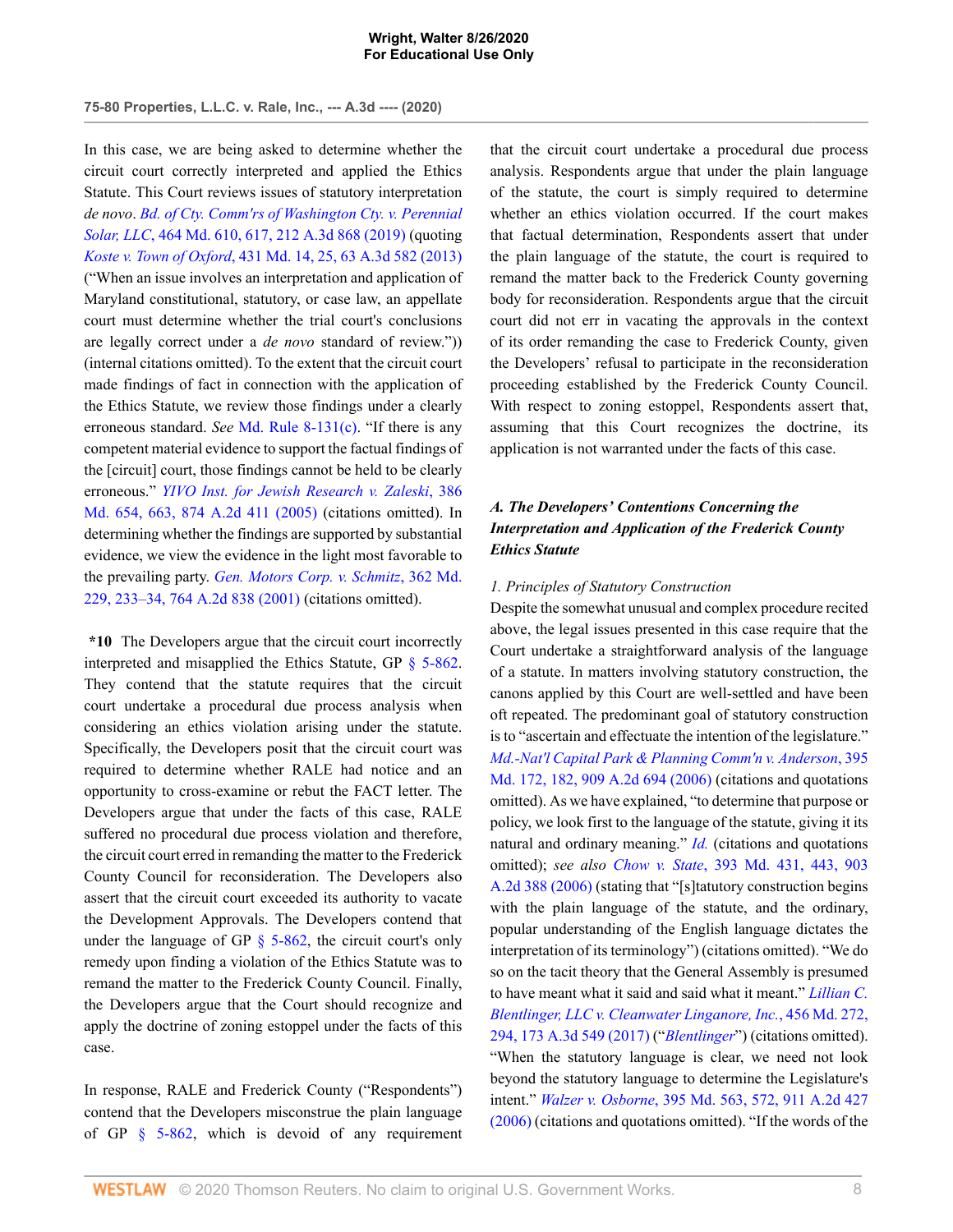statute, construed according to their common and everyday meaning, are clear and unambiguous and express a plain meaning, we will give effect to the statute as it is written." *Blentlinger*[, 456 Md. at 294, 173 A.3d 549](http://www.westlaw.com/Link/Document/FullText?findType=Y&serNum=2043207014&pubNum=0000536&originatingDoc=I876021f0e68311eabffee32622d22314&refType=RP&fi=co_pp_sp_536_294&originationContext=document&vr=3.0&rs=cblt1.0&transitionType=DocumentItem&contextData=(sc.AlertsClip)#co_pp_sp_536_294) (citations omitted). Additionally, we "neither add nor delete words to a clear and unambiguous statute to give it a meaning not reflected in the words the Legislature used or engage in forced or subtle interpretation in an attempt to extend or limit the statute's meaning." *Walzer*[, 395 Md. at 572, 911 A.2d 427](http://www.westlaw.com/Link/Document/FullText?findType=Y&serNum=2010683647&pubNum=0000536&originatingDoc=I876021f0e68311eabffee32622d22314&refType=RP&fi=co_pp_sp_536_572&originationContext=document&vr=3.0&rs=cblt1.0&transitionType=DocumentItem&contextData=(sc.AlertsClip)#co_pp_sp_536_572) (citations and quotations omitted). "If there is no ambiguity in the language, either inherently or by reference to other relevant laws or circumstances, the inquiry as to legislative intent ends." *Blentlinger*[, 456 Md. at 294, 173 A.3d 549](http://www.westlaw.com/Link/Document/FullText?findType=Y&serNum=2043207014&pubNum=0000536&originatingDoc=I876021f0e68311eabffee32622d22314&refType=RP&fi=co_pp_sp_536_294&originationContext=document&vr=3.0&rs=cblt1.0&transitionType=DocumentItem&contextData=(sc.AlertsClip)#co_pp_sp_536_294) (citation omitted); *Walzer*[, 395 Md. at 572, 911 A.2d 427](http://www.westlaw.com/Link/Document/FullText?findType=Y&serNum=2010683647&pubNum=0000536&originatingDoc=I876021f0e68311eabffee32622d22314&refType=RP&fi=co_pp_sp_536_572&originationContext=document&vr=3.0&rs=cblt1.0&transitionType=DocumentItem&contextData=(sc.AlertsClip)#co_pp_sp_536_572) (citations and quotations omitted).

**\*11** If the language of the statute is ambiguous, "then courts consider not only the literal or usual meaning of the words, but their meaning and effect in light of the setting, the objectives and the purpose of the enactment under consideration." *Anderson*[, 395 Md. at 182, 909 A.2d 694](http://www.westlaw.com/Link/Document/FullText?findType=Y&serNum=2010483721&pubNum=0000536&originatingDoc=I876021f0e68311eabffee32622d22314&refType=RP&fi=co_pp_sp_536_182&originationContext=document&vr=3.0&rs=cblt1.0&transitionType=DocumentItem&contextData=(sc.AlertsClip)#co_pp_sp_536_182) (citations and quotations omitted). "[A]mbiguity exists within a statute when there are two or more reasonable alternative interpretations of the statute." *[Melton v. State](http://www.westlaw.com/Link/Document/FullText?findType=Y&serNum=2004126673&pubNum=0000536&originatingDoc=I876021f0e68311eabffee32622d22314&refType=RP&fi=co_pp_sp_536_477&originationContext=document&vr=3.0&rs=cblt1.0&transitionType=DocumentItem&contextData=(sc.AlertsClip)#co_pp_sp_536_477)*, 379 Md. 471, [477, 842 A.2d 743 \(2004\)](http://www.westlaw.com/Link/Document/FullText?findType=Y&serNum=2004126673&pubNum=0000536&originatingDoc=I876021f0e68311eabffee32622d22314&refType=RP&fi=co_pp_sp_536_477&originationContext=document&vr=3.0&rs=cblt1.0&transitionType=DocumentItem&contextData=(sc.AlertsClip)#co_pp_sp_536_477) (citations and quotations omitted). "When a statute can be interpreted in more than one way, the job of this Court is to resolve that ambiguity in light of the legislative intent, using all of the resources and tools of statutory construction at our disposal." *[Blentlinger](http://www.westlaw.com/Link/Document/FullText?findType=Y&serNum=2043207014&pubNum=0000536&originatingDoc=I876021f0e68311eabffee32622d22314&refType=RP&fi=co_pp_sp_536_295&originationContext=document&vr=3.0&rs=cblt1.0&transitionType=DocumentItem&contextData=(sc.AlertsClip)#co_pp_sp_536_295)*, 456 Md. [at 295, 173 A.3d 549](http://www.westlaw.com/Link/Document/FullText?findType=Y&serNum=2043207014&pubNum=0000536&originatingDoc=I876021f0e68311eabffee32622d22314&refType=RP&fi=co_pp_sp_536_295&originationContext=document&vr=3.0&rs=cblt1.0&transitionType=DocumentItem&contextData=(sc.AlertsClip)#co_pp_sp_536_295) (citations omitted).

In construing a statute, "we avoid a construction of the statute that is unreasonable, illogical, or inconsistent with common sense." *Bellard v. State*[, 452 Md. 467, 482, 157 A.3d 272](http://www.westlaw.com/Link/Document/FullText?findType=Y&serNum=2041348059&pubNum=0000536&originatingDoc=I876021f0e68311eabffee32622d22314&refType=RP&fi=co_pp_sp_536_482&originationContext=document&vr=3.0&rs=cblt1.0&transitionType=DocumentItem&contextData=(sc.AlertsClip)#co_pp_sp_536_482) [\(2017\)](http://www.westlaw.com/Link/Document/FullText?findType=Y&serNum=2041348059&pubNum=0000536&originatingDoc=I876021f0e68311eabffee32622d22314&refType=RP&fi=co_pp_sp_536_482&originationContext=document&vr=3.0&rs=cblt1.0&transitionType=DocumentItem&contextData=(sc.AlertsClip)#co_pp_sp_536_482) (citations omitted). Additionally, the "meaning of the plainest language is controlled by the context in which it appears." *[Md. Dep't of the Env't v. Cty. Comm'rs of Carroll](http://www.westlaw.com/Link/Document/FullText?findType=Y&serNum=2048847732&pubNum=0000536&originatingDoc=I876021f0e68311eabffee32622d22314&refType=RP&fi=co_pp_sp_536_203&originationContext=document&vr=3.0&rs=cblt1.0&transitionType=DocumentItem&contextData=(sc.AlertsClip)#co_pp_sp_536_203) Cty.*[, 465 Md. 169, 203, 214 A.3d 61 \(2019\)](http://www.westlaw.com/Link/Document/FullText?findType=Y&serNum=2048847732&pubNum=0000536&originatingDoc=I876021f0e68311eabffee32622d22314&refType=RP&fi=co_pp_sp_536_203&originationContext=document&vr=3.0&rs=cblt1.0&transitionType=DocumentItem&contextData=(sc.AlertsClip)#co_pp_sp_536_203) (citations and quotations omitted). As this Court has stated,

> [b]ecause it is part of the context, related statutes or a statutory scheme that fairly bears on the fundamental issue of legislative purpose or goal must also be considered. Thus, not

only are we required to interpret the statute as a whole, but, if appropriate, in the context of the entire statutory scheme of which it is a part.

*[Id.](http://www.westlaw.com/Link/Document/FullText?findType=Y&serNum=2048847732&pubNum=0000536&originatingDoc=I876021f0e68311eabffee32622d22314&refType=RP&originationContext=document&vr=3.0&rs=cblt1.0&transitionType=DocumentItem&contextData=(sc.AlertsClip))* (citations omitted). We apply these principles of statutory construction to the Ethics Statute.

# *2. The Frederick County Ethics Statute – General Legislative Framework*

<span id="page-14-0"></span>The Frederick County Ethics Statute is codified at GP § 5-857, *et seq.* It was adopted by the General Assembly in 2007. 2007 Md. Laws, Chap.  $474.9$  $474.9$  The purpose of the legislation was to establish "certain ethics requirements that relate to planning and zoning proceedings and apply to members" of the County's governing body, then the Frederick County Board of Commissioners. *Id.*

The Frederick County Ethics Statute generally describes three types of prohibited conduct: (1) certain campaign contributions by persons pursuing zoning applications before the Frederick County Board of County Commissioners (*see* GP  $§$  5-858(a)); (2) a member of the governing body participating in zoning proceedings if the member received a campaign contribution from the applicant during the pendency of the application (*see* GP § 5-858(b)); and (3) undisclosed ex parte communications between a County Commissioner and any individual about a pending zoning application (*see* GP [§ 5-859\(b\)](http://www.westlaw.com/Link/Document/FullText?findType=L&pubNum=1095368&cite=MDGPRS5-859&originatingDoc=I876021f0e68311eabffee32622d22314&refType=LQ&originationContext=document&vr=3.0&rs=cblt1.0&transitionType=DocumentItem&contextData=(sc.AlertsClip))).

This case involves the third category of prohibited conduct—undisclosed ex parte communications. GP [§](http://www.westlaw.com/Link/Document/FullText?findType=L&pubNum=1095368&cite=MDGPRS5-859&originatingDoc=I876021f0e68311eabffee32622d22314&refType=LQ&originationContext=document&vr=3.0&rs=cblt1.0&transitionType=DocumentItem&contextData=(sc.AlertsClip)) [5-859\(b\)](http://www.westlaw.com/Link/Document/FullText?findType=L&pubNum=1095368&cite=MDGPRS5-859&originatingDoc=I876021f0e68311eabffee32622d22314&refType=LQ&originationContext=document&vr=3.0&rs=cblt1.0&transitionType=DocumentItem&contextData=(sc.AlertsClip)) provides: "A member of the governing body who communicates ex parte with an individual concerning a pending application during the pendency of the application shall file with the Chief Administrative Officer a separate disclosure for each communication within the later of 7 days after the communication was made or received." As the Court of Special Appeals correctly observed, under the plain language of GP  $\S$  5-859, a member of the governing body is prohibited from engaging in an ex parte communication with "an individual" regarding a pending rezoning application, not merely an applicant or a party to the proceeding. *Rale*[, 242](http://www.westlaw.com/Link/Document/FullText?findType=Y&serNum=2049060801&pubNum=0007691&originatingDoc=I876021f0e68311eabffee32622d22314&refType=RP&fi=co_pp_sp_7691_400&originationContext=document&vr=3.0&rs=cblt1.0&transitionType=DocumentItem&contextData=(sc.AlertsClip)#co_pp_sp_7691_400) [Md. App. at 400, 215 A.3d 448.](http://www.westlaw.com/Link/Document/FullText?findType=Y&serNum=2049060801&pubNum=0007691&originatingDoc=I876021f0e68311eabffee32622d22314&refType=RP&fi=co_pp_sp_7691_400&originationContext=document&vr=3.0&rs=cblt1.0&transitionType=DocumentItem&contextData=(sc.AlertsClip)#co_pp_sp_7691_400)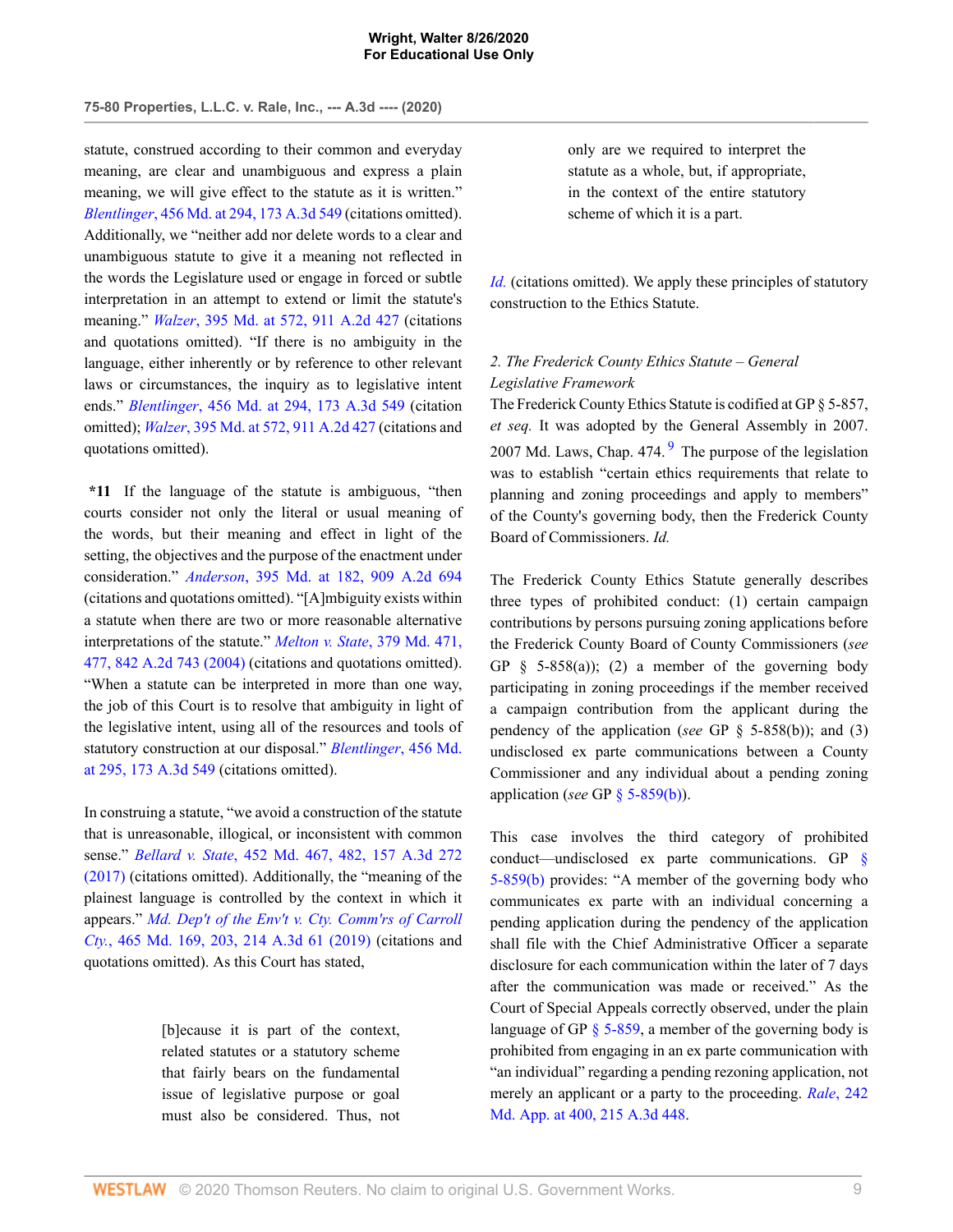**\*12** The language at the center of this dispute is set forth in GP  $\S$  5-862(a), which provides a right to judicial review where a violation is alleged to have occurred during the pendency of a zoning approval process. Under that subsection,

- (1) The Frederick County Ethics Commission or another aggrieved party of record may assert as procedural error a violation of this part in an action for judicial review of the application.
- (2) If the court finds that a violation of this part occurred, the court shall remand the case to the governing body for reconsideration.

This section gives both the Frederick County Ethics Commission and aggrieved parties standing to raise a violation of the Frederick County Ethics in an action for judicial review of the zoning proceeding, even if the violations are unrelated to the substantive issues and the evidence presented in the underlying zoning proceeding.

Where a violation of the Frederick County Ethics Statute is asserted in an action for judicial review, GP  $\S$  5-862(a) [\(2\)](http://www.westlaw.com/Link/Document/FullText?findType=L&pubNum=1095368&cite=MDGPRS5-862&originatingDoc=I876021f0e68311eabffee32622d22314&refType=LQ&originationContext=document&vr=3.0&rs=cblt1.0&transitionType=DocumentItem&contextData=(sc.AlertsClip)) requires that the court consider and make a factual determination whether a violation has occurred. If the circuit court finds that a violation occurred, the mandatory language in the statute states that the court "*shall* remand the case to the governing body for *reconsideration*." GP [§ 5-862\(a\)\(2\)](http://www.westlaw.com/Link/Document/FullText?findType=L&pubNum=1095368&cite=MDGPRS5-862&originatingDoc=I876021f0e68311eabffee32622d22314&refType=LQ&originationContext=document&vr=3.0&rs=cblt1.0&transitionType=DocumentItem&contextData=(sc.AlertsClip)) (emphasis added).

# *3. Under the Plain Language of GP [§ 5-862](http://www.westlaw.com/Link/Document/FullText?findType=L&pubNum=1095368&cite=MDGPRS5-862&originatingDoc=I876021f0e68311eabffee32622d22314&refType=LQ&originationContext=document&vr=3.0&rs=cblt1.0&transitionType=DocumentItem&contextData=(sc.AlertsClip)), the Circuit Court's Fact-Finding Does Not Include a Procedural Due Process Analysis*

The Developers argue that the circuit court erred in remanding this case to the County Council for reconsideration. The Developers contend that under GP  $\S$  5-862(a)(1), the term "procedural error" is synonymous with "procedural due process." The Developers assert that the circuit court was required to make a factual determination as to whether the ex parte communication that culminated in the creation and the introduction of the FACT letter, denied RALE procedural due process—i.e., notice and an opportunity to be heard. The Developers posit that the circuit court was only permitted to remand the matter to the County Council for reconsideration if the circuit court determined that RALE, as the aggrieved

party, was denied notice and the opportunity to rebut the evidence presented in the FACT letter and was prejudiced.

We find the Developers' argument to be unavailing, and inconsistent with the plain language of the statute. "Procedural error" as used in the context of the Ethics Statute is different from "procedural due process." The Ethics Statute contains no language that would require a circuit court to make a factual determination concerning whether a violation of the Ethics Statute denied a party to the underlying proceeding procedural due process. Rather, "procedural error" describes the asserted violation which gives the aggrieved party of record or the Ethics Commission standing and a forum in which to assert a violation of the Ethics Statute. In the absence of statutory language authorizing the Ethics Commission or an aggrieved party to assert a violation of the Ethics Statute as "procedural error," they would have no standing to raise the violation in the judicial review proceeding because ordinarily, the circuit court's review is limited to whether the administrative agency, on the basis of the record before the agency, made an error of law, or whether the decision is based upon substantial evidence. *See, e.g.*, *[Cty. Council of Prince George's Cty. v.](http://www.westlaw.com/Link/Document/FullText?findType=Y&serNum=2036919363&pubNum=0000536&originatingDoc=I876021f0e68311eabffee32622d22314&refType=RP&fi=co_pp_sp_536_573&originationContext=document&vr=3.0&rs=cblt1.0&transitionType=DocumentItem&contextData=(sc.AlertsClip)#co_pp_sp_536_573) Zimmer Dev. Co.*[, 444 Md. 490, 573–74, 120 A.3d 677 \(2015\)](http://www.westlaw.com/Link/Document/FullText?findType=Y&serNum=2036919363&pubNum=0000536&originatingDoc=I876021f0e68311eabffee32622d22314&refType=RP&fi=co_pp_sp_536_573&originationContext=document&vr=3.0&rs=cblt1.0&transitionType=DocumentItem&contextData=(sc.AlertsClip)#co_pp_sp_536_573) (citations omitted).

**\*13** The Developers' argument is not only inconsistent with the plain language of the statute, it ignores the structure of GP  $\S$  5-862(a). Subsection one describes persons who have standing to participate in a judicial review proceeding where a "procedural error" involving the Frederick County Ethics Commission is alleged to have occurred. GP  $\S$  5-862(a) [\(1\).](http://www.westlaw.com/Link/Document/FullText?findType=L&pubNum=1095368&cite=MDGPRS5-862&originatingDoc=I876021f0e68311eabffee32622d22314&refType=LQ&originationContext=document&vr=3.0&rs=cblt1.0&transitionType=DocumentItem&contextData=(sc.AlertsClip)) Once the alleged ethics violation is asserted as part of a petition for judicial review, subsection two sets forth the circuit court's scope of review—the court is simply required to determine whether "a violation of [the statute] has occurred ...." GP  $\frac{1}{2}$  5-862(a)(2). If the circuit court determines that a violation has occurred, its work is concluded —the statute mandates that the court "shall remand the case to the governing body for reconsideration." *Id.* Nothing in the statute requires that a circuit court make a factual determination that the person or entity asserting a violation of the Ethics Statute has been denied procedural due process. The Developers' interpretation would require us to rewrite the statute by adding additional terms, which of course, is the role of the Legislature, not the Court.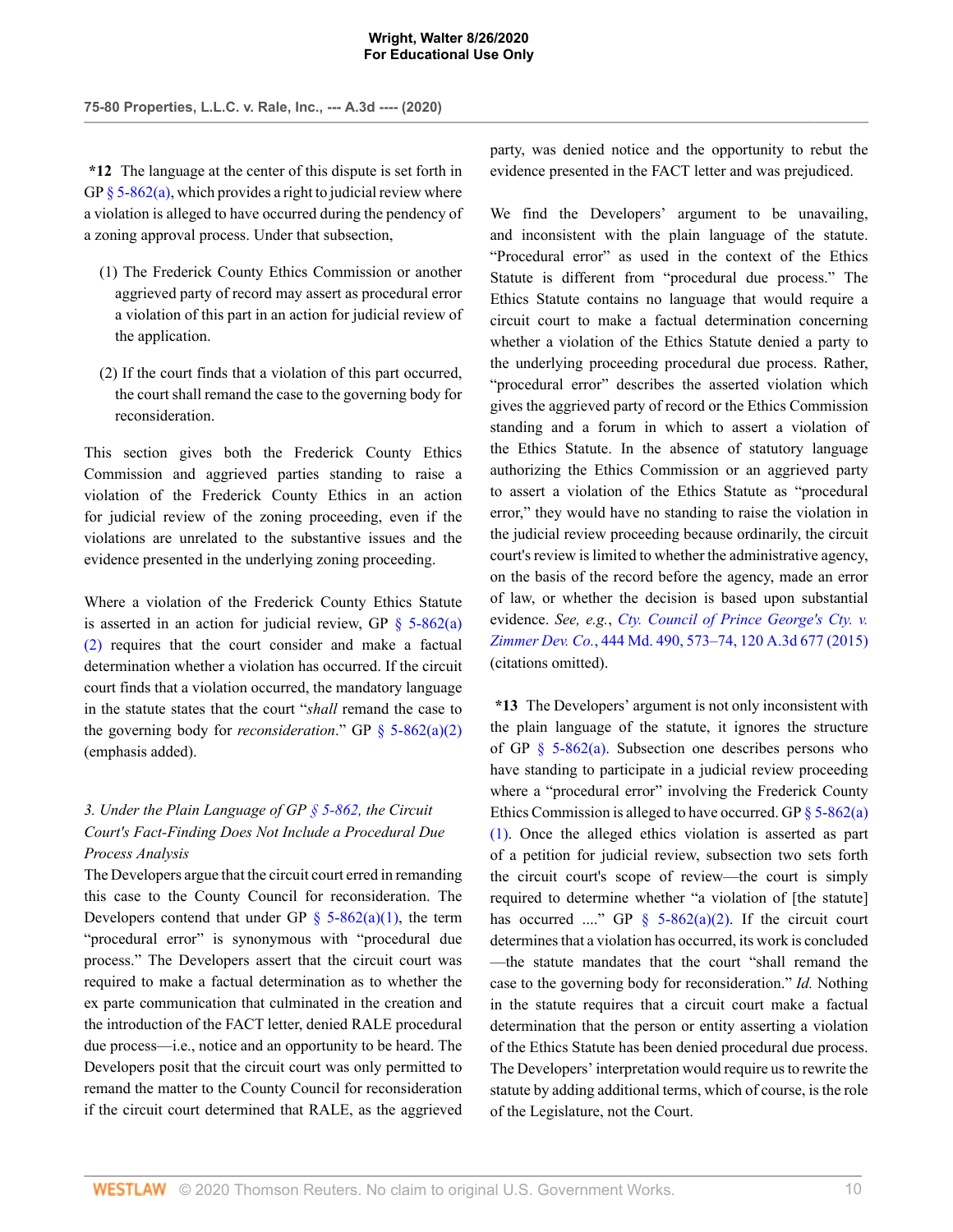**75-80 Properties, L.L.C. v. Rale, Inc., --- A.3d ---- (2020)**

The Developers' interpretation is also illogical. GP  $\frac{85-862(a)}{20}$ [\(1\)](http://www.westlaw.com/Link/Document/FullText?findType=L&pubNum=1095368&cite=MDGPRS5-862&originatingDoc=I876021f0e68311eabffee32622d22314&refType=LQ&originationContext=document&vr=3.0&rs=cblt1.0&transitionType=DocumentItem&contextData=(sc.AlertsClip)) confers standing to assert an ethics violation as a "procedural error" not only on aggrieved parties of record, but also upon the Frederick County Ethics Commission. The Ethics Commission would not be a party to the underlying zoning or development proceeding and accordingly, would not have procedural due process rights for the circuit court to consider as part of its judicial review.

Furthermore, a violation of the Ethics Statute does not necessarily result in evidence or testimony that would be part of the underlying zoning hearing. Although in this instance, the undisclosed ex parte communication resulted in the culmination of a letter that was submitted into the record of the proceeding, a violation of the Ethics Statute is not limited to evidentiary matters that may give rise to procedural due process concerns. For example, a "procedural error" under the Ethics Statute could include a violation of the campaign contributions provisions. *See* GP § 5-858(a)–(b). A campaign finance violation would be unrelated to the presentation of evidence submitted in a zoning or development proceeding before the local governing body. To interpret "procedural error" as being synonymous with a denial of the procedural due process rights of an interested party or aggrieved person to the underlying proceeding leads to an illogical reading of the statute.

The Developers' reliance upon cases involving an analysis of procedural due process rights in the context of administrative agency proceedings have no application here, as those cases do not involve the application of a statute that outlines the specific remedy when a court finds that a violation of the Ethics Statute has occurred. *See, e.g.*, *[Md. State Police v.](http://www.westlaw.com/Link/Document/FullText?findType=Y&serNum=1993117492&pubNum=0000536&originatingDoc=I876021f0e68311eabffee32622d22314&refType=RP&fi=co_pp_sp_536_557&originationContext=document&vr=3.0&rs=cblt1.0&transitionType=DocumentItem&contextData=(sc.AlertsClip)#co_pp_sp_536_557) Zeigler*[, 330 Md. 540, 557, 625 A.2d 914 \(1993\);](http://www.westlaw.com/Link/Document/FullText?findType=Y&serNum=1993117492&pubNum=0000536&originatingDoc=I876021f0e68311eabffee32622d22314&refType=RP&fi=co_pp_sp_536_557&originationContext=document&vr=3.0&rs=cblt1.0&transitionType=DocumentItem&contextData=(sc.AlertsClip)#co_pp_sp_536_557) *[Town of](http://www.westlaw.com/Link/Document/FullText?findType=Y&serNum=1966116737&pubNum=0000536&originatingDoc=I876021f0e68311eabffee32622d22314&refType=RP&fi=co_pp_sp_536_66&originationContext=document&vr=3.0&rs=cblt1.0&transitionType=DocumentItem&contextData=(sc.AlertsClip)#co_pp_sp_536_66) [Somerset v. Montgomery Cty. Bd. of Appeals](http://www.westlaw.com/Link/Document/FullText?findType=Y&serNum=1966116737&pubNum=0000536&originatingDoc=I876021f0e68311eabffee32622d22314&refType=RP&fi=co_pp_sp_536_66&originationContext=document&vr=3.0&rs=cblt1.0&transitionType=DocumentItem&contextData=(sc.AlertsClip)#co_pp_sp_536_66)*, 245 Md. 52, [66–67, 225 A.2d 294 \(1966\)](http://www.westlaw.com/Link/Document/FullText?findType=Y&serNum=1966116737&pubNum=0000536&originatingDoc=I876021f0e68311eabffee32622d22314&refType=RP&fi=co_pp_sp_536_66&originationContext=document&vr=3.0&rs=cblt1.0&transitionType=DocumentItem&contextData=(sc.AlertsClip)#co_pp_sp_536_66). The Frederick County Ethics Statute addresses the scope of circuit court review and the remedies mandated by the statute where a violation is found to have occurred. Any procedural due process arguments raised by the Developers—such as whether RALE had notice and an opportunity to cross-examine an individual concerning the FACT letter or rebut the FACT letter, whether RALE was prejudiced by the introduction of the FACT letter, or whether the letter was cumulative of other evidence in the record are not part of the circuit court's factual determination under the plain language of GP  $\S$  5-862. The statute simply requires

<span id="page-16-0"></span>the circuit court to make a factual determination of whether a violation of the Ethics Statute occurred.<sup>[10](#page-25-2)</sup>

**\*14** In short, the Developers' interpretation of the statute —permitting remand only where the circuit court determines that the ethics violation affected an aggrieved party's procedural due process rights—is inconsistent with the plain language of the Ethics Statute, as well as its scope and structure, and is illogical. We will not construe a statute in a manner to create such a result. *See [Della Ratta v. Dyas](http://www.westlaw.com/Link/Document/FullText?findType=Y&serNum=2022264081&pubNum=0000536&originatingDoc=I876021f0e68311eabffee32622d22314&refType=RP&fi=co_pp_sp_536_567&originationContext=document&vr=3.0&rs=cblt1.0&transitionType=DocumentItem&contextData=(sc.AlertsClip)#co_pp_sp_536_567)*, [414 Md. 556, 567, 996 A.2d 382 \(2010\)](http://www.westlaw.com/Link/Document/FullText?findType=Y&serNum=2022264081&pubNum=0000536&originatingDoc=I876021f0e68311eabffee32622d22314&refType=RP&fi=co_pp_sp_536_567&originationContext=document&vr=3.0&rs=cblt1.0&transitionType=DocumentItem&contextData=(sc.AlertsClip)#co_pp_sp_536_567) (explaining that the Court "must always be cognizant of the fundamental principle that statutory construction is approached from a 'commonsensical' perspective. Thus, we seek to avoid constructions that are illogical, unreasonable or inconsistent with common sense.") (citations and quotations omitted).

# *4. The Circuit Court Did Not Err in Vacating the Development Approvals as Part of a Remand Proceeding Where the Developers Refused to Participate in the Council's Reconsideration Proceeding*

Next, the Developers argue that the circuit court's order vacating the Development Approvals "impermissibly expands a court's role on review of a zoning decision." The Developers focus on the language in the circuit court's opinion that concludes that the FACT letter was a "substantial factor" in the Board's decision to enact the PUD. Based upon this language, the Developers contend that the circuit court created a "new test" that permits the court to disregard the substantial evidence test and the deference owed to the agency/decisionmaker in favor of the court's own judgment with respect to the impact of the ex parte communication on the proceeding. We disagree.

This case does not involve the application of the substantial evidence test that is ordinarily applied by a court when undertaking judicial review of an administrative agency's approval of a zoning decision. Here, the Ethics Statute provides a separate and distinct statutory review process that the circuit court must undertake where an aggrieved party has asserted a violation of the Frederick County Ethics Statute. As previously noted, the statute *mandates* that the circuit court remand a development or rezoning approval to the Frederick County governing body if the court finds a violation of the Frederick County Ethics Statute.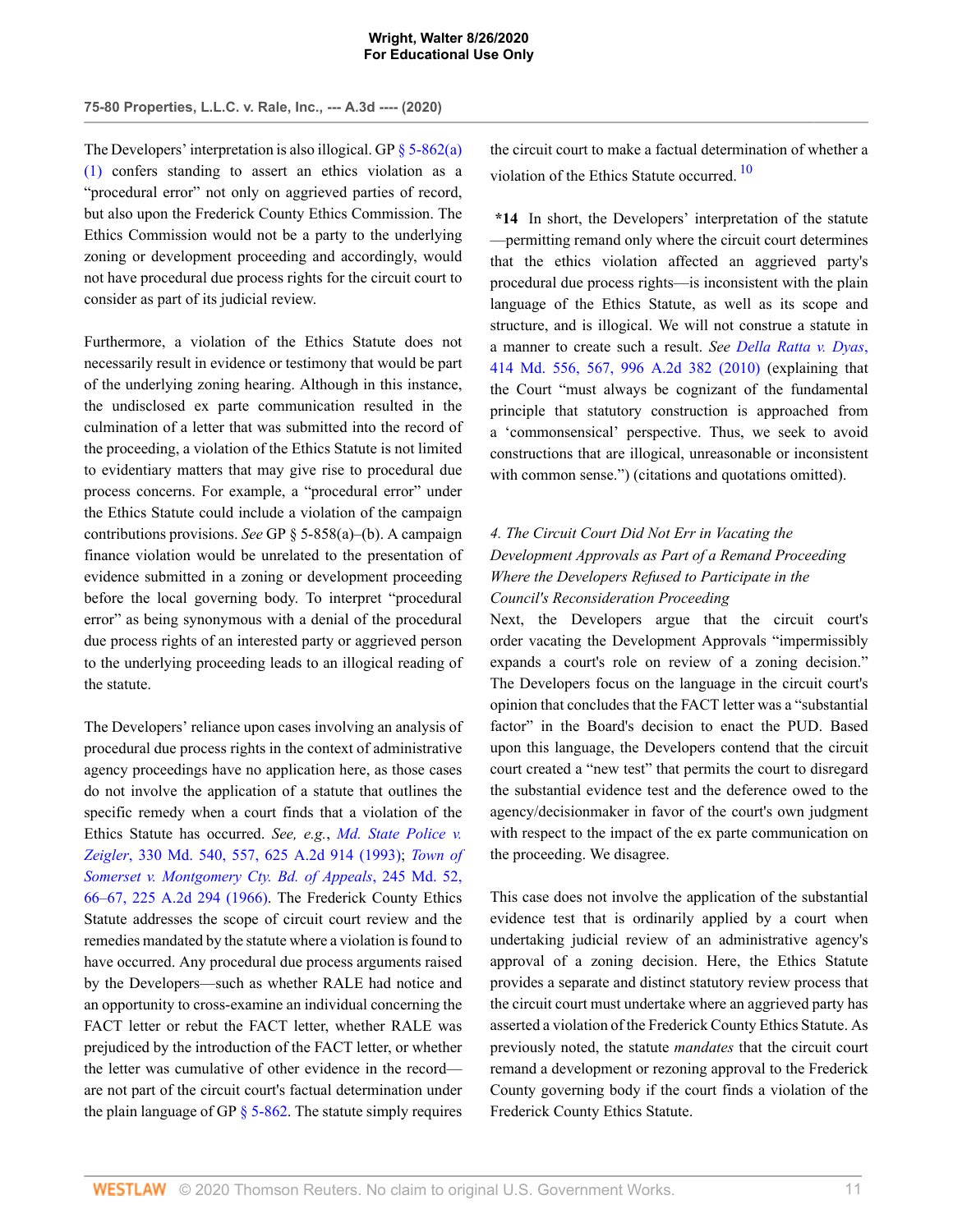Within the context of the petition for judicial review, RALE asserted that Commissioner Smith violated the Frederick County Ethics Statute. When that occurred, under the process outlined in GP  $\S$  5-862(a)(2), the circuit court was required to make a factual determination whether a violation occurred. Here, the court determined that Commissioner Smith made an undisclosed ex parte communication in violation of the Ethics Statute. We agree with the Court of Special Appeals that the court's findings of fact were not clearly erroneous.<sup>[11](#page-25-3)</sup>

Once the circuit court found that a violation of the Ethics Statute occurred, under the plain language of GP  $\S$  5-862(a) [\(2\),](http://www.westlaw.com/Link/Document/FullText?findType=L&pubNum=1095368&cite=MDGPRS5-862&originatingDoc=I876021f0e68311eabffee32622d22314&refType=LQ&originationContext=document&vr=3.0&rs=cblt1.0&transitionType=DocumentItem&contextData=(sc.AlertsClip)) the circuit court was required to remand the matter to the Frederick County Council for reconsideration. The term "shall" connotes that an action is mandatory, not subject to discretion or satisfaction of further conditions. *[Harrison-](http://www.westlaw.com/Link/Document/FullText?findType=Y&serNum=2035718433&pubNum=0000536&originatingDoc=I876021f0e68311eabffee32622d22314&refType=RP&fi=co_pp_sp_536_269&originationContext=document&vr=3.0&rs=cblt1.0&transitionType=DocumentItem&contextData=(sc.AlertsClip)#co_pp_sp_536_269)Solomon v. State*[, 442 Md. 254, 269, 112 A.3d 408 \(2015\)](http://www.westlaw.com/Link/Document/FullText?findType=Y&serNum=2035718433&pubNum=0000536&originatingDoc=I876021f0e68311eabffee32622d22314&refType=RP&fi=co_pp_sp_536_269&originationContext=document&vr=3.0&rs=cblt1.0&transitionType=DocumentItem&contextData=(sc.AlertsClip)#co_pp_sp_536_269). We agree with the Court of Special Appeals that "[t]he circuit court did what the statute required it to do." *Rale*[, 242 Md.](http://www.westlaw.com/Link/Document/FullText?findType=Y&serNum=2049060801&pubNum=0007691&originatingDoc=I876021f0e68311eabffee32622d22314&refType=RP&fi=co_pp_sp_7691_409&originationContext=document&vr=3.0&rs=cblt1.0&transitionType=DocumentItem&contextData=(sc.AlertsClip)#co_pp_sp_7691_409) [App. at 409, 215 A.3d 448.](http://www.westlaw.com/Link/Document/FullText?findType=Y&serNum=2049060801&pubNum=0007691&originatingDoc=I876021f0e68311eabffee32622d22314&refType=RP&fi=co_pp_sp_7691_409&originationContext=document&vr=3.0&rs=cblt1.0&transitionType=DocumentItem&contextData=(sc.AlertsClip)#co_pp_sp_7691_409)

**\*15** On remand, the statute requires that the governing body "reconsider" the decision. "In seeking to apply the plain[ ]meaning rule, it is proper to consult a dictionary or dictionaries for a term's ordinary and popular meaning." *Hoang v. Lowery*[, 469 Md. 95, 120, 228 A.3d 1148 \(2020\)](http://www.westlaw.com/Link/Document/FullText?findType=Y&serNum=2051204182&pubNum=0000536&originatingDoc=I876021f0e68311eabffee32622d22314&refType=RP&fi=co_pp_sp_536_120&originationContext=document&vr=3.0&rs=cblt1.0&transitionType=DocumentItem&contextData=(sc.AlertsClip)#co_pp_sp_536_120) (quoting *[Ali v. CIT Tech. Fin. Servs., Inc.](http://www.westlaw.com/Link/Document/FullText?findType=Y&serNum=2023429105&pubNum=0000536&originatingDoc=I876021f0e68311eabffee32622d22314&refType=RP&fi=co_pp_sp_536_262&originationContext=document&vr=3.0&rs=cblt1.0&transitionType=DocumentItem&contextData=(sc.AlertsClip)#co_pp_sp_536_262)*, 416 Md. 249, 262, 6 [A.3d 890 \(2010\)\)](http://www.westlaw.com/Link/Document/FullText?findType=Y&serNum=2023429105&pubNum=0000536&originatingDoc=I876021f0e68311eabffee32622d22314&refType=RP&fi=co_pp_sp_536_262&originationContext=document&vr=3.0&rs=cblt1.0&transitionType=DocumentItem&contextData=(sc.AlertsClip)#co_pp_sp_536_262). To "reconsider" means "to consider again especially with a view to changing or reversing." *Reconsider*, Merriam-Webster (2020), https://perma.cc/C8VK-FK59; *see also [Tracey v. Solesky ex rel Solesky](http://www.westlaw.com/Link/Document/FullText?findType=Y&serNum=2028514307&pubNum=0007691&originatingDoc=I876021f0e68311eabffee32622d22314&refType=RP&fi=co_pp_sp_7691_667&originationContext=document&vr=3.0&rs=cblt1.0&transitionType=DocumentItem&contextData=(sc.AlertsClip)#co_pp_sp_7691_667)*, 427 Md. 627, 667, [50 A.3d 1075 \(2012\)](http://www.westlaw.com/Link/Document/FullText?findType=Y&serNum=2028514307&pubNum=0007691&originatingDoc=I876021f0e68311eabffee32622d22314&refType=RP&fi=co_pp_sp_7691_667&originationContext=document&vr=3.0&rs=cblt1.0&transitionType=DocumentItem&contextData=(sc.AlertsClip)#co_pp_sp_7691_667) (overruled on other grounds by Md. Code, Courts and Judicial Procedure Article [\("CJ"\) § 3-1901\)](http://www.westlaw.com/Link/Document/FullText?findType=L&pubNum=1000021&cite=MDCATS3-1901&originatingDoc=I876021f0e68311eabffee32622d22314&refType=LQ&originationContext=document&vr=3.0&rs=cblt1.0&transitionType=DocumentItem&contextData=(sc.AlertsClip)) (Judge Wilner explaining that "[a] motion for reconsideration gives each judge of the Court an opportunity to take another look at the issue and to rethink the position formerly asserted.").

In *[People's Counsel for Baltimore County v. Country Ridge](http://www.westlaw.com/Link/Document/FullText?findType=Y&serNum=2002339796&pubNum=0000162&originatingDoc=I876021f0e68311eabffee32622d22314&refType=RP&originationContext=document&vr=3.0&rs=cblt1.0&transitionType=DocumentItem&contextData=(sc.AlertsClip)) Shopping Center, Inc.*[, 144 Md. App. 580, 799 A.2d 425](http://www.westlaw.com/Link/Document/FullText?findType=Y&serNum=2002339796&pubNum=0000162&originatingDoc=I876021f0e68311eabffee32622d22314&refType=RP&originationContext=document&vr=3.0&rs=cblt1.0&transitionType=DocumentItem&contextData=(sc.AlertsClip)) [\(2002\),](http://www.westlaw.com/Link/Document/FullText?findType=Y&serNum=2002339796&pubNum=0000162&originatingDoc=I876021f0e68311eabffee32622d22314&refType=RP&originationContext=document&vr=3.0&rs=cblt1.0&transitionType=DocumentItem&contextData=(sc.AlertsClip)) the Court of Special Appeals was asked to determine the parameters of a remand to a board of appeals of a special exception where the case was reversed based upon a matter of statutory interpretation. After initially denying the special exception, on remand, the board of appeals was required to reconsider whether the applicant was entitled to a special exception. *Id.* [at 586–88, 799 A.2d 425.](http://www.westlaw.com/Link/Document/FullText?findType=Y&serNum=2002339796&pubNum=0000162&originatingDoc=I876021f0e68311eabffee32622d22314&refType=RP&fi=co_pp_sp_162_586&originationContext=document&vr=3.0&rs=cblt1.0&transitionType=DocumentItem&contextData=(sc.AlertsClip)#co_pp_sp_162_586) By the time the case was remanded, the composition of the board of appeals had changed. *Id.* [at 589, 799 A.2d 425.](http://www.westlaw.com/Link/Document/FullText?findType=Y&serNum=2002339796&pubNum=0000162&originatingDoc=I876021f0e68311eabffee32622d22314&refType=RP&fi=co_pp_sp_162_589&originationContext=document&vr=3.0&rs=cblt1.0&transitionType=DocumentItem&contextData=(sc.AlertsClip)#co_pp_sp_162_589) On remand, the board did not consider additional evidence, but rather, reviewed the existing evidence in light of the Court of Special Appeals' holding as to the correct legal standard. *Id.* [at 589–90, 799](http://www.westlaw.com/Link/Document/FullText?findType=Y&serNum=2002339796&pubNum=0000162&originatingDoc=I876021f0e68311eabffee32622d22314&refType=RP&fi=co_pp_sp_162_589&originationContext=document&vr=3.0&rs=cblt1.0&transitionType=DocumentItem&contextData=(sc.AlertsClip)#co_pp_sp_162_589) [A.2d 425](http://www.westlaw.com/Link/Document/FullText?findType=Y&serNum=2002339796&pubNum=0000162&originatingDoc=I876021f0e68311eabffee32622d22314&refType=RP&fi=co_pp_sp_162_589&originationContext=document&vr=3.0&rs=cblt1.0&transitionType=DocumentItem&contextData=(sc.AlertsClip)#co_pp_sp_162_589). By a vote of 2-1, the board voted again to deny the special exception. *Id.* [at 590, 799 A.2d 425.](http://www.westlaw.com/Link/Document/FullText?findType=Y&serNum=2002339796&pubNum=0000162&originatingDoc=I876021f0e68311eabffee32622d22314&refType=RP&fi=co_pp_sp_162_590&originationContext=document&vr=3.0&rs=cblt1.0&transitionType=DocumentItem&contextData=(sc.AlertsClip)#co_pp_sp_162_590)

<span id="page-17-0"></span>On appeal, the applicant asserted that because the board had two new members, it was required on remand to conduct a *de novo* hearing on the special exception. *Id.* [at 593,](http://www.westlaw.com/Link/Document/FullText?findType=Y&serNum=2002339796&pubNum=0000162&originatingDoc=I876021f0e68311eabffee32622d22314&refType=RP&fi=co_pp_sp_162_593&originationContext=document&vr=3.0&rs=cblt1.0&transitionType=DocumentItem&contextData=(sc.AlertsClip)#co_pp_sp_162_593) [799 A.2d 425.](http://www.westlaw.com/Link/Document/FullText?findType=Y&serNum=2002339796&pubNum=0000162&originatingDoc=I876021f0e68311eabffee32622d22314&refType=RP&fi=co_pp_sp_162_593&originationContext=document&vr=3.0&rs=cblt1.0&transitionType=DocumentItem&contextData=(sc.AlertsClip)#co_pp_sp_162_593) The Court of Special Appeals rejected this argument, holding that the language of its initial remand " 'for further proceedings' was deliberately open-ended." *[Id.](http://www.westlaw.com/Link/Document/FullText?findType=Y&serNum=2002339796&pubNum=0000537&originatingDoc=I876021f0e68311eabffee32622d22314&refType=RP&originationContext=document&vr=3.0&rs=cblt1.0&transitionType=DocumentItem&contextData=(sc.AlertsClip))* The intermediate appellate court explained that the board had discretion to determine the nature and scope of the further proceedings it would conduct to reconsider its decision denying the special exception:

> We reject the appellees' argument that "further proceedings" necessarily implies a *de novo* hearing, with witnesses being called and arguments being made as if for the first time. "Further proceedings" could, of course, embrace such a procedure but could also embrace other less radical procedures. It was not for us to anticipate what "further proceedings" might be required.

*[Id.](http://www.westlaw.com/Link/Document/FullText?findType=Y&serNum=2002339796&pubNum=0000537&originatingDoc=I876021f0e68311eabffee32622d22314&refType=RP&originationContext=document&vr=3.0&rs=cblt1.0&transitionType=DocumentItem&contextData=(sc.AlertsClip))* The Court of Special Appeals explained that the board had the discretion to adopt a number of procedures for considering the special exception on remand, ranging from conducting a *de novo* hearing to clarifying its original rationale. *Id.* [at 593–](http://www.westlaw.com/Link/Document/FullText?findType=Y&serNum=2002339796&pubNum=0000162&originatingDoc=I876021f0e68311eabffee32622d22314&refType=RP&fi=co_pp_sp_162_593&originationContext=document&vr=3.0&rs=cblt1.0&transitionType=DocumentItem&contextData=(sc.AlertsClip)#co_pp_sp_162_593) [94, 799 A.2d 425.](http://www.westlaw.com/Link/Document/FullText?findType=Y&serNum=2002339796&pubNum=0000162&originatingDoc=I876021f0e68311eabffee32622d22314&refType=RP&fi=co_pp_sp_162_593&originationContext=document&vr=3.0&rs=cblt1.0&transitionType=DocumentItem&contextData=(sc.AlertsClip)#co_pp_sp_162_593)

Similarly, in the context of the Ethics Statute, where the circuit court finds that a violation has occurred, the plain language of GP  $\S$  5-862(a) expressly contemplates that the governing body shall reconsider or revisit its prior decision. Moreover, the statute does not establish any parameters or limitations on the governing body's reconsideration of the prior zoning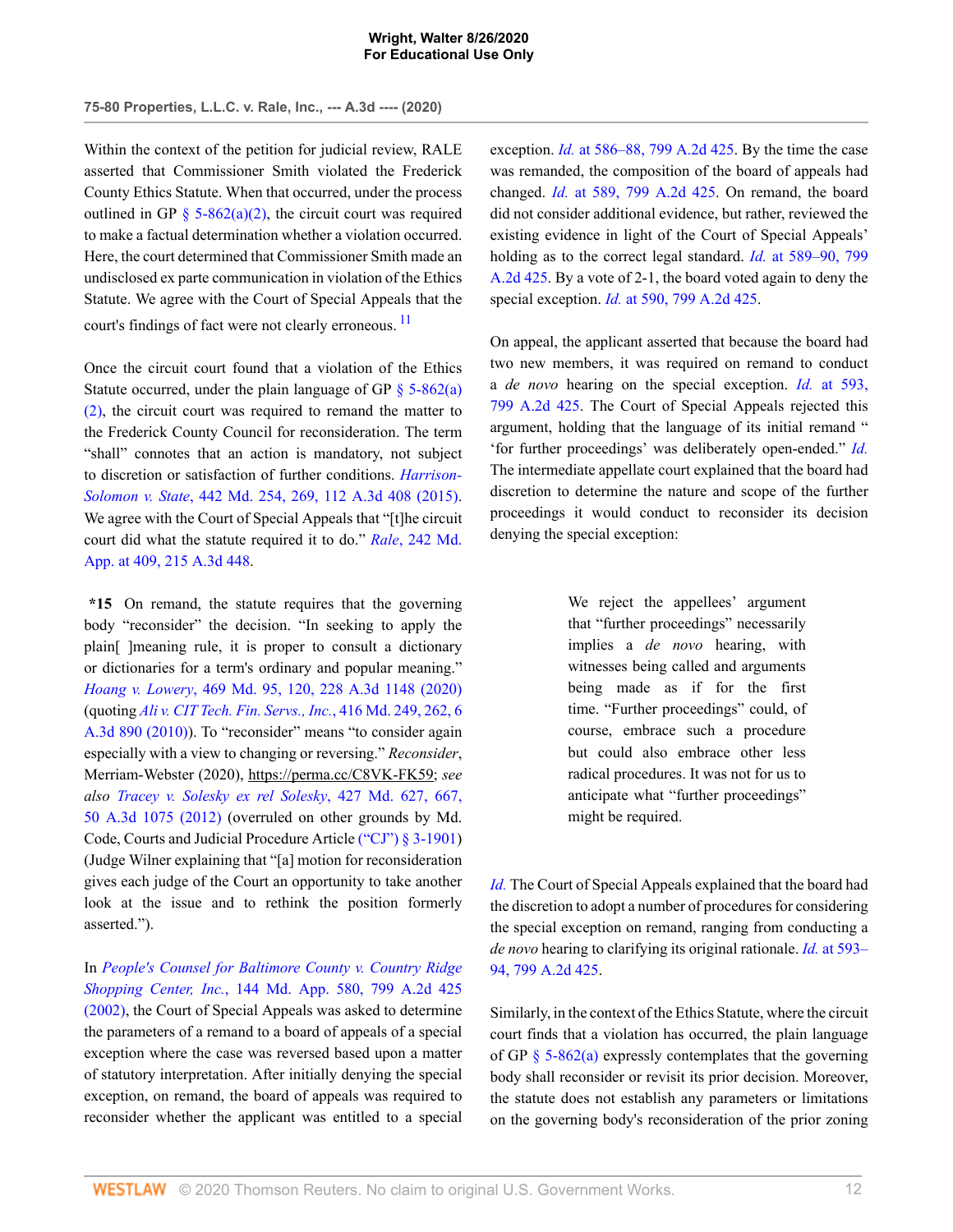or development approval. Given the lack of any limitation by the General Assembly on the governing body's authority to "reconsider" its decision under the Ethics Statute, we conclude that the local legislative body has broad discretion to determine how to conduct its reconsideration proceedings, including starting the zoning review and approval process anew.

**\*16** In this case, on remand, after undertaking an inquiry into the ex parte communication, including its creation and the potential effect that it had on the proceeding, the Frederick County Council determined that it would undertake a *de novo* review of the zoning application as part of its reconsideration proceeding. The Developers refused to participate in that process.

Had the Developers accepted the Frederick County Council's decision with respect to the reconsideration proceedings, the circuit court case would have concluded, and there would have been no reason for the circuit court to enter an order vacating the approval. Instead, the Developers disagreed and refused to participate in a *de novo* proceeding. As a result of this impasse, the Frederick County Council enlisted the assistance of the circuit court, through the case that was still open and pending, requesting "that the Court take such action as it deems necessary so that the County Council may rehear the [Monrovia Town Center] application." In other words, the Frederick County Council sought relief from the circuit court, within the context of the ongoing petition for judicial review, to enable it to carry out its responsibilities of "reconsideration" under GP  $\S$  5-862(a)(2). Given the Developers' refusal to consent to the Frederick County Council's decision to conduct a *de novo* hearing, which was within the Council's discretion to undertake, the circuit court did not err in entering an order vacating the approvals to enable the Council to proceed with the format that they were entitled to implement under the statute.

Finally, the Developers urge us to rely upon out-of-state case law and fashion a holding that requires a factual determination of prejudice where an ex parte communication is the basis for a vacatur of a development approval. *See, e.g.*, *[Everett](http://www.westlaw.com/Link/Document/FullText?findType=Y&serNum=2034716319&pubNum=0000506&originatingDoc=I876021f0e68311eabffee32622d22314&refType=RP&fi=co_pp_sp_506_387&originationContext=document&vr=3.0&rs=cblt1.0&transitionType=DocumentItem&contextData=(sc.AlertsClip)#co_pp_sp_506_387) [v. Paul Davis Restoration, Inc.](http://www.westlaw.com/Link/Document/FullText?findType=Y&serNum=2034716319&pubNum=0000506&originatingDoc=I876021f0e68311eabffee32622d22314&refType=RP&fi=co_pp_sp_506_387&originationContext=document&vr=3.0&rs=cblt1.0&transitionType=DocumentItem&contextData=(sc.AlertsClip)#co_pp_sp_506_387)*, 771 F.3d 380, 387 (7th Cir. [2014\)](http://www.westlaw.com/Link/Document/FullText?findType=Y&serNum=2034716319&pubNum=0000506&originatingDoc=I876021f0e68311eabffee32622d22314&refType=RP&fi=co_pp_sp_506_387&originationContext=document&vr=3.0&rs=cblt1.0&transitionType=DocumentItem&contextData=(sc.AlertsClip)#co_pp_sp_506_387); *[Whitaker-Merrell Co. v. Profit Counselors, Inc.](http://www.westlaw.com/Link/Document/FullText?findType=Y&serNum=1984156145&pubNum=0000350&originatingDoc=I876021f0e68311eabffee32622d22314&refType=RP&fi=co_pp_sp_350_359&originationContext=document&vr=3.0&rs=cblt1.0&transitionType=DocumentItem&contextData=(sc.AlertsClip)#co_pp_sp_350_359)*, 748 [F.2d 354, 359 \(6th Cir. 1984\)](http://www.westlaw.com/Link/Document/FullText?findType=Y&serNum=1984156145&pubNum=0000350&originatingDoc=I876021f0e68311eabffee32622d22314&refType=RP&fi=co_pp_sp_350_359&originationContext=document&vr=3.0&rs=cblt1.0&transitionType=DocumentItem&contextData=(sc.AlertsClip)#co_pp_sp_350_359); *[In re the Petition of the City](http://www.westlaw.com/Link/Document/FullText?findType=Y&serNum=1987061799&pubNum=0000661&originatingDoc=I876021f0e68311eabffee32622d22314&refType=RP&fi=co_pp_sp_661_928&originationContext=document&vr=3.0&rs=cblt1.0&transitionType=DocumentItem&contextData=(sc.AlertsClip)#co_pp_sp_661_928) of Overland Park*[, 241 Kan. 365, 736 P.2d 923, 928 \(1987\)](http://www.westlaw.com/Link/Document/FullText?findType=Y&serNum=1987061799&pubNum=0000661&originatingDoc=I876021f0e68311eabffee32622d22314&refType=RP&fi=co_pp_sp_661_928&originationContext=document&vr=3.0&rs=cblt1.0&transitionType=DocumentItem&contextData=(sc.AlertsClip)#co_pp_sp_661_928). The Developers also argue that the vacatur of the approvals

is punitive by "[i]gnoring the substantial evidence supporting the Approvals and focusing solely on the ethics violation." As previously noted, it is not the role of the Court to rewrite the plain language of the statute out of concerns of perceived fairness. Where a statute is lawfully enacted under the police powers of the state and does not violate or infringe upon a constitutional right, we do not question its wisdom or expediency or undertake a judicial revision to achieve what some may argue is a more equitable outcome.

## *B. The Doctrine of Zoning Estoppel*

The Developers also argue that we should recognize and apply the doctrine of zoning estoppel and hold that the circuit court was prohibited from vacating the PUD approval and related Development Approvals under that doctrine, and that similarly, the County Council was estopped from deciding to reconsider the Developers' rezoning application *de novo.* The Developers contend that we should recognize and apply the doctrine of zoning estoppel because: (1) they relied in good faith that the County would follow its own ethics law, and approvals were passed in conformity with all applicable zoning/land use laws; (2) Developers incurred extensive obligations and expenses that it would be highly inequitable to destroy their rights based on the wrongdoing of the County; and (3) other jurisdictions apply zoning estoppel where, as here, there is good faith and substantial reliance to the Developers' detriment.

# *1. An Overview of the Discussion of the Doctrine in Our Previous Cases*

**\*17** Although this Court has discussed the doctrine of zoning estoppel in several cases and has perhaps shown a receptivity toward the doctrine when we last discussed the concept, *see [Md. Reclamation Assocs., Inc. v. Harford Cty.](http://www.westlaw.com/Link/Document/FullText?findType=Y&serNum=2021980461&pubNum=0000536&originatingDoc=I876021f0e68311eabffee32622d22314&refType=RP&fi=co_pp_sp_536_52&originationContext=document&vr=3.0&rs=cblt1.0&transitionType=DocumentItem&contextData=(sc.AlertsClip)#co_pp_sp_536_52)*, [414 Md. 1, 52–63, 994 A.2d 842 \(2010\)](http://www.westlaw.com/Link/Document/FullText?findType=Y&serNum=2021980461&pubNum=0000536&originatingDoc=I876021f0e68311eabffee32622d22314&refType=RP&fi=co_pp_sp_536_52&originationContext=document&vr=3.0&rs=cblt1.0&transitionType=DocumentItem&contextData=(sc.AlertsClip)#co_pp_sp_536_52) ("*[MRA](http://www.westlaw.com/Link/Document/FullText?findType=Y&serNum=2021980461&originatingDoc=I876021f0e68311eabffee32622d22314&refType=RP&originationContext=document&vr=3.0&rs=cblt1.0&transitionType=DocumentItem&contextData=(sc.AlertsClip))*"), we have thus far refused to recognize or apply it in Maryland.

Over the years, we have repeatedly cited a 1971 article by David G. Heeter, which we have "found to be the most helpful in explicating the doctrine of zoning estoppel and how it differs from vested rights." *MRA*[, 414 Md. at 55, 994 A.2d](http://www.westlaw.com/Link/Document/FullText?findType=Y&serNum=2021980461&pubNum=0000162&originatingDoc=I876021f0e68311eabffee32622d22314&refType=RP&fi=co_pp_sp_162_55&originationContext=document&vr=3.0&rs=cblt1.0&transitionType=DocumentItem&contextData=(sc.AlertsClip)#co_pp_sp_162_55) [842](http://www.westlaw.com/Link/Document/FullText?findType=Y&serNum=2021980461&pubNum=0000162&originatingDoc=I876021f0e68311eabffee32622d22314&refType=RP&fi=co_pp_sp_162_55&originationContext=document&vr=3.0&rs=cblt1.0&transitionType=DocumentItem&contextData=(sc.AlertsClip)#co_pp_sp_162_55) (citing David G. Heeter, *Zoning Estoppel: Application of the Principles of Equitable Estoppel and Vested Rights to Zoning Disputes*, 1971 Urb. L. Ann. 63, 66 (1971) (hereinafter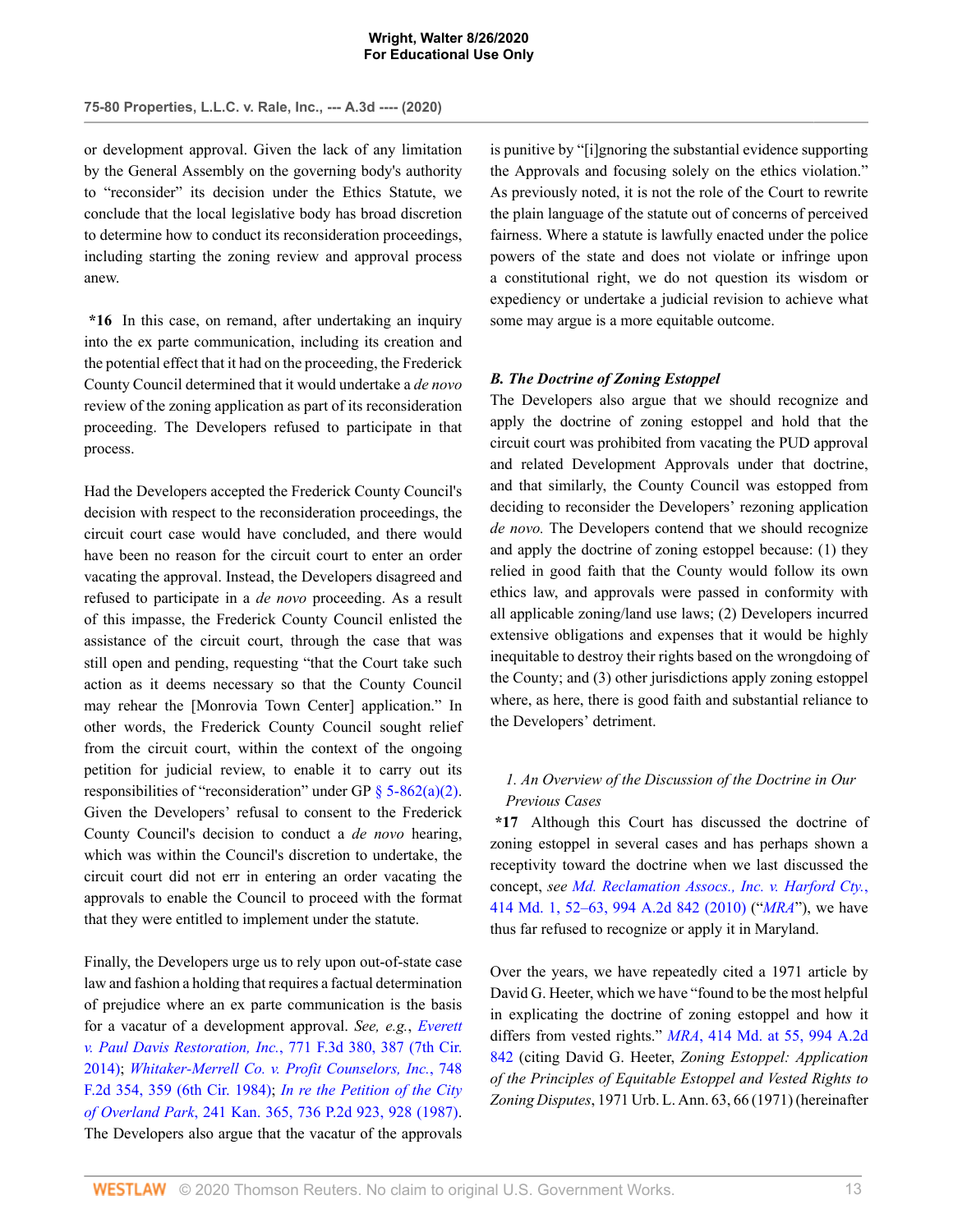"Heeter")). The traditional, "black-letter" definition of zoning estoppel is:

A local government exercising its zoning powers will be estopped when a property owner,

(1) relying in good faith,

- (2) upon some act or omission of the government,
- (3) has made such a substantial change in position or incurred such extensive obligations and expenses that it would be highly inequitable and unjust to destroy the rights which he ostensibly had acquired.

Heeter, *supra*, at 66. As we explained in *[Sycamore Realty Co.](http://www.westlaw.com/Link/Document/FullText?findType=Y&serNum=1996261493&pubNum=0000536&originatingDoc=I876021f0e68311eabffee32622d22314&refType=RP&originationContext=document&vr=3.0&rs=cblt1.0&transitionType=DocumentItem&contextData=(sc.AlertsClip)) [v. People's Counsel of Baltimore County](http://www.westlaw.com/Link/Document/FullText?findType=Y&serNum=1996261493&pubNum=0000536&originatingDoc=I876021f0e68311eabffee32622d22314&refType=RP&originationContext=document&vr=3.0&rs=cblt1.0&transitionType=DocumentItem&contextData=(sc.AlertsClip))*,

> A typical zoning estoppel scenario arises when the government issues a permit to a citizen that allows him or her to develop property in some way. Commonly, after the citizen has incurred some expense or has changed his or her position in reliance upon the permit, the property for which the permit was granted is rezoned so that the citizen's intended use is illegal. In such a situation, many courts allow the citizen to assert zoning estoppel as a defense to the government's attempt to enjoin the property use that violates the new zoning scheme.

[344 Md. 57, 64, 684 A.2d 1331 \(1996\)](http://www.westlaw.com/Link/Document/FullText?findType=Y&serNum=1996261493&pubNum=0000536&originatingDoc=I876021f0e68311eabffee32622d22314&refType=RP&fi=co_pp_sp_536_64&originationContext=document&vr=3.0&rs=cblt1.0&transitionType=DocumentItem&contextData=(sc.AlertsClip)#co_pp_sp_536_64); *see also* Walter F. Witt, Jr., *[Vested Rights in Land Uses—A View from the](http://www.westlaw.com/Link/Document/FullText?findType=Y&serNum=0102714887&pubNum=0001224&originatingDoc=I876021f0e68311eabffee32622d22314&refType=LR&fi=co_pp_sp_1224_319&originationContext=document&vr=3.0&rs=cblt1.0&transitionType=DocumentItem&contextData=(sc.AlertsClip)#co_pp_sp_1224_319) Practitioner's Perspective*[, 21 Real. Prop. Prob. & Tr. J. 317,](http://www.westlaw.com/Link/Document/FullText?findType=Y&serNum=0102714887&pubNum=0001224&originatingDoc=I876021f0e68311eabffee32622d22314&refType=LR&fi=co_pp_sp_1224_319&originationContext=document&vr=3.0&rs=cblt1.0&transitionType=DocumentItem&contextData=(sc.AlertsClip)#co_pp_sp_1224_319) [319 \(1986\)](http://www.westlaw.com/Link/Document/FullText?findType=Y&serNum=0102714887&pubNum=0001224&originatingDoc=I876021f0e68311eabffee32622d22314&refType=LR&fi=co_pp_sp_1224_319&originationContext=document&vr=3.0&rs=cblt1.0&transitionType=DocumentItem&contextData=(sc.AlertsClip)#co_pp_sp_1224_319) ("The doctrine of equitable estoppel provides that the right to use or develop land cannot be infringed by legislative action when the owner or developer of such land has in good faith relied upon some act or failure to act by a governmental body and made a substantial change in position.").

Heeter identifies four categories of cases in which a zoning estoppel claim may arise, consisting of a landowner or developer's reliance upon: "(1) a validly issued permit; (2) the probability of issuance of a permit; (3) an erroneously issued permit; or (4) the non-enforcement of a zoning violation." Heeter, *supra*, at 67. As Heeter explains, although some courts blend the doctrines of zoning estoppel and vested rights together, "the origins of the two defenses are quite different. The defense of estoppel is derived from equity, but the defense of vested rights reflects principles of common and constitutional law." Heeter, *supra*, at 64–65; *see also Sycamore*[, 344 Md. at 67, 684 A.2d 1331](http://www.westlaw.com/Link/Document/FullText?findType=Y&serNum=1996261493&pubNum=0000536&originatingDoc=I876021f0e68311eabffee32622d22314&refType=RP&fi=co_pp_sp_536_67&originationContext=document&vr=3.0&rs=cblt1.0&transitionType=DocumentItem&contextData=(sc.AlertsClip)#co_pp_sp_536_67) (quoting Heeter's distinction between vested rights and zoning estoppel).

In *[Sycamore](http://www.westlaw.com/Link/Document/FullText?findType=Y&serNum=1996261493&pubNum=0000536&originatingDoc=I876021f0e68311eabffee32622d22314&refType=RP&originationContext=document&vr=3.0&rs=cblt1.0&transitionType=DocumentItem&contextData=(sc.AlertsClip))*, we declined to adopt zoning estoppel under the facts of that case and signaled that if we were to adopt the doctrine in the future, we would only apply it where the property owner had acquired a vested right in the proposed use. [344 Md. at 66–67, 684 A.2d 1331](http://www.westlaw.com/Link/Document/FullText?findType=Y&serNum=1996261493&pubNum=0000536&originatingDoc=I876021f0e68311eabffee32622d22314&refType=RP&fi=co_pp_sp_536_66&originationContext=document&vr=3.0&rs=cblt1.0&transitionType=DocumentItem&contextData=(sc.AlertsClip)#co_pp_sp_536_66) ("We have never adopted zoning estoppel in Maryland. Instead, we, like all of the other courts that have declined to adopt zoning estoppel, 'recognize a legal defense cast in terms of whether the property owner acquired 'vested rights' to use his land without governmental interference.' ") (quoting Heeter, *supra*, at 64).

**\*18** In *[MRA](http://www.westlaw.com/Link/Document/FullText?findType=Y&serNum=2021980461&originatingDoc=I876021f0e68311eabffee32622d22314&refType=RP&originationContext=document&vr=3.0&rs=cblt1.0&transitionType=DocumentItem&contextData=(sc.AlertsClip))*, we again declined to adopt the doctrine, although we recognized that there may be instances in which the doctrine might be applied:

We have not explicitly adopted the doctrine of zoning estoppel, but we recognize that as zoning and permitting processes become more complex, the need for such a doctrine grows. Today, land use is much more highly regulated than it was fifty years ago—environmental concerns abound, and vehicular traffic demands seem to mushroom every year. Thus, a property owner who seeks to build or develop may well incur sizable expenses for experts in engineering, various environmental fields, traffic flow, archeology, etc., before putting a spade into the ground. With increasing public appreciation for open space and environmental protection causing apprehension about new construction, the likelihood a developing landowner will face serious opposition is high. Indeed, a developer faces quite a tortured process. ...

But we also cannot ignore a local government's responsibility to its residents, and thus, Maryland courts should not apply the doctrine casually. As open space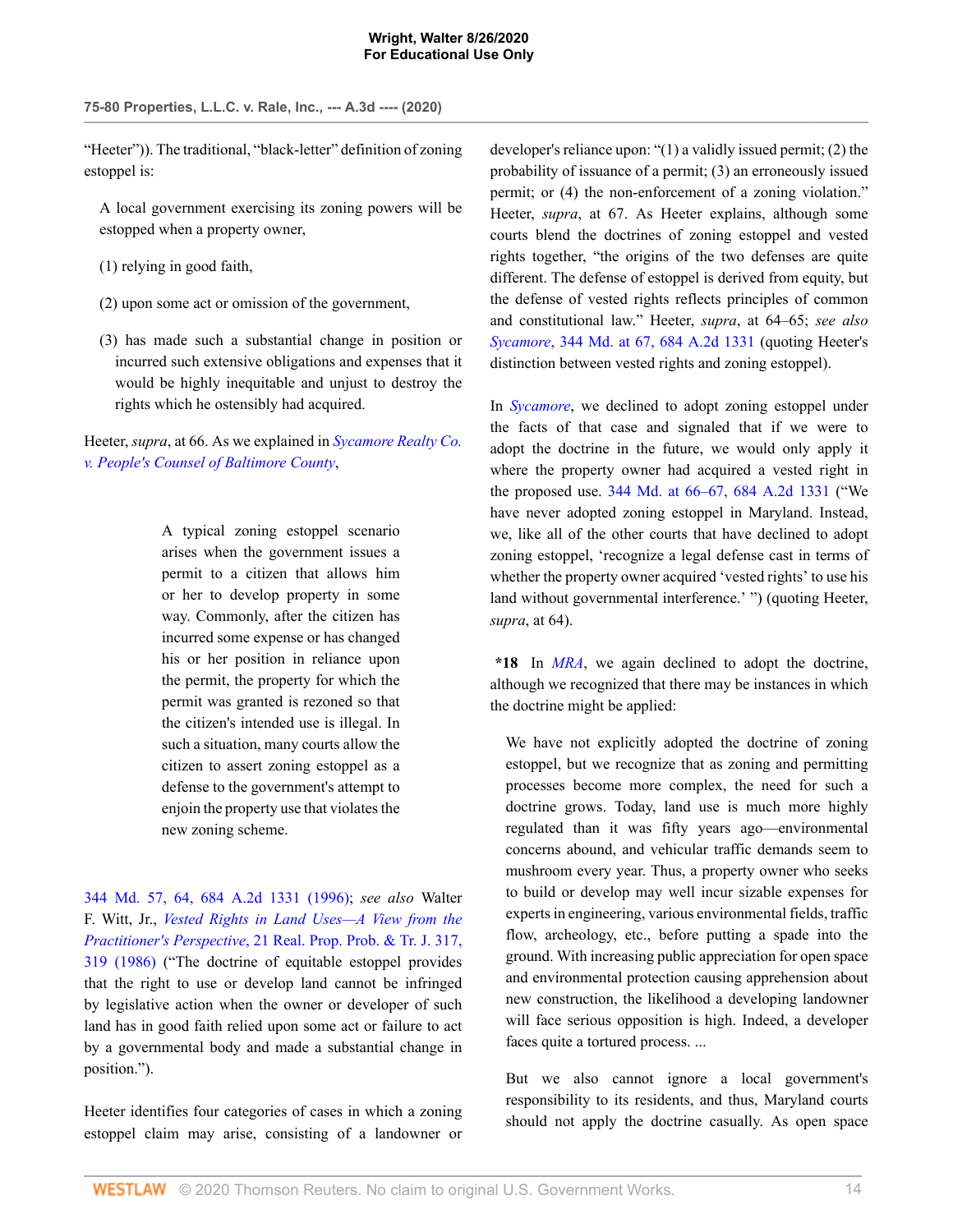disappears, and scientific knowledge about the adverse environmental impact from people's use of land grows, local governments struggle to balance the legitimate interests and rights of land owners wishing to develop against equally legitimate environmental and community concerns. Due to the delicacy of this balancing act, and the overriding need to protect the public, local government cannot always chart a steady course through the Scylla and Charybdis of these disparate interests. Land developers must understand that, to a *limited* extent, the local government will meander, and before they incur significant expense without final permitting, they must carefully assess the risk that the government will shift course. On the other hand, there may be situations in which the developer's good faith reliance on government action in the pre-construction stage is so extensive and expensive that zoning estoppel is an appropriate doctrine to apply.

[414 Md. at 56–57, 994 A.2d 842](http://www.westlaw.com/Link/Document/FullText?findType=Y&serNum=2021980461&pubNum=0000536&originatingDoc=I876021f0e68311eabffee32622d22314&refType=RP&fi=co_pp_sp_536_56&originationContext=document&vr=3.0&rs=cblt1.0&transitionType=DocumentItem&contextData=(sc.AlertsClip)#co_pp_sp_536_56) (emphasis in original).

Despite our recognition that there may be circumstances in which we would apply the doctrine, we stopped "short of adopting zoning estoppel in this case as the facts set forth in this record do not support its application." *Id.* [at 57, 994 A.2d](http://www.westlaw.com/Link/Document/FullText?findType=Y&serNum=2021980461&pubNum=0000162&originatingDoc=I876021f0e68311eabffee32622d22314&refType=RP&fi=co_pp_sp_162_57&originationContext=document&vr=3.0&rs=cblt1.0&transitionType=DocumentItem&contextData=(sc.AlertsClip)#co_pp_sp_162_57) [842](http://www.westlaw.com/Link/Document/FullText?findType=Y&serNum=2021980461&pubNum=0000162&originatingDoc=I876021f0e68311eabffee32622d22314&refType=RP&fi=co_pp_sp_162_57&originationContext=document&vr=3.0&rs=cblt1.0&transitionType=DocumentItem&contextData=(sc.AlertsClip)#co_pp_sp_162_57). We noted that "[f]or decades Maryland has maintained a stricter stance than most states in protecting government's right to downzone in the face of planned construction." *[Id.](http://www.westlaw.com/Link/Document/FullText?findType=Y&serNum=2021980461&pubNum=0000162&originatingDoc=I876021f0e68311eabffee32622d22314&refType=RP&fi=co_pp_sp_162_57&originationContext=document&vr=3.0&rs=cblt1.0&transitionType=DocumentItem&contextData=(sc.AlertsClip)#co_pp_sp_162_57)* [at 57–58, 994 A.2d 842](http://www.westlaw.com/Link/Document/FullText?findType=Y&serNum=2021980461&pubNum=0000162&originatingDoc=I876021f0e68311eabffee32622d22314&refType=RP&fi=co_pp_sp_162_57&originationContext=document&vr=3.0&rs=cblt1.0&transitionType=DocumentItem&contextData=(sc.AlertsClip)#co_pp_sp_162_57) (citing 9-52D Patrick J. Rohan & Eric Damian Kelly, *Zoning and Land Use Controls* § 52D.03 (2009)). We explained that "[a]lthough we may sometimes adopt a new principle of law in a case in which the facts do not fit the doctrine, the doctrine of equitable estoppel is so factspecific that it would be imprudent to depart from this history before we are faced with a case presenting circumstances for its application." *Id.* [at 58, 994 A.2d 842](http://www.westlaw.com/Link/Document/FullText?findType=Y&serNum=2021980461&pubNum=0000162&originatingDoc=I876021f0e68311eabffee32622d22314&refType=RP&fi=co_pp_sp_162_58&originationContext=document&vr=3.0&rs=cblt1.0&transitionType=DocumentItem&contextData=(sc.AlertsClip)#co_pp_sp_162_58). We stated that "zoning estoppel must be applied, if at all, sparingly and with utmost caution .... Squaring with this cautious approach, we conclude that the burden of establishing the facts to support that theory must fall on the person or entity claiming the benefit of the doctrine." *[Id.](http://www.westlaw.com/Link/Document/FullText?findType=Y&serNum=2021980461&pubNum=0000536&originatingDoc=I876021f0e68311eabffee32622d22314&refType=RP&originationContext=document&vr=3.0&rs=cblt1.0&transitionType=DocumentItem&contextData=(sc.AlertsClip))*

**\*19** We noted that "[u]nder the theory of zoning estoppel, if the developer 'has good reason to believe, before or while acting to his detriment, that the official's mind may soon change, estoppel may not be justified.' " *[Id.](http://www.westlaw.com/Link/Document/FullText?findType=Y&serNum=2021980461&pubNum=0000536&originatingDoc=I876021f0e68311eabffee32622d22314&refType=RP&originationContext=document&vr=3.0&rs=cblt1.0&transitionType=DocumentItem&contextData=(sc.AlertsClip))* (emphasis in original omitted) (quoting Robert M. Rhodes, et al, *Vested Rights: Establishing Predictability in a Changing Regulatory*

*System*, 13 Stetson L. Rev. 1, 4 (1983)). "At the heart of establishing 'good faith' is proof that the claimant lacked knowledge of those facts that would have put it on sufficient notice that it should not rely on the government action in question." *[Id.](http://www.westlaw.com/Link/Document/FullText?findType=Y&serNum=2021980461&pubNum=0000536&originatingDoc=I876021f0e68311eabffee32622d22314&refType=RP&originationContext=document&vr=3.0&rs=cblt1.0&transitionType=DocumentItem&contextData=(sc.AlertsClip))* (citing Heeter, *supra* at 77–82).

In *[MRA](http://www.westlaw.com/Link/Document/FullText?findType=Y&serNum=2021980461&originatingDoc=I876021f0e68311eabffee32622d22314&refType=RP&originationContext=document&vr=3.0&rs=cblt1.0&transitionType=DocumentItem&contextData=(sc.AlertsClip))*, we declined to recognize or apply the doctrine under the facts of the case. *Id.* [at 63, 994 A.2d 842](http://www.westlaw.com/Link/Document/FullText?findType=Y&serNum=2021980461&pubNum=0000162&originatingDoc=I876021f0e68311eabffee32622d22314&refType=RP&fi=co_pp_sp_162_63&originationContext=document&vr=3.0&rs=cblt1.0&transitionType=DocumentItem&contextData=(sc.AlertsClip)#co_pp_sp_162_63). We determined that the developer failed to satisfy the good faith element because there were sufficient facts available to them prior to the purchase of their land for a rubble **landfill** that "should have alerted them to the real possibility that its plans for a rubble **landfill** would not come to fruition" including strong public opposition. *Id.* [at 59, 994 A.2d 842](http://www.westlaw.com/Link/Document/FullText?findType=Y&serNum=2021980461&pubNum=0000162&originatingDoc=I876021f0e68311eabffee32622d22314&refType=RP&fi=co_pp_sp_162_59&originationContext=document&vr=3.0&rs=cblt1.0&transitionType=DocumentItem&contextData=(sc.AlertsClip)#co_pp_sp_162_59). We explained that "[g]enerally, purchase of land, by itself, is insufficient to constitute substantial reliance." *Id.* [at 60–61,](http://www.westlaw.com/Link/Document/FullText?findType=Y&serNum=2021980461&pubNum=0000162&originatingDoc=I876021f0e68311eabffee32622d22314&refType=RP&fi=co_pp_sp_162_60&originationContext=document&vr=3.0&rs=cblt1.0&transitionType=DocumentItem&contextData=(sc.AlertsClip)#co_pp_sp_162_60) [994 A.2d 842](http://www.westlaw.com/Link/Document/FullText?findType=Y&serNum=2021980461&pubNum=0000162&originatingDoc=I876021f0e68311eabffee32622d22314&refType=RP&fi=co_pp_sp_162_60&originationContext=document&vr=3.0&rs=cblt1.0&transitionType=DocumentItem&contextData=(sc.AlertsClip)#co_pp_sp_162_60) (internal citations omitted). Nor did we find that the developer's engineering costs and expenses incurred in connection with the development approval process were sufficient to meet the developer's burden to prove the fact and the extent of their reliance on the county council's action. *[Id.](http://www.westlaw.com/Link/Document/FullText?findType=Y&serNum=2021980461&pubNum=0000162&originatingDoc=I876021f0e68311eabffee32622d22314&refType=RP&fi=co_pp_sp_162_63&originationContext=document&vr=3.0&rs=cblt1.0&transitionType=DocumentItem&contextData=(sc.AlertsClip)#co_pp_sp_162_63)* [at 63, 994 A.2d 842](http://www.westlaw.com/Link/Document/FullText?findType=Y&serNum=2021980461&pubNum=0000162&originatingDoc=I876021f0e68311eabffee32622d22314&refType=RP&fi=co_pp_sp_162_63&originationContext=document&vr=3.0&rs=cblt1.0&transitionType=DocumentItem&contextData=(sc.AlertsClip)#co_pp_sp_162_63). Based upon the facts in the record, we concluded that the developer "has not proven zoning estoppel against the County according to the criteria used in states that have adopted that doctrine." *[Id.](http://www.westlaw.com/Link/Document/FullText?findType=Y&serNum=2021980461&pubNum=0000536&originatingDoc=I876021f0e68311eabffee32622d22314&refType=RP&originationContext=document&vr=3.0&rs=cblt1.0&transitionType=DocumentItem&contextData=(sc.AlertsClip))*

We undertake a similar analysis here. Assuming that we would recognize zoning estoppel, we conclude that the Developers fail to satisfy the criteria utilized in jurisdictions that have recognized and applied the doctrine.

# *2. The Developers Have Not Established that They Have Vested Rights or Contract Rights in the Development Approvals*

<span id="page-20-0"></span>First, we note that the Developers have not acquired common law vested rights in the Development Approvals, nor have they acquired rights protected by contract.  $12$  With respect to common law vested rights, this Court has explained that in order to vest rights in an existing zoning use that will be protected against a subsequent change in zoning use, the owner must obtain a valid permit and undertake a substantial beginning in construction before the change in zoning has occurred. *See [Prince George's Cty. v. Sunrise Dev.,](http://www.westlaw.com/Link/Document/FullText?findType=Y&serNum=1993089972&pubNum=0000536&originatingDoc=I876021f0e68311eabffee32622d22314&refType=RP&fi=co_pp_sp_536_307&originationContext=document&vr=3.0&rs=cblt1.0&transitionType=DocumentItem&contextData=(sc.AlertsClip)#co_pp_sp_536_307) Ltd. P'ship*[, 330 Md. 297, 307–08, 623 A.2d 1296 \(1993\)](http://www.westlaw.com/Link/Document/FullText?findType=Y&serNum=1993089972&pubNum=0000536&originatingDoc=I876021f0e68311eabffee32622d22314&refType=RP&fi=co_pp_sp_536_307&originationContext=document&vr=3.0&rs=cblt1.0&transitionType=DocumentItem&contextData=(sc.AlertsClip)#co_pp_sp_536_307). Developers have no vested rights in the PUD floating zone arising from the application of the vested rights doctrine.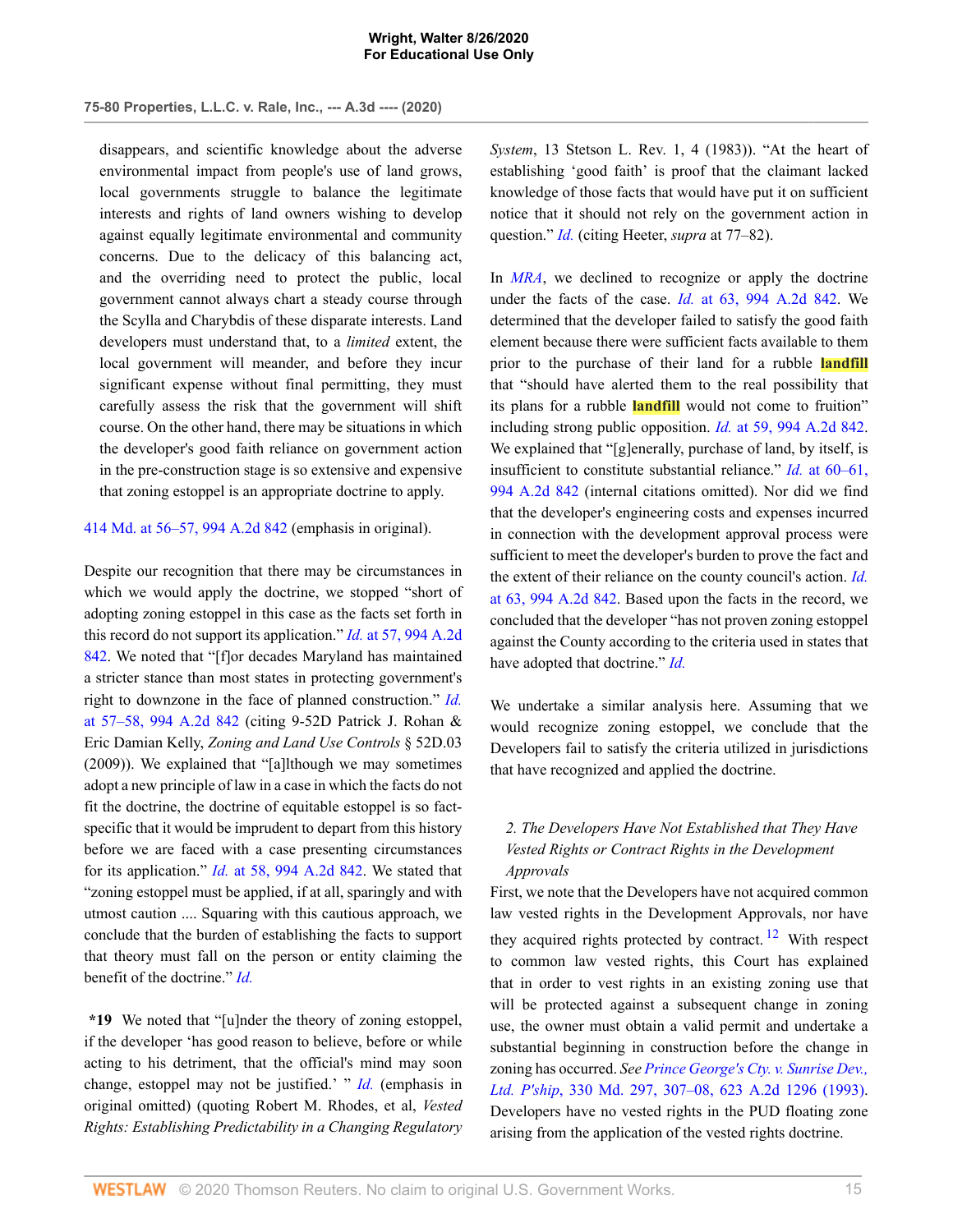**\*20** Similarly, the Developers did not acquire contractually protected development rights arising under the DRRA because it was immediately appealed.  $13$  Under the terms of the DRRA, any person aggrieved by the agreement had a right to file an appeal to the Circuit Court for Frederick County within 30 days of the date on which the parties executed the agreement. In this case, RALE and other interested persons timely filed a petition for judicial review to the circuit court. The petition for judicial review resulted in the circuit court vacating the Development Approvals, including the DRRA.

# *3. Developers Cannot Demonstrate a Good Faith Reliance on a Development Approval Leading to a Substantial Change in Position*

As was our practice in *[MRA](http://www.westlaw.com/Link/Document/FullText?findType=Y&serNum=2021980461&originatingDoc=I876021f0e68311eabffee32622d22314&refType=RP&originationContext=document&vr=3.0&rs=cblt1.0&transitionType=DocumentItem&contextData=(sc.AlertsClip))*, although Heeter and some courts treat "good faith" and "reliance" as separate elements, "we discuss them together, as they are so closely entwined." [414](http://www.westlaw.com/Link/Document/FullText?findType=Y&serNum=2021980461&pubNum=0000536&originatingDoc=I876021f0e68311eabffee32622d22314&refType=RP&fi=co_pp_sp_536_58&originationContext=document&vr=3.0&rs=cblt1.0&transitionType=DocumentItem&contextData=(sc.AlertsClip)#co_pp_sp_536_58) [Md. at 58, 994 A.2d 842](http://www.westlaw.com/Link/Document/FullText?findType=Y&serNum=2021980461&pubNum=0000536&originatingDoc=I876021f0e68311eabffee32622d22314&refType=RP&fi=co_pp_sp_536_58&originationContext=document&vr=3.0&rs=cblt1.0&transitionType=DocumentItem&contextData=(sc.AlertsClip)#co_pp_sp_536_58). We explained that given our cautious approach to the doctrine, the "burden of establishing the facts to support that theory must fall on the person or entity claiming the benefit of the doctrine." *[Id.](http://www.westlaw.com/Link/Document/FullText?findType=Y&serNum=2021980461&pubNum=0000536&originatingDoc=I876021f0e68311eabffee32622d22314&refType=RP&originationContext=document&vr=3.0&rs=cblt1.0&transitionType=DocumentItem&contextData=(sc.AlertsClip))*

To demonstrate their good faith reliance upon the Development Approvals, the Developers first note that "after receiving conditional approval, [they] reduced the size and number of units for the [Monrovia Town Center] project."<sup>[14](#page-26-1)</sup> They also point out that in the DRRA and the APFO LOU, they "agreed to contribute to at least fourteen escrow accounts and to provide eight road improvements of full fee-in-lieu funding," and "also agreed to pay impact fees" totaling over \$1 million and "began to pay those fees."

We are not persuaded by the Developers' attempt to characterize concessions or negotiations undertaken *prior to receiving a discretionary development approval* as evidence of good faith reliance on approvals that *they had not yet received*. When considering the Developers' concessions, it is important to keep in mind the type of development approvals being sought. The Developers are seeking the application of a discretionary floating zone that is applied as part of a lengthy, quasi-judicial process. The application, review, and approval procedures for a PUD are extensive, involving pre-application conferences, a requirement for a neighborhood meeting, Planning Commission review and

<span id="page-21-2"></span><span id="page-21-0"></span>public hearings, and ultimately, public hearings and final approval by the County legislative body. Frederick County Code, § 1-19-10.500. The County legislative body has discretion whether to approve or disapprove a PUD. *See* Frederick County Code, § 1-19-10.500.3 (stating that the "County Council may approve or disapprove a request for rezoning of property to a Planned Unit Development District if persuaded that granting the request is appropriate and serves the public interest.").  $15$  It is logical and expected that when a developer is seeking a discretionary approval, that involves the rezoning of agriculturally zoned land to enable significant development of over 1,000 housing units, that there will be negotiations and concessions by the developer. Simply put, the Developers' negotiations and concessions that they made in an effort to secure discretionary zoning approvals do not constitute evidence of good faith reliance on development approvals that they had not yet received.

<span id="page-21-3"></span><span id="page-21-1"></span>**\*21** In addition to the pre-approval concessions described above, the Developers also argue that "[p]erhaps the most detrimental reliance is that the Developers conveyed to the County four acres of land for a fire station free of charge after receiving the Approvals."<sup>[16](#page-26-3)</sup> As noted above, after the Board of Commissioners approved the Development Approvals, RALE filed a timely petition for judicial review. As this Court has previously explained, a party that changes its position in reliance on a regulatory approval that is the subject of judicial review does so at its own risk. *[O'Donnell v. Bassler](http://www.westlaw.com/Link/Document/FullText?findType=Y&serNum=1981106957&pubNum=0000536&originatingDoc=I876021f0e68311eabffee32622d22314&refType=RP&fi=co_pp_sp_536_508&originationContext=document&vr=3.0&rs=cblt1.0&transitionType=DocumentItem&contextData=(sc.AlertsClip)#co_pp_sp_536_508)*, [289 Md. 501, 508, 425 A.2d 1003 \(1981\)](http://www.westlaw.com/Link/Document/FullText?findType=Y&serNum=1981106957&pubNum=0000536&originatingDoc=I876021f0e68311eabffee32622d22314&refType=RP&fi=co_pp_sp_536_508&originationContext=document&vr=3.0&rs=cblt1.0&transitionType=DocumentItem&contextData=(sc.AlertsClip)#co_pp_sp_536_508) (noting that a landowner "who obtains a permit and begins construction before the expiration of an appeal period proceeds at his own risk"). To the extent that the Developers elected to convey property to the County pursuant to a DRRA that was subject to a petition for judicial review, they proceeded at their own risk. As we noted in *[MRA](http://www.westlaw.com/Link/Document/FullText?findType=Y&serNum=2021980461&originatingDoc=I876021f0e68311eabffee32622d22314&refType=RP&originationContext=document&vr=3.0&rs=cblt1.0&transitionType=DocumentItem&contextData=(sc.AlertsClip))*, in cases where zoning estoppel has been applied by other courts where the facts involved a validly issued building permit, the court looks to whether the property owner "accelerate[d] his development or increase[d] his investment or obligations in an effort to establish such an apparent degree or amount of reliance as to prevent the rezoning." *MRA*[, 414 Md. at 56, 994 A.2d 842,](http://www.westlaw.com/Link/Document/FullText?findType=Y&serNum=2021980461&pubNum=0000162&originatingDoc=I876021f0e68311eabffee32622d22314&refType=RP&fi=co_pp_sp_162_56&originationContext=document&vr=3.0&rs=cblt1.0&transitionType=DocumentItem&contextData=(sc.AlertsClip)#co_pp_sp_162_56) (citing Heeter, *supra*, at 77–78).

In summary, we decline to recognize or apply equitable estoppel under the facts of this case. Assuming, without deciding, that we were to recognize the doctrine, Developers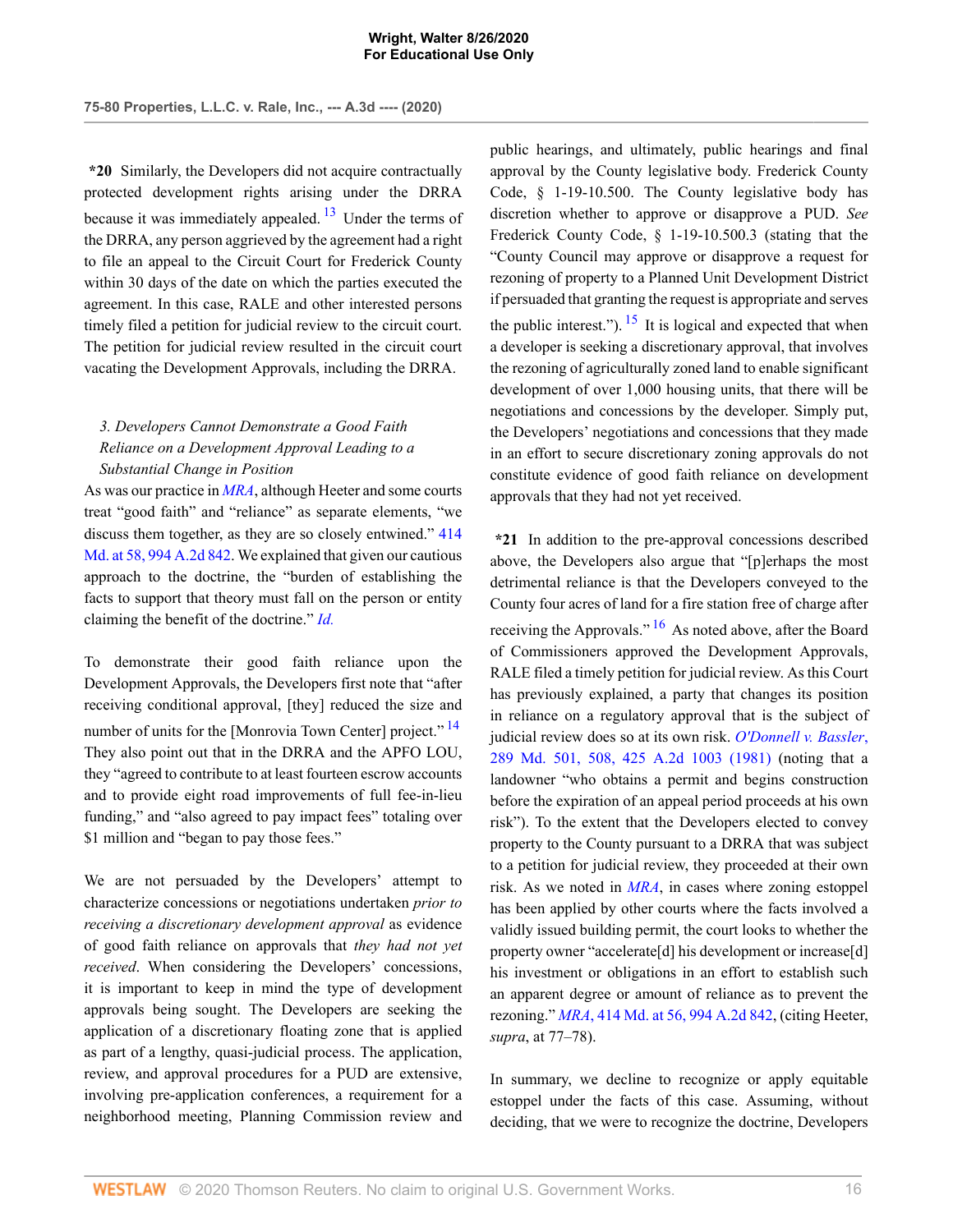have not demonstrated the elements of good faith and substantial reliance on Development Approvals, where their asserted reliance actions consist of either: prospective concessions or agreements negotiated in anticipation of receiving discretionary final development approval; or actions undertaken at their own risk after receiving final development approval during the pendency of a judicial review proceeding.

# *4. We Decline to Apply Equitable Estoppel Principles Based Upon the Developers' Argument that the Frederick County Ethics Statute is Ambiguous*

Finally, the Developers argue that the Ethics Statute is ambiguous, and therefore, we should apply a doctrine of equitable estoppel to prevent its application here. To support their argument, the Developers rely on *[Permanent Financial](http://www.westlaw.com/Link/Document/FullText?findType=Y&serNum=1986160634&pubNum=0000536&originatingDoc=I876021f0e68311eabffee32622d22314&refType=RP&originationContext=document&vr=3.0&rs=cblt1.0&transitionType=DocumentItem&contextData=(sc.AlertsClip)) Corp. v. Montgomery County*[, 308 Md. 239, 518 A.2d 123](http://www.westlaw.com/Link/Document/FullText?findType=Y&serNum=1986160634&pubNum=0000536&originatingDoc=I876021f0e68311eabffee32622d22314&refType=RP&originationContext=document&vr=3.0&rs=cblt1.0&transitionType=DocumentItem&contextData=(sc.AlertsClip)) [\(1986\).](http://www.westlaw.com/Link/Document/FullText?findType=Y&serNum=1986160634&pubNum=0000536&originatingDoc=I876021f0e68311eabffee32622d22314&refType=RP&originationContext=document&vr=3.0&rs=cblt1.0&transitionType=DocumentItem&contextData=(sc.AlertsClip)) In that case, the Court held that a county was estopped from claiming that the fourth floor of a building exceeded the height limitations under the zoning ordinance where the applicable height provisions were determined to be ambiguous. *Id.* [at 251, 518 A.2d 123](http://www.westlaw.com/Link/Document/FullText?findType=Y&serNum=1986160634&pubNum=0000162&originatingDoc=I876021f0e68311eabffee32622d22314&refType=RP&fi=co_pp_sp_162_251&originationContext=document&vr=3.0&rs=cblt1.0&transitionType=DocumentItem&contextData=(sc.AlertsClip)#co_pp_sp_162_251). Applying general principles of equitable estoppel, we observed that the county shared the same interpretation of the height limit as the applicant's interpretation at the time of the issuance of the building permit, which it had consistently applied for a significant period of time. *[Id.](http://www.westlaw.com/Link/Document/FullText?findType=Y&serNum=1986160634&pubNum=0000536&originatingDoc=I876021f0e68311eabffee32622d22314&refType=RP&originationContext=document&vr=3.0&rs=cblt1.0&transitionType=DocumentItem&contextData=(sc.AlertsClip))* Under the facts of the case, we concluded that, after the property owner relied upon the building permit and constructed the fourth floor in reliance on the permit, "it would be inequitable now to permit the [c]ounty to require the removal of the fourth floor." *Id.* [at 252–](http://www.westlaw.com/Link/Document/FullText?findType=Y&serNum=1986160634&pubNum=0000162&originatingDoc=I876021f0e68311eabffee32622d22314&refType=RP&fi=co_pp_sp_162_252&originationContext=document&vr=3.0&rs=cblt1.0&transitionType=DocumentItem&contextData=(sc.AlertsClip)#co_pp_sp_162_252) [53, 518 A.2d 123.](http://www.westlaw.com/Link/Document/FullText?findType=Y&serNum=1986160634&pubNum=0000162&originatingDoc=I876021f0e68311eabffee32622d22314&refType=RP&fi=co_pp_sp_162_252&originationContext=document&vr=3.0&rs=cblt1.0&transitionType=DocumentItem&contextData=(sc.AlertsClip)#co_pp_sp_162_252)

The Developers argue that the phrase "ex parte communication" is ambiguous because it is not defined in the Ethics Statute, and therefore, it would be inequitable to apply the statute in this instance. To support their ambiguity argument, the Developers assert that neither the Court of Special Appeals nor the Council could clearly define what the alleged ex parte communication actually involved, and also argue that Commissioner Smith was unaware that his communications with FACT would constitute ex parte communications under the statute. We disagree with the Developers' contention that the statute is ambiguous.

If a specific term is not defined in a statute, "we determine the intended scope of the term by applying the language's natural and ordinary meaning, by considering the express and implied purpose of the statute, and by employing basic principles of common sense, the meaning these words intended to convey." *Goff v. State*[, 387 Md. 327,](http://www.westlaw.com/Link/Document/FullText?findType=Y&serNum=2006740432&pubNum=0000536&originatingDoc=I876021f0e68311eabffee32622d22314&refType=RP&fi=co_pp_sp_536_344&originationContext=document&vr=3.0&rs=cblt1.0&transitionType=DocumentItem&contextData=(sc.AlertsClip)#co_pp_sp_536_344) [344, 875 A.2d 132 \(2005\)](http://www.westlaw.com/Link/Document/FullText?findType=Y&serNum=2006740432&pubNum=0000536&originatingDoc=I876021f0e68311eabffee32622d22314&refType=RP&fi=co_pp_sp_536_344&originationContext=document&vr=3.0&rs=cblt1.0&transitionType=DocumentItem&contextData=(sc.AlertsClip)#co_pp_sp_536_344) (citations omitted). The statute requires disclosure of a communication by "[a] member of the governing body who communicates ex parte with an individual concerning a pending application during the pendency of the application  $\ldots$ " GP [§ 5-859.](http://www.westlaw.com/Link/Document/FullText?findType=L&pubNum=1095368&cite=MDGPRS5-859&originatingDoc=I876021f0e68311eabffee32622d22314&refType=LQ&originationContext=document&vr=3.0&rs=cblt1.0&transitionType=DocumentItem&contextData=(sc.AlertsClip)) The Federal Administrative Procedures Act defines the term "ex parte communication" to mean "an oral or written communication not on the public record with respect to which reasonable prior notice to all parties given ...." [5 U.S.C. § 551\(14\).](http://www.westlaw.com/Link/Document/FullText?findType=L&pubNum=1000546&cite=5USCAS551&originatingDoc=I876021f0e68311eabffee32622d22314&refType=RB&originationContext=document&vr=3.0&rs=cblt1.0&transitionType=DocumentItem&contextData=(sc.AlertsClip)#co_pp_7c720000bea05) Other rules and statutes similarly describe the concept of ex parte communications as applying to communications outside the presence of the parties to the proceeding. *See, e.g.*, Md. Rule 18-102.9 (a) (generally prohibiting a judge from initiating, permitting, or considering ex parte "communications made to the judge out of the presence of the parties or their attorneys, concerning a pending or impending matter"); [Md. Code,](http://www.westlaw.com/Link/Document/FullText?findType=L&pubNum=1000032&cite=MDSGS10-219&originatingDoc=I876021f0e68311eabffee32622d22314&refType=SP&originationContext=document&vr=3.0&rs=cblt1.0&transitionType=DocumentItem&contextData=(sc.AlertsClip)#co_pp_7b9b000044381) State Gov't Article  $\S$  10-219(a)(1) (generally prohibiting a presiding officer in a proceeding under the Maryland Administrative Procedure Act from communicating ex parte regarding the merits of any issue in the case, while the case is pending, with a party, a party's representative, or a party's attorney, or any person who presided at a previous stage of the case).

**\*22** When a governing body, such as the Frederick County Council is applying PUD standards to a particular property, it is undertaking adjudicative or administrative fact-finding. *[Bucktail, LLC v. Cty. Council of Talbot Cty.](http://www.westlaw.com/Link/Document/FullText?findType=Y&serNum=1999038684&pubNum=0000536&originatingDoc=I876021f0e68311eabffee32622d22314&refType=RP&fi=co_pp_sp_536_548&originationContext=document&vr=3.0&rs=cblt1.0&transitionType=DocumentItem&contextData=(sc.AlertsClip)#co_pp_sp_536_548)*, 352 Md. [530, 548, 723 A.2d 440 \(1999\)](http://www.westlaw.com/Link/Document/FullText?findType=Y&serNum=1999038684&pubNum=0000536&originatingDoc=I876021f0e68311eabffee32622d22314&refType=RP&fi=co_pp_sp_536_548&originationContext=document&vr=3.0&rs=cblt1.0&transitionType=DocumentItem&contextData=(sc.AlertsClip)#co_pp_sp_536_548). When the legislative body undertakes the role of an adjudicatory or administrative nature, the governing body's decision-making process occurs in public, and based upon the evidence presented in the record. The public decision-making process accomplishes several objectives. Foremost, it satisfies due process concerns. Specifically, the applicant whose property is the subject of the proceeding has confidence that the decisionmaker is making its decision based upon the evidence before it and is not influenced by outside communications. Similarly, it enables others who have an interest in the outcome to have an opportunity to observe the proceedings, and to participate and conduct cross-examination. Second,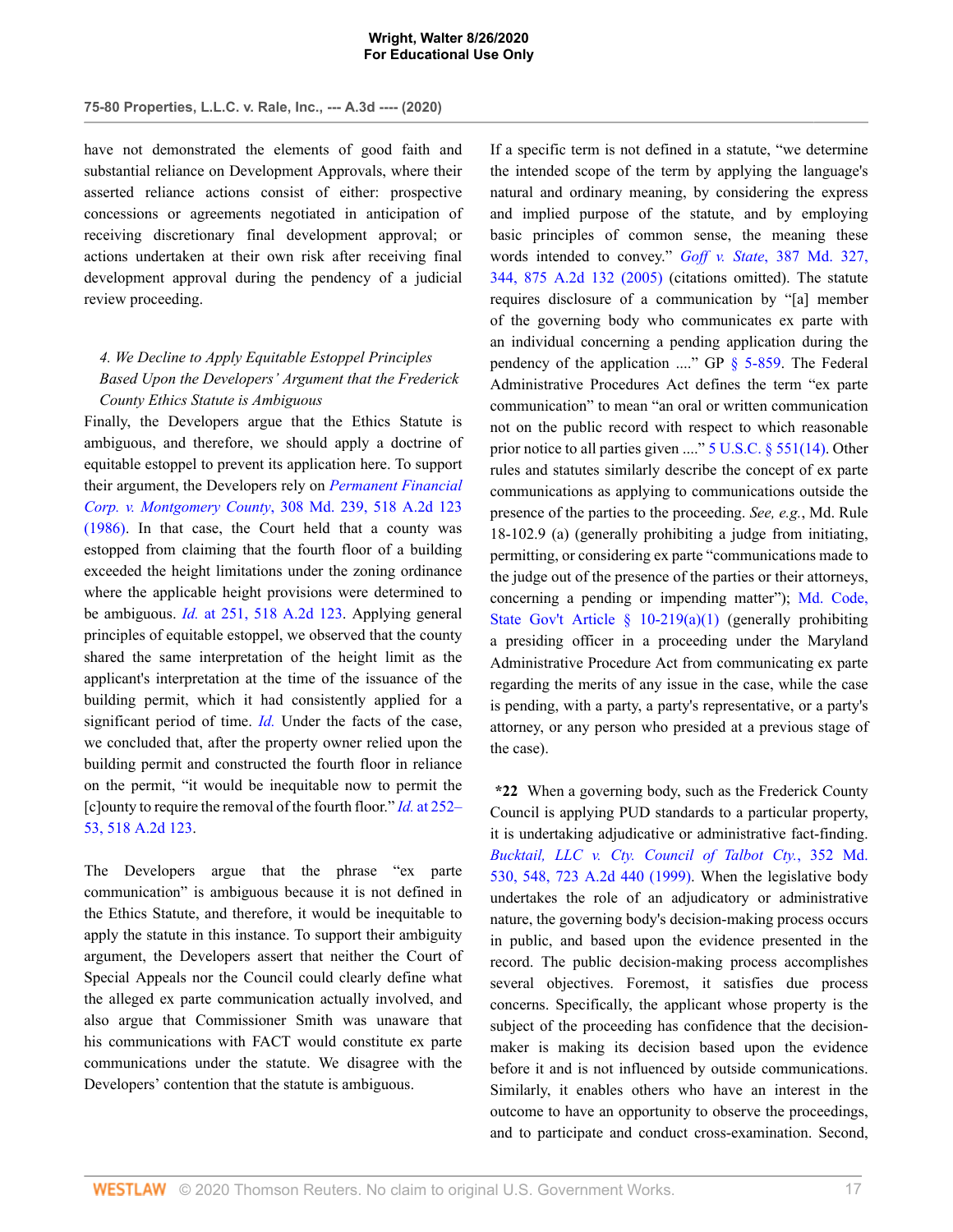it ensures that the members of the decision-making body are all privy to the same information and are making their decision on the same evidence. Third, it promotes public confidence that the decision is made within the confines of a transparent and public process. For these reasons, like other quasi-judicial or administrative proceedings in other contexts, the regulation of ex parte communications has been widely extended to planning and zoning decisions. 2 Rathkopf, *The Law of Zoning and Planning*, § 32.10 (4th ed. 2018); *see, e.g.*, GP § 5-836 (generally requiring disclosure of certain ex parte communications with the Prince George's County Executive or members of the Prince George's County Council concerning a pending application for a change in rules governing the use of property).

<span id="page-23-0"></span>We find no ambiguity in the provision of the Ethics Statute requiring disclosure of ex parte communications. GP [§](http://www.westlaw.com/Link/Document/FullText?findType=L&pubNum=1095368&cite=MDGPRS5-859&originatingDoc=I876021f0e68311eabffee32622d22314&refType=LQ&originationContext=document&vr=3.0&rs=cblt1.0&transitionType=DocumentItem&contextData=(sc.AlertsClip)) [5-859\(b\).](http://www.westlaw.com/Link/Document/FullText?findType=L&pubNum=1095368&cite=MDGPRS5-859&originatingDoc=I876021f0e68311eabffee32622d22314&refType=LQ&originationContext=document&vr=3.0&rs=cblt1.0&transitionType=DocumentItem&contextData=(sc.AlertsClip)) It requires disclosure of ex parte communications with any individual  $17$  concerning a pending planning and zoning application. *Id.* We supply the common and ordinary definition to the term ex parte communication, which is any communication outside of the record of the pending proceeding. We agree with the Court of Special Appeals that "Commissioner Smith's communications with FACT were ex parte because they concerned a pending quasi-judicial proceeding in which he was one of the decisionmakers but were not part of the record of that proceeding." *[RALE](http://www.westlaw.com/Link/Document/FullText?findType=Y&serNum=2049060801&pubNum=0000537&originatingDoc=I876021f0e68311eabffee32622d22314&refType=RP&fi=co_pp_sp_537_398&originationContext=document&vr=3.0&rs=cblt1.0&transitionType=DocumentItem&contextData=(sc.AlertsClip)#co_pp_sp_537_398)*, 242 [Md. App. at 398–99, 215 A.3d 448](http://www.westlaw.com/Link/Document/FullText?findType=Y&serNum=2049060801&pubNum=0000537&originatingDoc=I876021f0e68311eabffee32622d22314&refType=RP&fi=co_pp_sp_537_398&originationContext=document&vr=3.0&rs=cblt1.0&transitionType=DocumentItem&contextData=(sc.AlertsClip)#co_pp_sp_537_398). We will not consider an application of an estoppel doctrine based upon an asserted ambiguity in the statute.

## **IV.**

### **Conclusion**

In summary, we hold that under the plain language of the Frederick County Ethics Statute, GP [§ 5-862](http://www.westlaw.com/Link/Document/FullText?findType=L&pubNum=1095368&cite=MDGPRS5-862&originatingDoc=I876021f0e68311eabffee32622d22314&refType=LQ&originationContext=document&vr=3.0&rs=cblt1.0&transitionType=DocumentItem&contextData=(sc.AlertsClip)), the circuit court was not required to undertake a procedural due process analysis and to determine whether the violation of the statute violated an aggrieved party's right to notice and an opportunity to be heard. Under the plain language of the statute, the circuit court is required to determine, within the context of a judicial review proceeding, whether a violation of the Ethics Statute occurred. If the circuit court makes a factual determination that a violation occurred, its work is done, and the court "shall" remand the matter to the Frederick County governing body for "reconsideration." On remand, the statute does not provide any parameters or limitations on the type of reconsideration proceeding the County Council must undertake. Accordingly, the Frederick County Council has the discretion to determine the scope of the reconsideration proceeding. After the circuit court determined that a violation of the Ethics Statute occurred and remanded the matter to the Frederick County Council, the Council determined that it would conduct a *de novo* hearing on the Developers' application. The circuit court did not err in vacating the Development Approvals in connection with its remand order, after the Developers refused to participate in the *de novo* reconsideration proceeding.

**\*23** We decline to recognize or apply zoning estoppel under the facts of this case. Assuming (without deciding) that we recognize the doctrine, the Developers have not demonstrated the elements of good faith and substantial reliance on the Development Approvals where the asserted actions in reliance on the Development Approvals consist of either: prospective concessions or agreements negotiated in anticipation of receiving discretionary final development approval; or actions undertaken at their own risk after receiving final development approval during the pendency of a judicial review proceeding. Finally, we reject the Developers' argument that the Ethics Statute is ambiguous, and that it should therefore not apply under general equitable estoppel principles. We find no ambiguity.

# **JUDGMENT OF THE COURT OF SPECIAL APPEALS IS AFFIRMED; COSTS TO BE PAID BY PETITIONERS.**

## **All Citations**

--- A.3d ----, 2020 WL 4933499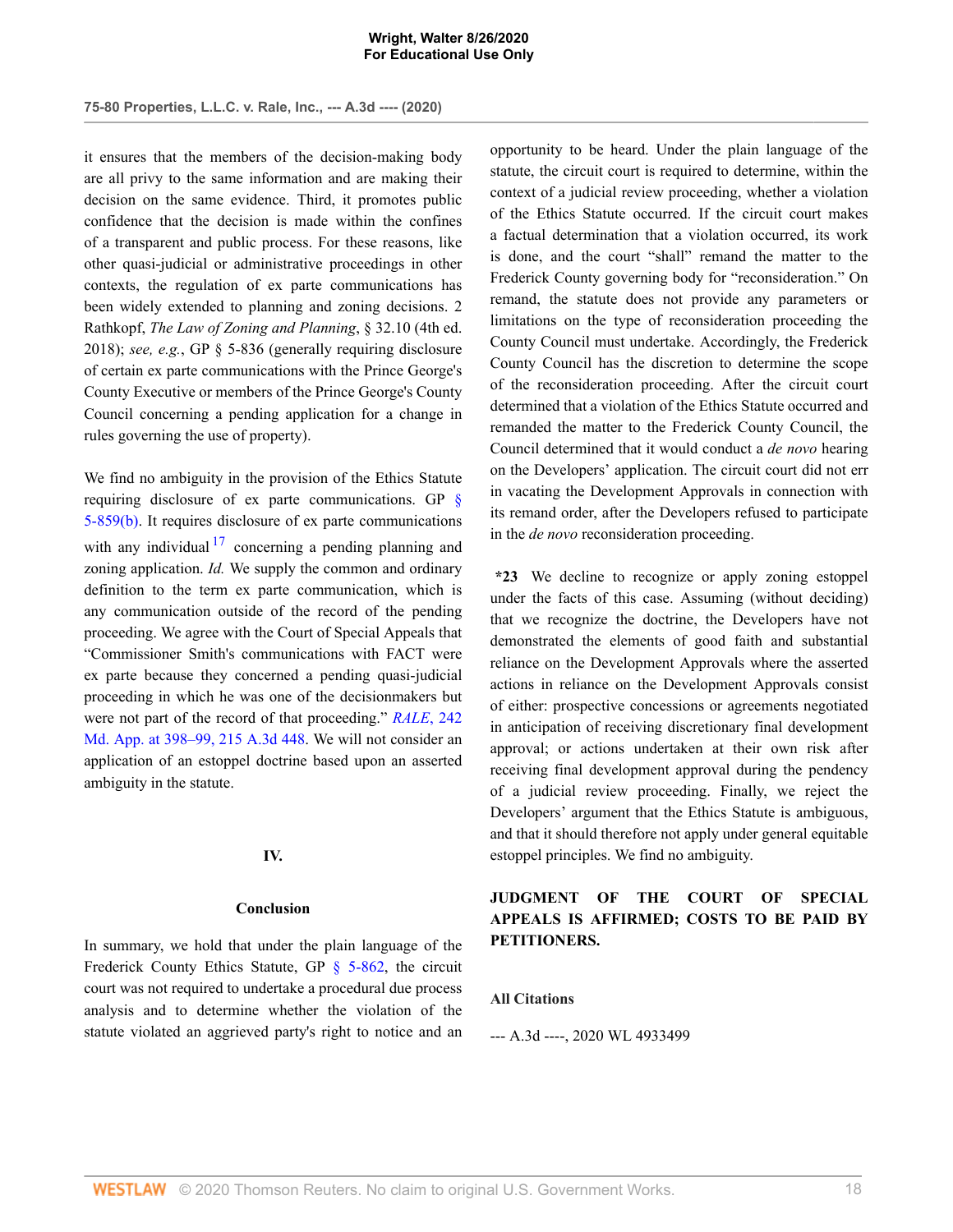# **Footnotes**

- <span id="page-24-0"></span>[1](#page-6-0) The Developers' property is zoned in the Agricultural District (A) under the Frederick County Zoning Ordinance. The Zoning Ordinance describes the purpose of the Agricultural District (A) as preserving "productive agricultural land and the character and quality of the rural environment and to prevent urbanization where roads and other public facilities are scaled to meet only rural needs." Frederick County Code, § 1-19-5.220.
- <span id="page-24-1"></span>[2](#page-7-0) The PUD District is a floating zone under the Frederick County Zoning Ordinance. For a discussion of floating zones generally, see [County Council of Prince George's County v. Zimmer Development Co.](http://www.westlaw.com/Link/Document/FullText?findType=Y&serNum=2036919363&pubNum=0000536&originatingDoc=I876021f0e68311eabffee32622d22314&refType=RP&fi=co_pp_sp_536_514&originationContext=document&vr=3.0&rs=cblt1.0&transitionType=DocumentItem&contextData=(sc.AlertsClip)#co_pp_sp_536_514), 444 Md. 490, [514–17, 120 A.3d 677 \(2015\).](http://www.westlaw.com/Link/Document/FullText?findType=Y&serNum=2036919363&pubNum=0000536&originatingDoc=I876021f0e68311eabffee32622d22314&refType=RP&fi=co_pp_sp_536_514&originationContext=document&vr=3.0&rs=cblt1.0&transitionType=DocumentItem&contextData=(sc.AlertsClip)#co_pp_sp_536_514) Floating zones are often used to allow the development of specialized or mixed uses. *Id.* [at 515, 120 A.3d 677](http://www.westlaw.com/Link/Document/FullText?findType=Y&serNum=2036919363&pubNum=0007691&originatingDoc=I876021f0e68311eabffee32622d22314&refType=RP&fi=co_pp_sp_7691_515&originationContext=document&vr=3.0&rs=cblt1.0&transitionType=DocumentItem&contextData=(sc.AlertsClip)#co_pp_sp_7691_515) (citations omitted). As part of the approval process for a floating zone, the local zoning authority "must find generally that the legislative prerequisites for the zone are met and the rezoning is compatible with the surrounding neighborhood[.]" [Id.](http://www.westlaw.com/Link/Document/FullText?findType=Y&serNum=2036919363&pubNum=0000536&originatingDoc=I876021f0e68311eabffee32622d22314&refType=RP&originationContext=document&vr=3.0&rs=cblt1.0&transitionType=DocumentItem&contextData=(sc.AlertsClip)) (citations omitted). According to the Frederick County Zoning Ordinance, the purpose and intent of the floating zones is to "provide new development and redevelopment within identified growth areas that result in an integrated mixture of commercial, employment, residential, recreational, civil and/or cultural land uses as provided within the appropriate Frederick County Comprehensive, Community, or Corridor Plan." Frederick County Code, § 1-19-10.500.1.
- <span id="page-24-2"></span>[3](#page-9-0) On December 1, 2014, Frederick County became a charter county, with a County Executive and a County Council, rather than a Board of County Commissioners.
- <span id="page-24-3"></span>[4](#page-9-1) Under GP § 5-862(b)(1), a knowing and willful violation of the restriction on ex parte communications is a misdemeanor.
- <span id="page-24-4"></span>[5](#page-10-0) Section 211 of the Frederick County Charter states that, in investigating "the affairs of the County and the conduct and performance of any Agency," the Council may issue a subpoena to "any current County employee, County agency or department, or contractor doing business with the County upon the affirmative vote of at least six council members." Assuming a remand would be considered an investigation "of the affairs of the County," the Council still could not issue a subpoena without the approval of a supermajority of its members. Even then, it appears that the Council's subpoena powers only extended to current employees, agencies, departments, or contractors doing business with the County.
- <span id="page-24-5"></span>[6](#page-11-0) The DRRA gave the Developer contractual rights to develop the property consistent with the PUD zoning at a maximum density of 1,250 residential dwelling units for a term of 18 years. Without PUD zoning approval, the property cannot be developed at the same scale and density under the current agricultural zoning designation. Accordingly, the DRRA and APFO LOU are contingent upon the Developer receiving PUD approval.
- <span id="page-24-6"></span>[7](#page-12-0) In its opinion, the Court of Special Appeals stated that "[i]t is unclear how Commissioner Smith has a right to be heard in this appeal." 75-80 Props., LLC v. Rale, Inc.[, 242 Md. App. 377, 396 n.9, 215 A.3d 448 \(2019\)](http://www.westlaw.com/Link/Document/FullText?findType=Y&serNum=2049060801&pubNum=0007691&originatingDoc=I876021f0e68311eabffee32622d22314&refType=RP&fi=co_pp_sp_7691_396&originationContext=document&vr=3.0&rs=cblt1.0&transitionType=DocumentItem&contextData=(sc.AlertsClip)#co_pp_sp_7691_396). The intermediate appellate court pointed out that Commissioner Smith was never a party to the circuit court proceeding, and that he did not file a notice of appeal until 34 days after the entry of final judgment. [Id.](http://www.westlaw.com/Link/Document/FullText?findType=Y&serNum=2049060801&pubNum=0000537&originatingDoc=I876021f0e68311eabffee32622d22314&refType=RP&originationContext=document&vr=3.0&rs=cblt1.0&transitionType=DocumentItem&contextData=(sc.AlertsClip)) Under these circumstances, the Court of Special Appeals considered Commissioner Smith's arguments "as if they were those of an amicus." [Id.](http://www.westlaw.com/Link/Document/FullText?findType=Y&serNum=2049060801&pubNum=0000537&originatingDoc=I876021f0e68311eabffee32622d22314&refType=RP&originationContext=document&vr=3.0&rs=cblt1.0&transitionType=DocumentItem&contextData=(sc.AlertsClip)) The Court of Special Appeals rejected Commissioner Smith's argument that the statute violates his First Amendment rights. The court explained that Commissioner Smith was a quasi-judicial decisionmaker and restrictions on ex parte communications with judges and quasi-judicial decisionmakers are common. Id. [at 403–05, 215 A.3d 448.](http://www.westlaw.com/Link/Document/FullText?findType=Y&serNum=2049060801&pubNum=0007691&originatingDoc=I876021f0e68311eabffee32622d22314&refType=RP&fi=co_pp_sp_7691_403&originationContext=document&vr=3.0&rs=cblt1.0&transitionType=DocumentItem&contextData=(sc.AlertsClip)#co_pp_sp_7691_403) The Court of Special Appeals also explained that the statute does not "prohibit the Commissioner from speaking about anything; it merely required him to disclose ex parte communications concerning certain land-use disputes that were pending before him as a quasi-judicial decisionmaker." Id. [at 404, 215 A.3d 448](http://www.westlaw.com/Link/Document/FullText?findType=Y&serNum=2049060801&pubNum=0007691&originatingDoc=I876021f0e68311eabffee32622d22314&refType=RP&fi=co_pp_sp_7691_404&originationContext=document&vr=3.0&rs=cblt1.0&transitionType=DocumentItem&contextData=(sc.AlertsClip)#co_pp_sp_7691_404). The intermediate appellate court also rejected Commissioner Smith's argument that the Ethics Statute was unconstitutionally vague, stating that "[i]n our

j<mark>udgm</mark>ent, persons of ordinary intelligence could discern that [GP] § 5-859(b), required them to disclose that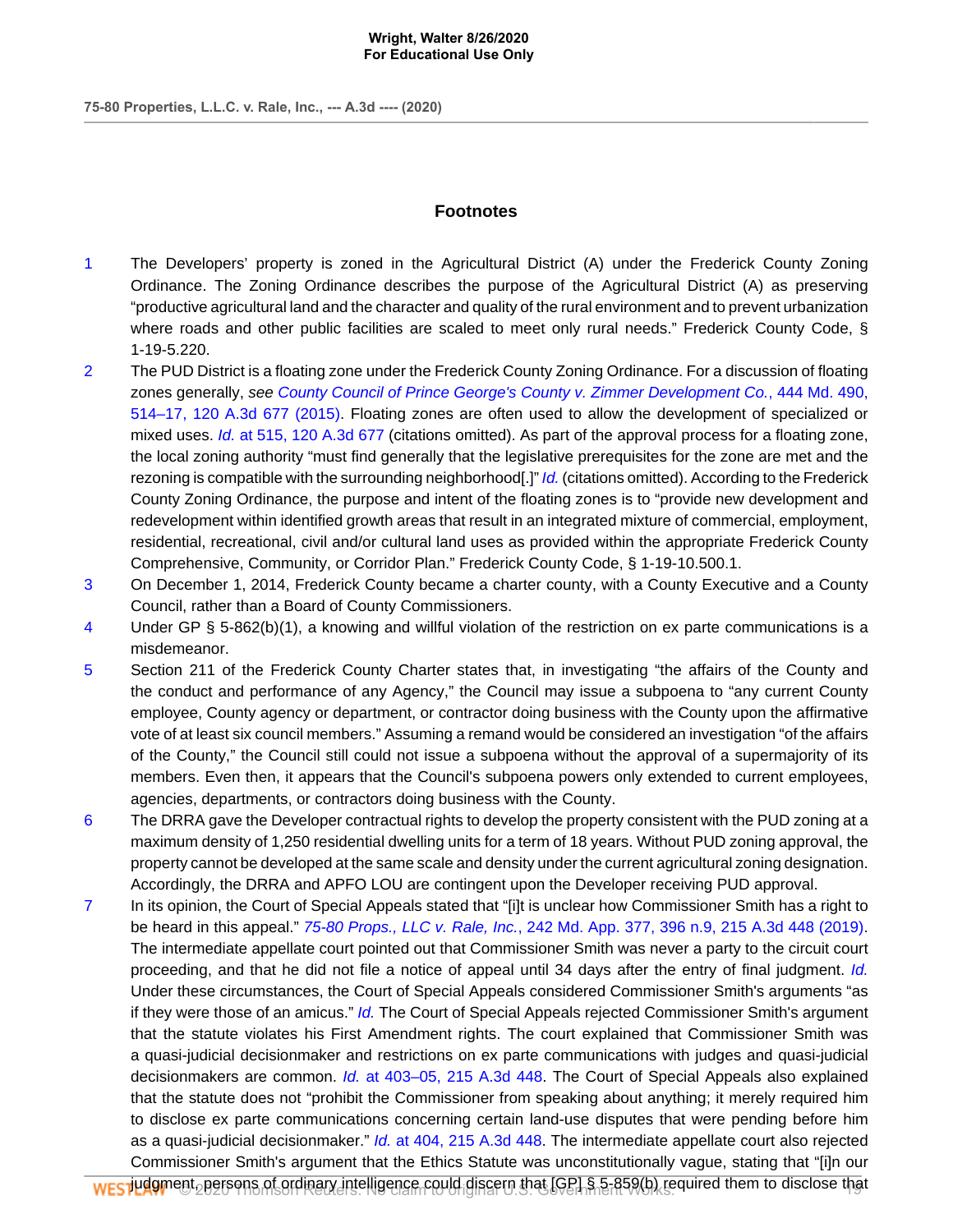they had engaged in such communications." Id. [at 406, 215 A.3d 448.](http://www.westlaw.com/Link/Document/FullText?findType=Y&serNum=2049060801&pubNum=0007691&originatingDoc=I876021f0e68311eabffee32622d22314&refType=RP&fi=co_pp_sp_7691_406&originationContext=document&vr=3.0&rs=cblt1.0&transitionType=DocumentItem&contextData=(sc.AlertsClip)#co_pp_sp_7691_406) Commissioner Smith filed a petition for writ of certiorari, which this Court denied.

<span id="page-25-0"></span>[8](#page-12-1) The questions presented in the writ of certiorari were:

1. On a petition for judicial review of land use approvals, must the reviewing court evaluate an ex parte violation through the narrow lens of "procedural error," as expressly prescribed by Md. Code (2014) [§§](http://www.westlaw.com/Link/Document/FullText?findType=L&pubNum=1095368&cite=MDGPRS5-859&originatingDoc=I876021f0e68311eabffee32622d22314&refType=LQ&originationContext=document&vr=3.0&rs=cblt1.0&transitionType=DocumentItem&contextData=(sc.AlertsClip)) [5-859](http://www.westlaw.com/Link/Document/FullText?findType=L&pubNum=1095368&cite=MDGPRS5-859&originatingDoc=I876021f0e68311eabffee32622d22314&refType=LQ&originationContext=document&vr=3.0&rs=cblt1.0&transitionType=DocumentItem&contextData=(sc.AlertsClip)) and [5-862 of the General Provisions](http://www.westlaw.com/Link/Document/FullText?findType=L&pubNum=1095368&cite=MDGPRS5-862&originatingDoc=I876021f0e68311eabffee32622d22314&refType=LQ&originationContext=document&vr=3.0&rs=cblt1.0&transitionType=DocumentItem&contextData=(sc.AlertsClip)) ("GP") Article?

2. On a petition for judicial review, may a court vacate county approvals, including an executed [DRRA], based solely on the County's violation of GP  $\S$  5-862, when the statute expressly provides that the only remedy in the land use context is remand?

3. Does zoning estoppel apply where developers, acting in good faith, substantially relied on, and partially performed under, fully-vetted county approvals and an executed DRRA, and the misconduct stems solely from the government's actions?

- <span id="page-25-1"></span>[9](#page-14-0) As originally enacted in 2007, the statute was codified at Md. Code (1984, 2009 Repl. Vol.), [§ 15-855\(b\) of](http://www.westlaw.com/Link/Document/FullText?findType=L&pubNum=1000032&cite=MDSGS15-855&originatingDoc=I876021f0e68311eabffee32622d22314&refType=LQ&originationContext=document&vr=3.0&rs=cblt1.0&transitionType=DocumentItem&contextData=(sc.AlertsClip)) [the State Government Article,](http://www.westlaw.com/Link/Document/FullText?findType=L&pubNum=1000032&cite=MDSGS15-855&originatingDoc=I876021f0e68311eabffee32622d22314&refType=LQ&originationContext=document&vr=3.0&rs=cblt1.0&transitionType=DocumentItem&contextData=(sc.AlertsClip)) which provided that "[a] Board member who communicates ex parte with an individual concerning a pending application during the pendency of the application shall file with the County Manager a separate disclosure for each communication within the later of 7 days after the communication was made or received." As of December 1, 2014, the prohibition on certain undisclosed ex parte communications, and other related measures pertaining to Frederick County, were transferred without substantive change to the General Provisions Article. 2014 Md. Laws, Chap. 645. Because the Frederick County Council has now replaced the Board of County Commissioners, GP [§ 5-859\(b\)](http://www.westlaw.com/Link/Document/FullText?findType=L&pubNum=1095368&cite=MDGPRS5-859&originatingDoc=I876021f0e68311eabffee32622d22314&refType=LQ&originationContext=document&vr=3.0&rs=cblt1.0&transitionType=DocumentItem&contextData=(sc.AlertsClip)) currently requires "[a] member of the governing body" to disclose certain ex parte communications.
- <span id="page-25-2"></span>[10](#page-16-0) Instead of applying a plain language analysis of GP [§ 5-862](http://www.westlaw.com/Link/Document/FullText?findType=L&pubNum=1095368&cite=MDGPRS5-862&originatingDoc=I876021f0e68311eabffee32622d22314&refType=LQ&originationContext=document&vr=3.0&rs=cblt1.0&transitionType=DocumentItem&contextData=(sc.AlertsClip)), the Developers argue that we should look to case law from other jurisdictions to create a holding concerning the treatment of ex parte letters in the context of a quasi-judicial proceeding. The Developers urge us to look to [Mauna Kea Power Co. v. Board of Land and](http://www.westlaw.com/Link/Document/FullText?findType=Y&serNum=1994115838&pubNum=0000661&originatingDoc=I876021f0e68311eabffee32622d22314&refType=RP&fi=co_pp_sp_661_1087&originationContext=document&vr=3.0&rs=cblt1.0&transitionType=DocumentItem&contextData=(sc.AlertsClip)#co_pp_sp_661_1087) Natural Resources[, 874 P.2d 1084, 1087–88 \(Haw. 1994\),](http://www.westlaw.com/Link/Document/FullText?findType=Y&serNum=1994115838&pubNum=0000661&originatingDoc=I876021f0e68311eabffee32622d22314&refType=RP&fi=co_pp_sp_661_1087&originationContext=document&vr=3.0&rs=cblt1.0&transitionType=DocumentItem&contextData=(sc.AlertsClip)#co_pp_sp_661_1087) [Castaneda v. Brighton Corp.](http://www.westlaw.com/Link/Document/FullText?findType=Y&serNum=1998029620&pubNum=0000661&originatingDoc=I876021f0e68311eabffee32622d22314&refType=RP&fi=co_pp_sp_661_1267&originationContext=document&vr=3.0&rs=cblt1.0&transitionType=DocumentItem&contextData=(sc.AlertsClip)#co_pp_sp_661_1267), 130 Idaho 923, 950 [P.2d. 1262, 1267 \(1998\);](http://www.westlaw.com/Link/Document/FullText?findType=Y&serNum=1998029620&pubNum=0000661&originatingDoc=I876021f0e68311eabffee32622d22314&refType=RP&fi=co_pp_sp_661_1267&originationContext=document&vr=3.0&rs=cblt1.0&transitionType=DocumentItem&contextData=(sc.AlertsClip)#co_pp_sp_661_1267) and Tierney v. Duris[, 21 Or.App. 613, 536 P.2d. 435, 443 \(1995\),](http://www.westlaw.com/Link/Document/FullText?findType=Y&serNum=1975126856&pubNum=0000661&originatingDoc=I876021f0e68311eabffee32622d22314&refType=RP&fi=co_pp_sp_661_443&originationContext=document&vr=3.0&rs=cblt1.0&transitionType=DocumentItem&contextData=(sc.AlertsClip)#co_pp_sp_661_443) for guidance. We disagree. Here, under GP  $\S$  5-862, the statute specifies the remedy where the circuit court makes a factual determination that a violation of the Ethics Statute has occurred—that remedy is a remand to the Frederick County governing body for reconsideration, plain and simple. To the extent that the Developers believe that this remedy is inappropriate, any revision must be made by the General Assembly, not this Court.
- <span id="page-25-3"></span>[11](#page-17-0) In their appeal to the Court of Special Appeals, the Developers argued that Commissioner Smith's communications with FACT representatives did not constitute ex parte communications prohibited by GP [§](http://www.westlaw.com/Link/Document/FullText?findType=L&pubNum=1095368&cite=MDGPRS5-859&originatingDoc=I876021f0e68311eabffee32622d22314&refType=LQ&originationContext=document&vr=3.0&rs=cblt1.0&transitionType=DocumentItem&contextData=(sc.AlertsClip)) [5-859.](http://www.westlaw.com/Link/Document/FullText?findType=L&pubNum=1095368&cite=MDGPRS5-859&originatingDoc=I876021f0e68311eabffee32622d22314&refType=LQ&originationContext=document&vr=3.0&rs=cblt1.0&transitionType=DocumentItem&contextData=(sc.AlertsClip)) The Developers do not make that argument here, other than to argue that the statute is ambiguous and therefore, we should apply principles of equitable estoppel, which is discussed in part III.B.4. herein. We agree with the Court of Special Appeals' conclusions concerning Commissioner Smith's ex parte communications and its determination that the circuit court's findings of fact on that issue were not clearly erroneous. [Rale](http://www.westlaw.com/Link/Document/FullText?findType=Y&serNum=2049060801&pubNum=0007691&originatingDoc=I876021f0e68311eabffee32622d22314&refType=RP&fi=co_pp_sp_7691_397&originationContext=document&vr=3.0&rs=cblt1.0&transitionType=DocumentItem&contextData=(sc.AlertsClip)#co_pp_sp_7691_397), [242 Md. App. at 397–403, 215 A.3d 448](http://www.westlaw.com/Link/Document/FullText?findType=Y&serNum=2049060801&pubNum=0007691&originatingDoc=I876021f0e68311eabffee32622d22314&refType=RP&fi=co_pp_sp_7691_397&originationContext=document&vr=3.0&rs=cblt1.0&transitionType=DocumentItem&contextData=(sc.AlertsClip)#co_pp_sp_7691_397).
- <span id="page-25-4"></span>[12](#page-20-0) We start our zoning estoppel analysis with a consideration of whether the Developers acquired vested rights, given our discussion in *[Sycamore](http://www.westlaw.com/Link/Document/FullText?findType=Y&serNum=1996261493&pubNum=0000536&originatingDoc=I876021f0e68311eabffee32622d22314&refType=RP&originationContext=document&vr=3.0&rs=cblt1.0&transitionType=DocumentItem&contextData=(sc.AlertsClip))* indicating that, if we were to recognize the doctrine of zoning estoppel, we would limit its application to instances where the developer had acquired vested rights. [Sycamore Realty](http://www.westlaw.com/Link/Document/FullText?findType=Y&serNum=1996261493&pubNum=0000536&originatingDoc=I876021f0e68311eabffee32622d22314&refType=RP&fi=co_pp_sp_536_67&originationContext=document&vr=3.0&rs=cblt1.0&transitionType=DocumentItem&contextData=(sc.AlertsClip)#co_pp_sp_536_67) [Co. v. People's Counsel of Baltimore Cty.](http://www.westlaw.com/Link/Document/FullText?findType=Y&serNum=1996261493&pubNum=0000536&originatingDoc=I876021f0e68311eabffee32622d22314&refType=RP&fi=co_pp_sp_536_67&originationContext=document&vr=3.0&rs=cblt1.0&transitionType=DocumentItem&contextData=(sc.AlertsClip)#co_pp_sp_536_67), 344 Md. 57, 67, 684 A.2d 1331 (1996). However, we recognize the Court's more favorable attitude expressed in MRA where we indicated that there "may be situations in which the developer's good faith reliance on government action in the pre-construction stage is so extensive and expensive that zoning estoppel is an appropriate doctrine to apply." [Md. Reclamation Assocs., Inc. v.](http://www.westlaw.com/Link/Document/FullText?findType=Y&serNum=2021980461&pubNum=0000536&originatingDoc=I876021f0e68311eabffee32622d22314&refType=RP&fi=co_pp_sp_536_57&originationContext=document&vr=3.0&rs=cblt1.0&transitionType=DocumentItem&contextData=(sc.AlertsClip)#co_pp_sp_536_57) Harford Cty.[, 414 Md. 1, 57, 994 A.2d 842 \(2010\)](http://www.westlaw.com/Link/Document/FullText?findType=Y&serNum=2021980461&pubNum=0000536&originatingDoc=I876021f0e68311eabffee32622d22314&refType=RP&fi=co_pp_sp_536_57&originationContext=document&vr=3.0&rs=cblt1.0&transitionType=DocumentItem&contextData=(sc.AlertsClip)#co_pp_sp_536_57). In urging the Court to apply zoning estoppel under the facts of that case, the dissenting opinion, written by Judge Harrell and joined by Chief Judge Bell, argued that the two doctrines, vested rights and zoning estoppel "may exist in tandem and apply to different types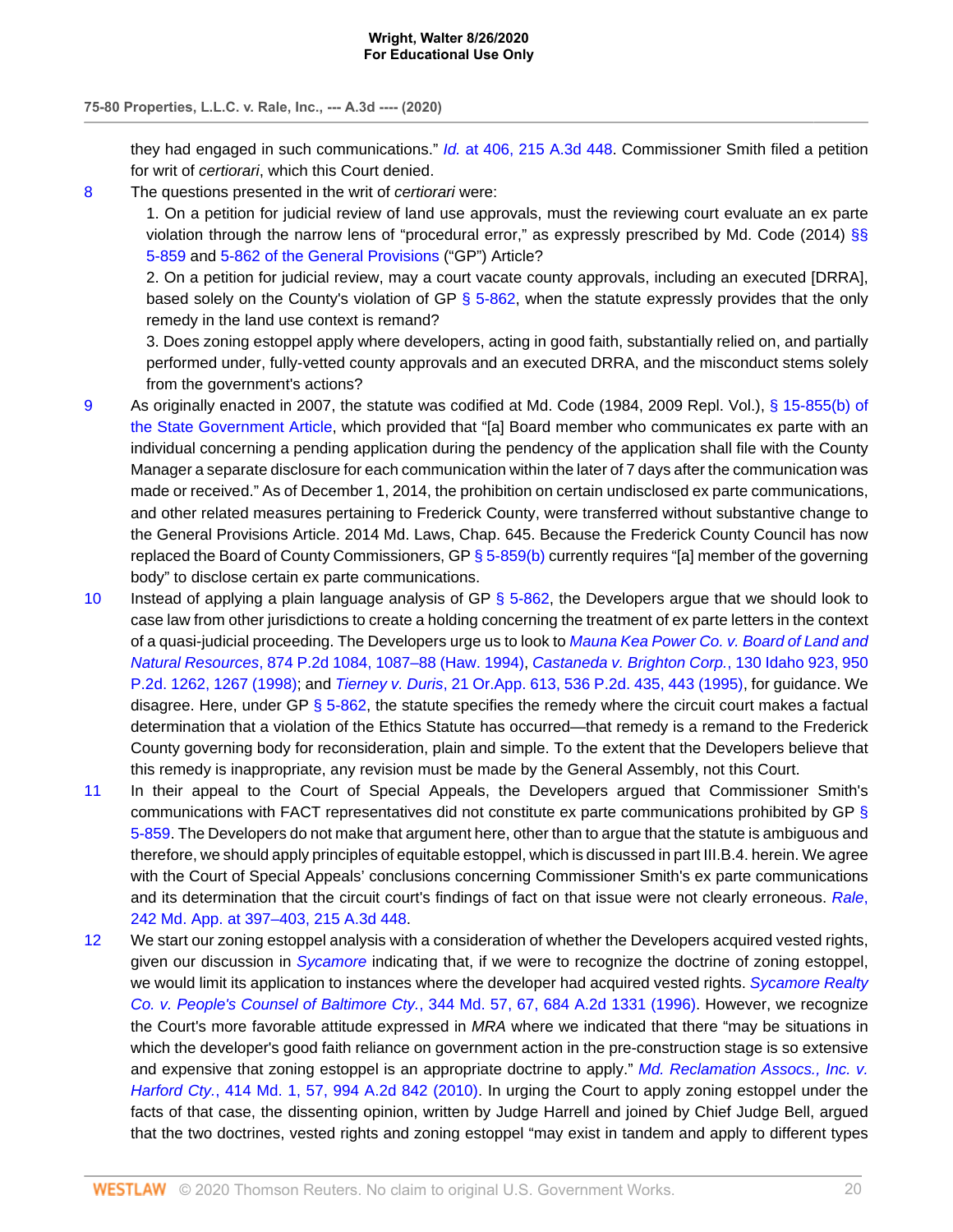## **75-80 Properties, L.L.C. v. Rale, Inc., --- A.3d ---- (2020)**

of situations." Id. [at 88, 994 A.2d 842](http://www.westlaw.com/Link/Document/FullText?findType=Y&serNum=2021980461&pubNum=0000162&originatingDoc=I876021f0e68311eabffee32622d22314&refType=RP&fi=co_pp_sp_162_88&originationContext=document&vr=3.0&rs=cblt1.0&transitionType=DocumentItem&contextData=(sc.AlertsClip)#co_pp_sp_162_88) (Harrell, J. dissenting). We need not decide whether we would apply zoning estoppel irrespective of whether the Developers acquired vested rights, because once again, we are neither recognizing nor applying the doctrine under the facts of this case.

- <span id="page-26-0"></span>[13](#page-21-0) Under the Maryland DRRA statute, Md. Code., Land Use Article ("LU"), §§ 7-301 to 7-306 ("the DRRA statute"), the General Assembly has given a local governing body with zoning powers the authority to enter into an agreement with a person having a legal or equitable interest in a development, "to establish conditions under which development may proceed for a specified time." LU § 7-301(b). "The purpose of a DRRA is to allow developers and local governing bodies, such as a county, to negotiate terms and conditions under which development may occur." [Lillian C. Blentlinger, LLC v. Cleanwater Linganore, Inc.](http://www.westlaw.com/Link/Document/FullText?findType=Y&serNum=2043207014&pubNum=0000536&originatingDoc=I876021f0e68311eabffee32622d22314&refType=RP&fi=co_pp_sp_536_277&originationContext=document&vr=3.0&rs=cblt1.0&transitionType=DocumentItem&contextData=(sc.AlertsClip)#co_pp_sp_536_277), 456 Md. 272, 277, 173 [A.3d 549 \(2017\)](http://www.westlaw.com/Link/Document/FullText?findType=Y&serNum=2043207014&pubNum=0000536&originatingDoc=I876021f0e68311eabffee32622d22314&refType=RP&fi=co_pp_sp_536_277&originationContext=document&vr=3.0&rs=cblt1.0&transitionType=DocumentItem&contextData=(sc.AlertsClip)#co_pp_sp_536_277) ("[Blentlinger](http://www.westlaw.com/Link/Document/FullText?findType=Y&serNum=2043207014&pubNum=0000536&originatingDoc=I876021f0e68311eabffee32622d22314&refType=RP&originationContext=document&vr=3.0&rs=cblt1.0&transitionType=DocumentItem&contextData=(sc.AlertsClip))"). A DRRA permits a developer to obtain contractual rights in the development approvals and laws in effect at the time of the approval. Under the DRRA statute, in what we have described as a "freeze provision," the statute authorizes the parties to "freeze certain laws, rules, regulations, and policies as of the time of the execution of the DRRA." Id. [at 277, 173 A.3d 549](http://www.westlaw.com/Link/Document/FullText?findType=Y&serNum=2043207014&pubNum=0007691&originatingDoc=I876021f0e68311eabffee32622d22314&refType=RP&fi=co_pp_sp_7691_277&originationContext=document&vr=3.0&rs=cblt1.0&transitionType=DocumentItem&contextData=(sc.AlertsClip)#co_pp_sp_7691_277); see LU § 7-304(a). "The effect of the freeze provision is that developers are able to move forward, with certainty regarding the applicable laws, with development projects that may extend over a long period of time." Blentlinger[, 456 Md. at 277, 173 A.3d 549](http://www.westlaw.com/Link/Document/FullText?findType=Y&serNum=2043207014&pubNum=0000536&originatingDoc=I876021f0e68311eabffee32622d22314&refType=RP&fi=co_pp_sp_536_277&originationContext=document&vr=3.0&rs=cblt1.0&transitionType=DocumentItem&contextData=(sc.AlertsClip)#co_pp_sp_536_277).
- <span id="page-26-1"></span>[14](#page-21-1) As part of the approval process, the total acreage of the PUD was reduced to approximately 400 acres, and the number of overall residential units was reduced to 1,250 units. The Board's granting of conditional approval was not a final approval of the project nor did the Developers secure any zoning or construction rights in the conditional approval under the Frederick County Zoning Ordinance.
- <span id="page-26-2"></span>[15](#page-21-2) The Frederick County Code establishes two sets of criteria that must be satisfied in order for an applicant to obtain PUD approval. The first set of criteria apply within the context of the approval of a zoning amendment generally, and include:
	- (1) Consistency with the comprehensive plan;
	- (2) Availability of public facilities;
	- (3) Adequacy of existing and future transportation systems;
	- (4) Compatibility with existing and proposed development;
	- (5) Population change; and
	- (6) The timing of development and facilities.

Frederick County Code, § 1-19-3.110.4. In addition to the general criteria for rezoning approval, the Code sets forth ten additional criteria that must be evaluated for the approval of a PUD. See id. § 1-19-10.500.3.

- <span id="page-26-3"></span>[16](#page-21-3) As evidence of this conveyance, the Developers direct us to Section 3.5 of the DRRA, where the Developers agreed to "dedicate and convey to the County, a public use site which is not less than 4.0 acres ... for future discretionary use by the County, at or prior to the first residential plat recordation for the Project, or by November 30, 2014, whichever first occurs." The record does not contain any additional information concerning this conveyance.
- <span id="page-26-4"></span>[17](#page-23-0) To bolster their ambiguity argument, the Developers cite to the Department of Legislative Services Note to the 2007 legislation that became the 2007 Ethics Statute. According to the fiscal note, the legislation "require[s] disclosure of ex parte communications between a Frederick County Commissioner and an applicant while the application is pending." RALE[, 242 Md. App. at 402, 215 A.3d 448](http://www.westlaw.com/Link/Document/FullText?findType=Y&serNum=2049060801&pubNum=0000537&originatingDoc=I876021f0e68311eabffee32622d22314&refType=RP&fi=co_pp_sp_537_402&originationContext=document&vr=3.0&rs=cblt1.0&transitionType=DocumentItem&contextData=(sc.AlertsClip)#co_pp_sp_537_402) (emphasis added). We agree with the Court of Special Appeals that the Department of Legislative Services "has no power to amend legislation to make it mean something other than what it literally says." [Id](http://www.westlaw.com/Link/Document/FullText?findType=Y&serNum=2049060801&pubNum=0000537&originatingDoc=I876021f0e68311eabffee32622d22314&refType=RP&originationContext=document&vr=3.0&rs=cblt1.0&transitionType=DocumentItem&contextData=(sc.AlertsClip)). Moreover, we will not resort to legislative history "to seek contradiction of the plain meaning of the statute." Duffy v. CBS Corp.[, 458 Md. 206, 229,](http://www.westlaw.com/Link/Document/FullText?findType=Y&serNum=2044170554&pubNum=0000536&originatingDoc=I876021f0e68311eabffee32622d22314&refType=RP&fi=co_pp_sp_536_229&originationContext=document&vr=3.0&rs=cblt1.0&transitionType=DocumentItem&contextData=(sc.AlertsClip)#co_pp_sp_536_229) [182 A.3d 166 \(2018\)](http://www.westlaw.com/Link/Document/FullText?findType=Y&serNum=2044170554&pubNum=0000536&originatingDoc=I876021f0e68311eabffee32622d22314&refType=RP&fi=co_pp_sp_536_229&originationContext=document&vr=3.0&rs=cblt1.0&transitionType=DocumentItem&contextData=(sc.AlertsClip)#co_pp_sp_536_229). As the intermediate appellate court succinctly stated, and we can state no better, "[t]he legislation in this case pertains to communications between a commissioner and an *individual*, and not merely an applicant. To the extent that the Department of Legislative Services interpreted the statute otherwise, it was wrong." RALE[, 242 Md. App. at 402, 215 A.3d 448](http://www.westlaw.com/Link/Document/FullText?findType=Y&serNum=2049060801&pubNum=0000537&originatingDoc=I876021f0e68311eabffee32622d22314&refType=RP&fi=co_pp_sp_537_402&originationContext=document&vr=3.0&rs=cblt1.0&transitionType=DocumentItem&contextData=(sc.AlertsClip)#co_pp_sp_537_402).